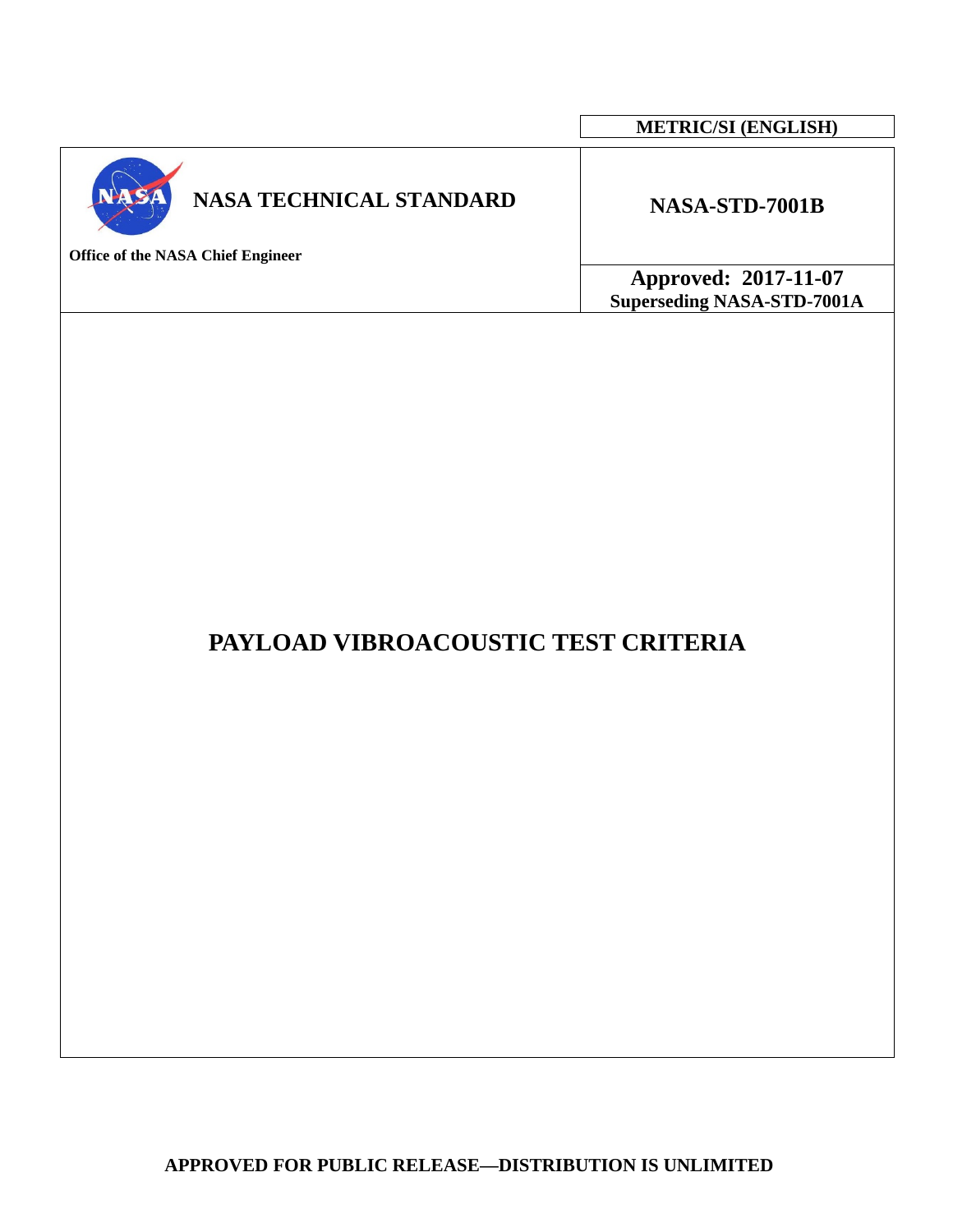### **DOCUMENT HISTORY LOG**

| <b>Status</b>                                                                                                                                                                                                                                | <b>Document</b><br><b>Revision</b>                 | <b>Change</b><br><b>Number</b> | <b>Approval</b><br><b>Date</b>                                           | <b>Description</b>                                                                                                                                                                        |
|----------------------------------------------------------------------------------------------------------------------------------------------------------------------------------------------------------------------------------------------|----------------------------------------------------|--------------------------------|--------------------------------------------------------------------------|-------------------------------------------------------------------------------------------------------------------------------------------------------------------------------------------|
| <b>Baseline</b>                                                                                                                                                                                                                              |                                                    |                                | 06-21-1996                                                               | <b>Initial Release</b>                                                                                                                                                                    |
| Revision                                                                                                                                                                                                                                     | A                                                  |                                | 01-20-2011                                                               | See description below:                                                                                                                                                                    |
|                                                                                                                                                                                                                                              |                                                    |                                |                                                                          | General: Incorporated document into the standards template and made editorial changes.                                                                                                    |
| Foreword: Moved background information to 5.3 and added 3 <sup>rd</sup> paragraph that states: "This<br>standard establishes a uniform usage of test factors in the vibroacoustic verification process<br>for spaceflight payload hardware." |                                                    |                                |                                                                          |                                                                                                                                                                                           |
|                                                                                                                                                                                                                                              |                                                    |                                |                                                                          | 1.1: Added $2^{nd}$ paragraph that states: "This standard defines  approval date."                                                                                                        |
|                                                                                                                                                                                                                                              |                                                    |                                |                                                                          | 1.2: Changed $1^{st}$ , $2^{nd}$ , and $3^{rd}$ paragraphs to conform to the standard template. Added last                                                                                |
|                                                                                                                                                                                                                                              |                                                    |                                |                                                                          | sentence to the $4th$ paragraph to read: "This standard does not apply to payload programs<br>approved prior to the date of this document." Moved definitions for "payload," "subsystem," |
|                                                                                                                                                                                                                                              |                                                    |                                | and "component" from the $5th$ paragraph to section 3.2.                 |                                                                                                                                                                                           |
|                                                                                                                                                                                                                                              |                                                    |                                | applications shall be reviewed and approved" and added 1.3 on Tailoring. | 1.2.1 Deleted "Deviations to and tailoring of this standard for the project's specific                                                                                                    |
|                                                                                                                                                                                                                                              |                                                    |                                | 1.2.2 Changed " these variances " to " tailoring "                       |                                                                                                                                                                                           |
|                                                                                                                                                                                                                                              | 2: Changed text to conform to standard template.   |                                |                                                                          |                                                                                                                                                                                           |
| 2.2: Corrected "NASA TN-2158" to "NASA TN-D-2158" and its title; added document<br>number "Sandia Monograph SCR-607" to "Factors for One-Sided Tolerance Limits and for<br>Variables Sampling Plans." Also corrected in text where cited.    |                                                    |                                |                                                                          |                                                                                                                                                                                           |
|                                                                                                                                                                                                                                              | 2.4: Revised text to conform to standard template. |                                |                                                                          |                                                                                                                                                                                           |
|                                                                                                                                                                                                                                              | 3.1: Moved "Abbreviations and acronyms" from 5.3.  |                                |                                                                          |                                                                                                                                                                                           |
|                                                                                                                                                                                                                                              | 3.2: Added three definitions from 1.2.             |                                |                                                                          |                                                                                                                                                                                           |
| 4.2.2: Changed first sentence of second paragraph from " defined in section 4.2.3" to<br>"defined in the last paragraph of section 4.2.3."                                                                                                   |                                                    |                                |                                                                          |                                                                                                                                                                                           |
|                                                                                                                                                                                                                                              |                                                    |                                |                                                                          |                                                                                                                                                                                           |
|                                                                                                                                                                                                                                              |                                                    |                                |                                                                          |                                                                                                                                                                                           |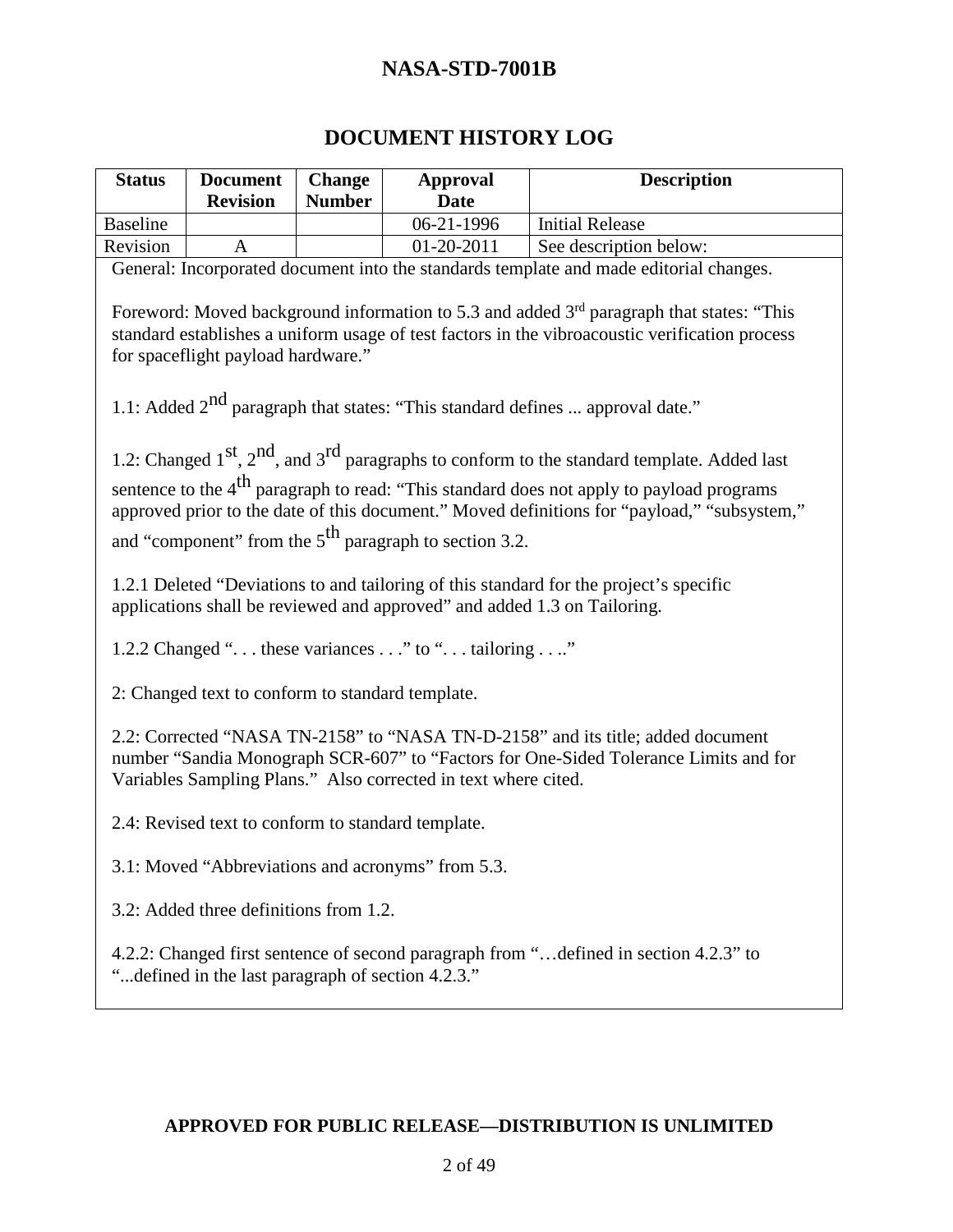# **DOCUMENT HISTORY LOG (Continued)**

| <b>Status</b> | <b>Document</b>                                                                                                                                                         | <b>Change</b> | <b>Approval Date</b>                                                                                  | <b>Description</b>                                                                                   |
|---------------|-------------------------------------------------------------------------------------------------------------------------------------------------------------------------|---------------|-------------------------------------------------------------------------------------------------------|------------------------------------------------------------------------------------------------------|
|               | <b>Revision</b>                                                                                                                                                         | <b>Number</b> |                                                                                                       |                                                                                                      |
|               |                                                                                                                                                                         |               |                                                                                                       |                                                                                                      |
| Revision      | $\mathbf{A}$                                                                                                                                                            |               | 01-20-2011<br>4.2.4, No. 5 on c <sub>a</sub> , added English units of measure after the metric units. | See description below: (Continued)                                                                   |
|               |                                                                                                                                                                         |               |                                                                                                       |                                                                                                      |
|               |                                                                                                                                                                         |               |                                                                                                       | Table 1: Changed "TABLE 4.2-1" to "Table 1." Also changed in text where cited.                       |
|               |                                                                                                                                                                         |               |                                                                                                       | General: Incorporated document into the standards template and made editorial changes.               |
|               |                                                                                                                                                                         |               |                                                                                                       | Foreword: Moved background information to 5.3 and added 3 <sup>rd</sup> paragraph that states: "This |
|               |                                                                                                                                                                         |               |                                                                                                       | standard establishes a uniform usage of test factors in the vibroacoustic verification process       |
|               | for spaceflight payload hardware."                                                                                                                                      |               |                                                                                                       |                                                                                                      |
|               |                                                                                                                                                                         |               |                                                                                                       | 1.1: Added 2 <sup>nd</sup> paragraph that states: "This standard defines  approval date."            |
|               |                                                                                                                                                                         |               |                                                                                                       | 1.2: Changed 1st, $2^{nd}$ , and $3^{rd}$ paragraphs to conform to the standard template. Added last |
|               |                                                                                                                                                                         |               |                                                                                                       | sentence to the 4 <sup>th</sup> paragraph to read: "This standard does not apply to payload programs |
|               |                                                                                                                                                                         |               |                                                                                                       | approved prior to the date of this document." Moved definitions for "payload," "subsystem,"          |
|               |                                                                                                                                                                         |               | and "component" from the $5th$ paragraph to section 3.2.                                              |                                                                                                      |
|               |                                                                                                                                                                         |               |                                                                                                       |                                                                                                      |
|               |                                                                                                                                                                         |               | applications shall be reviewed and approved" and added 1.3 on Tailoring.                              | 1.2.1 Deleted "Deviations to and tailoring of this standard for the project's specific               |
|               |                                                                                                                                                                         |               | 1.2.2 Changed " these variances " to " tailoring "                                                    |                                                                                                      |
|               | 2: Changed text to conform to standard template.                                                                                                                        |               |                                                                                                       |                                                                                                      |
|               | 2.2: Corrected "NASA TN-2158" to "NASA TN-D-2158" and its title; added document<br>number "Sandia Monograph SCR-607" to "Factors for One-Sided Tolerance Limits and for |               |                                                                                                       |                                                                                                      |
|               |                                                                                                                                                                         |               | Variables Sampling Plans." Also corrected in text where cited.                                        |                                                                                                      |
|               | 2.4: Revised text to conform to standard template.                                                                                                                      |               |                                                                                                       |                                                                                                      |
|               | 3.1: Moved "Abbreviations and acronyms" from 5.3.                                                                                                                       |               |                                                                                                       |                                                                                                      |
|               | 3.2: Added three definitions from 1.2.                                                                                                                                  |               |                                                                                                       |                                                                                                      |
|               | Table 1: Changed "TABLE 4.2-1" to "Table 1." Also changed in text where cited.                                                                                          |               |                                                                                                       |                                                                                                      |
|               |                                                                                                                                                                         |               |                                                                                                       |                                                                                                      |
|               |                                                                                                                                                                         |               |                                                                                                       |                                                                                                      |
|               |                                                                                                                                                                         |               |                                                                                                       |                                                                                                      |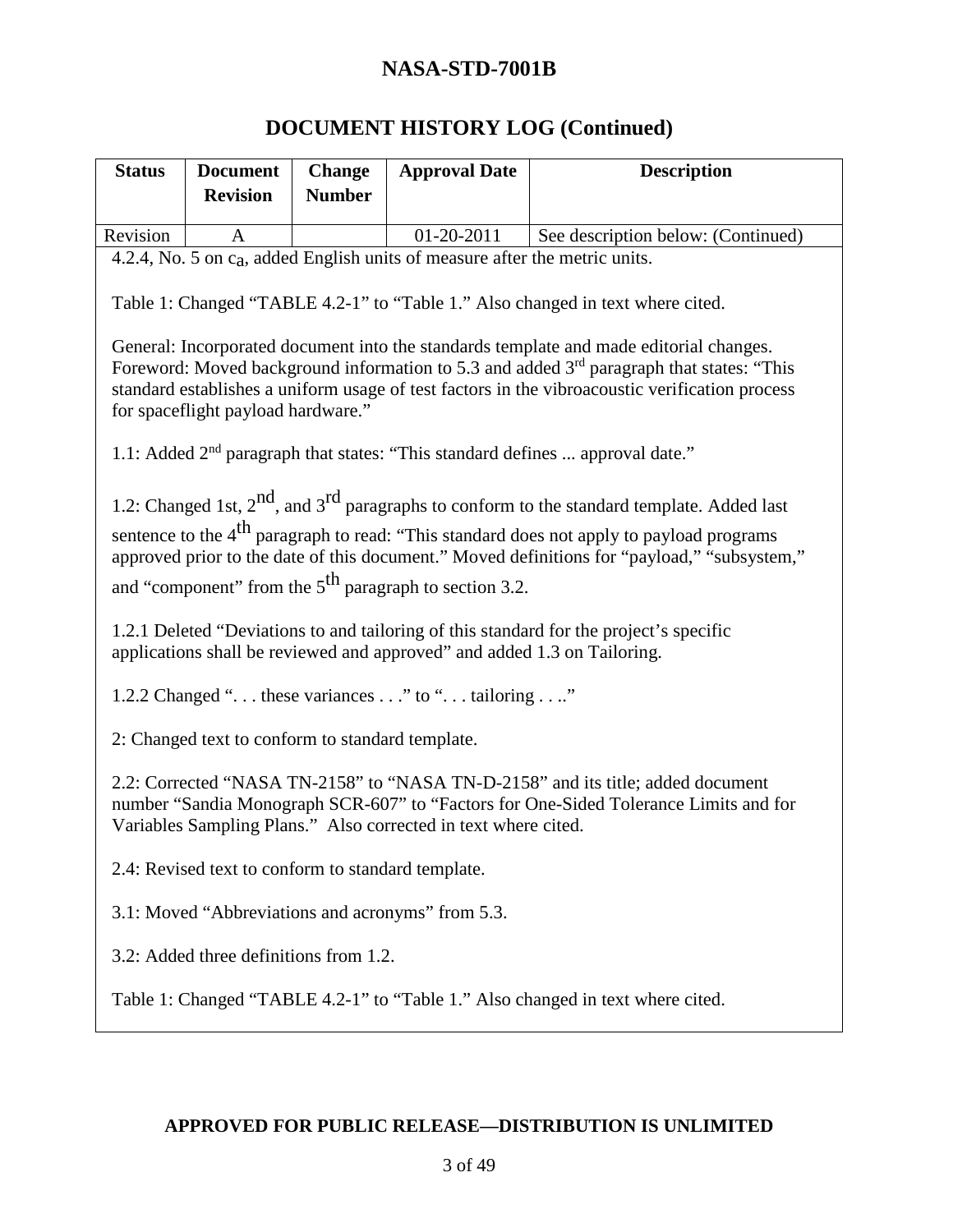# **DOCUMENT HISTORY LOG (Continued)**

| <b>Status</b>                                                                                                                                                                                                                                                                                                                                                                                                                 | <b>Document</b>                       | <b>Change</b> | <b>Approval Date</b>                                                                    | <b>Description</b>                                                                                                                                                                                                                                                                                                                                                                                                                                                                                                                                                                                                                                                                                                                                                                                                                                                                        |
|-------------------------------------------------------------------------------------------------------------------------------------------------------------------------------------------------------------------------------------------------------------------------------------------------------------------------------------------------------------------------------------------------------------------------------|---------------------------------------|---------------|-----------------------------------------------------------------------------------------|-------------------------------------------------------------------------------------------------------------------------------------------------------------------------------------------------------------------------------------------------------------------------------------------------------------------------------------------------------------------------------------------------------------------------------------------------------------------------------------------------------------------------------------------------------------------------------------------------------------------------------------------------------------------------------------------------------------------------------------------------------------------------------------------------------------------------------------------------------------------------------------------|
|                                                                                                                                                                                                                                                                                                                                                                                                                               | <b>Revision</b>                       | <b>Number</b> |                                                                                         |                                                                                                                                                                                                                                                                                                                                                                                                                                                                                                                                                                                                                                                                                                                                                                                                                                                                                           |
| Revision                                                                                                                                                                                                                                                                                                                                                                                                                      | A                                     |               | 01-20-2011                                                                              | See description below: (Continued)                                                                                                                                                                                                                                                                                                                                                                                                                                                                                                                                                                                                                                                                                                                                                                                                                                                        |
|                                                                                                                                                                                                                                                                                                                                                                                                                               |                                       |               |                                                                                         | 4.2.2: Changed first sentence of second paragraph from "defined in section 4.2.3" to                                                                                                                                                                                                                                                                                                                                                                                                                                                                                                                                                                                                                                                                                                                                                                                                      |
|                                                                                                                                                                                                                                                                                                                                                                                                                               |                                       |               | "defined in the last paragraph of section 4.2.3."                                       |                                                                                                                                                                                                                                                                                                                                                                                                                                                                                                                                                                                                                                                                                                                                                                                                                                                                                           |
|                                                                                                                                                                                                                                                                                                                                                                                                                               |                                       |               | 4.2.4, No. 5 on c <sub>a</sub> , added English units of measure after the metric units. |                                                                                                                                                                                                                                                                                                                                                                                                                                                                                                                                                                                                                                                                                                                                                                                                                                                                                           |
| A.1.2, $5th$ paragraph: Added as $5th$ paragraph in B.1.2: "An effort by the Aerospace Corporation<br>in California to integrate all test databases, analytical tools (including SEA, FEM, BEM),<br>and scaling tools into one package, resulted in a package called Vibroacoustic Intelligent<br>System Predicting Environments, Reliability, and Specifications (VISPERS). VISPERS is<br>widely accepted by the Air Force." |                                       |               |                                                                                         |                                                                                                                                                                                                                                                                                                                                                                                                                                                                                                                                                                                                                                                                                                                                                                                                                                                                                           |
|                                                                                                                                                                                                                                                                                                                                                                                                                               | Changed "Appendix B" to "Appendix C." |               |                                                                                         |                                                                                                                                                                                                                                                                                                                                                                                                                                                                                                                                                                                                                                                                                                                                                                                                                                                                                           |
| Revision                                                                                                                                                                                                                                                                                                                                                                                                                      | B                                     |               | 2017-11-07                                                                              | Significant changes were made to this<br>NASA Technical Standard. It is<br>recommended that it be reviewed in its<br>entirety before implementation. Key<br>changes were: Moved requirements<br>statements previously found in the<br>scope section to the requirements<br>section. Removed shall statement from<br>two requirements and made them<br>statements of fact. Updated various<br>sections within the document for<br>clarification. Applicable documents<br>were updated where necessary (i.e.,<br>new revisions or change of authors).<br>Direct field acoustic testing methods<br>have been expanded in certain sections.<br>Finite element analysis methodologies<br>have been expanded in Appendix<br>B.2.2. To facilitate requirements<br>selection and verification by NASA<br>programs and projects, a Requirements<br>Compliance Matrix is provided in<br>Appendix D. |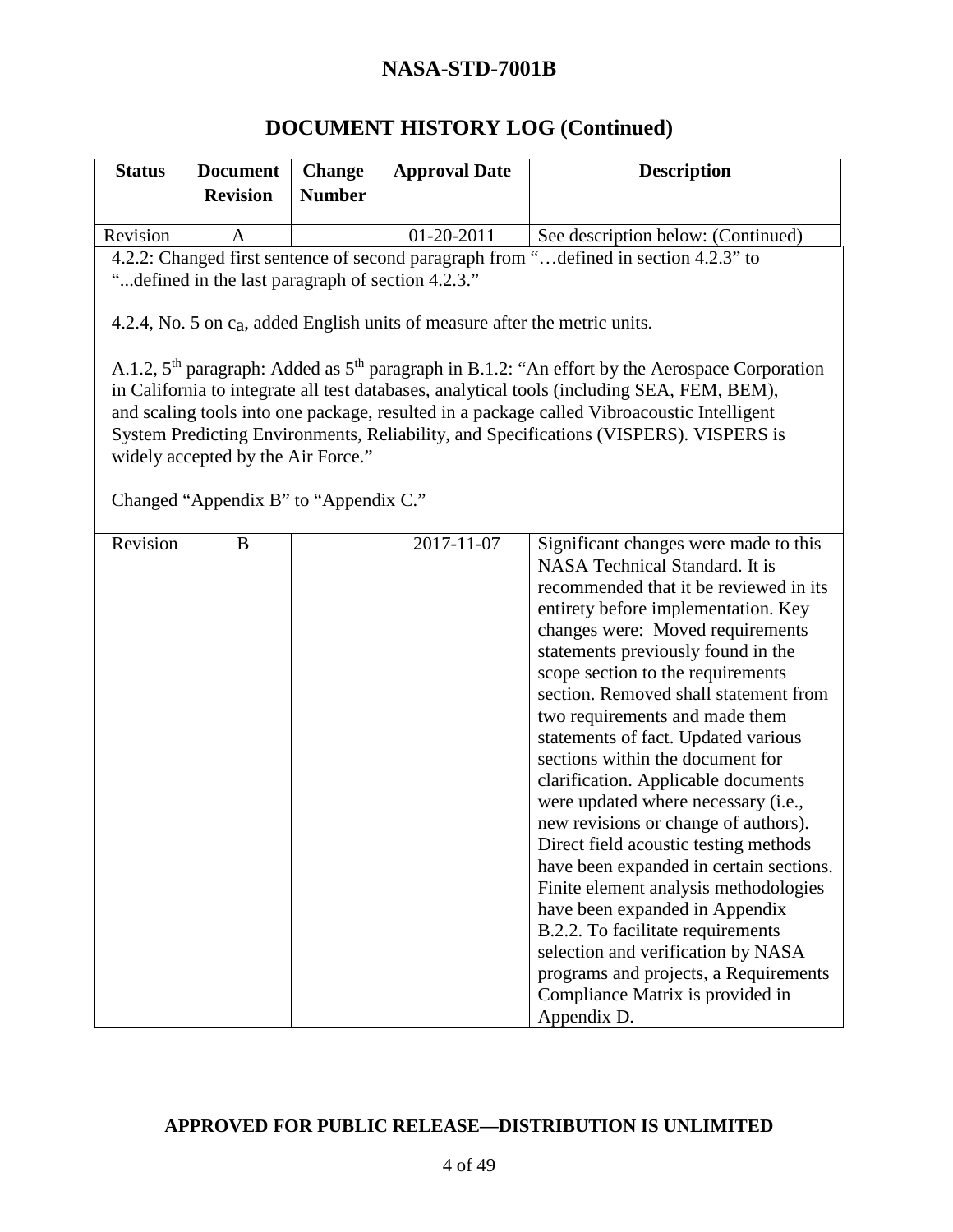# **FOREWORD**

This NASA Technical Standard is published by the National Aeronautics and Space Administration (NASA) to provide uniform engineering and technical requirements for processes, procedures, practices, and methods that have been endorsed as standard for NASA programs and projects, including requirements for selection, application, and design criteria of an item.

This NASA Technical Standard is approved for use by NASA Headquarters and NASA Centers and Facilities and may be cited in contract, program, and other Agency documents as a technical requirement. It may also apply to the Jet Propulsion Laboratory and other contractors only to the extent specified or referenced in applicable contracts.

This NASA Technical Standard establishes uniform use of test factors in the vibroacoustic verification process for spaceflight payload hardware.

Requests for information should be submitted via "Feedback" at [https://standards.nasa.gov.](http://standards.nasa.gov/) Requests for changes to this NASA Technical Standard should be submitted via MSFC Form 4657, Change Request for a NASA Engineering Standard.

**\_\_\_\_\_\_\_\_Original signed by\_\_\_\_\_\_\_** \_\_\_\_\_\_\_\_\_**11-07-2017\_\_\_\_\_\_\_\_\_** Ralph R. Roe, Jr. Approval Date NASA Chief Engineer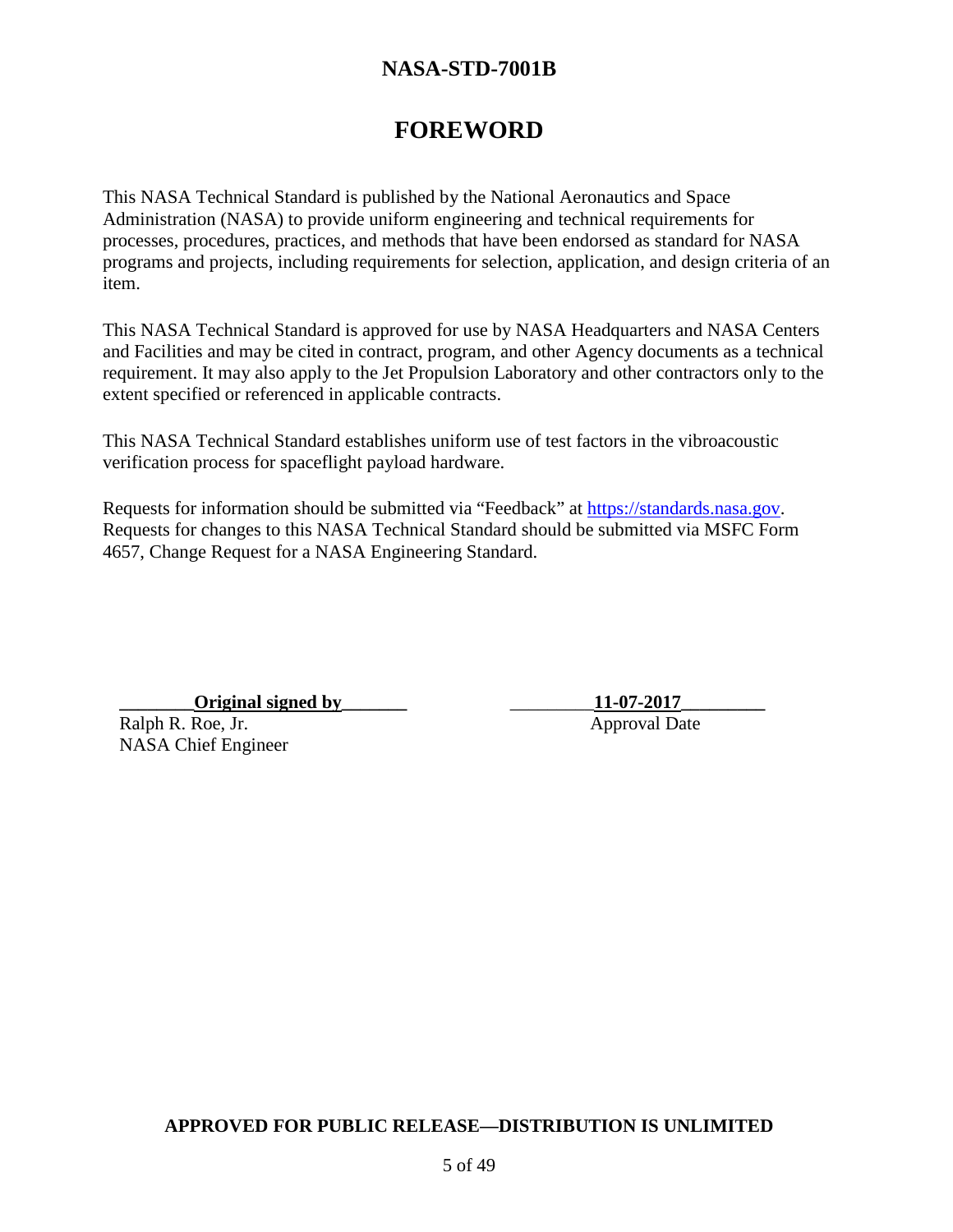### **TABLE OF CONTENTS**

#### **SECTION**

|                  |                                                                  | $\overline{2}$<br>5<br>6<br>$\overline{7}$<br>$\overline{7}$<br>$\overline{7}$ |
|------------------|------------------------------------------------------------------|--------------------------------------------------------------------------------|
| 1.               |                                                                  | 8                                                                              |
| 1.1              |                                                                  | 8                                                                              |
| 1.2              |                                                                  | 8                                                                              |
| 1.3              |                                                                  | 9                                                                              |
| 2.               |                                                                  | 9                                                                              |
| 2.1              |                                                                  | 9                                                                              |
| 2.2              |                                                                  | 10                                                                             |
| 2.3              |                                                                  | 10                                                                             |
| 2.4              |                                                                  | 10                                                                             |
| 3.<br>3.1<br>3.2 | <b>ACRONYMS, ABBREVIATIONS, SYMBOLS, AND DEFINITIONS </b>        | 10<br>10<br>12                                                                 |
| 4.               |                                                                  | 13                                                                             |
| 4.1              |                                                                  | 13                                                                             |
| 4.2              | Methods and Assumptions Related to the Use of Verification Tests | 14                                                                             |
| 4.2.1            |                                                                  | 14                                                                             |
| 4.3              |                                                                  | 14                                                                             |
| 4.3.1            |                                                                  | 14                                                                             |
| 4.3.2            |                                                                  | 15                                                                             |
| 4.3.3            |                                                                  | 15                                                                             |
| 4.3.4            |                                                                  | 17                                                                             |
| 4.4              |                                                                  | 18                                                                             |
| 4.4.1            |                                                                  | 18                                                                             |
| 4.4.2            |                                                                  | 20                                                                             |
| 4.4.3            |                                                                  | 22                                                                             |
| 4.4.4            |                                                                  | 23                                                                             |
| 4.4.5            |                                                                  | 23                                                                             |
| 4.4.6            |                                                                  | 24                                                                             |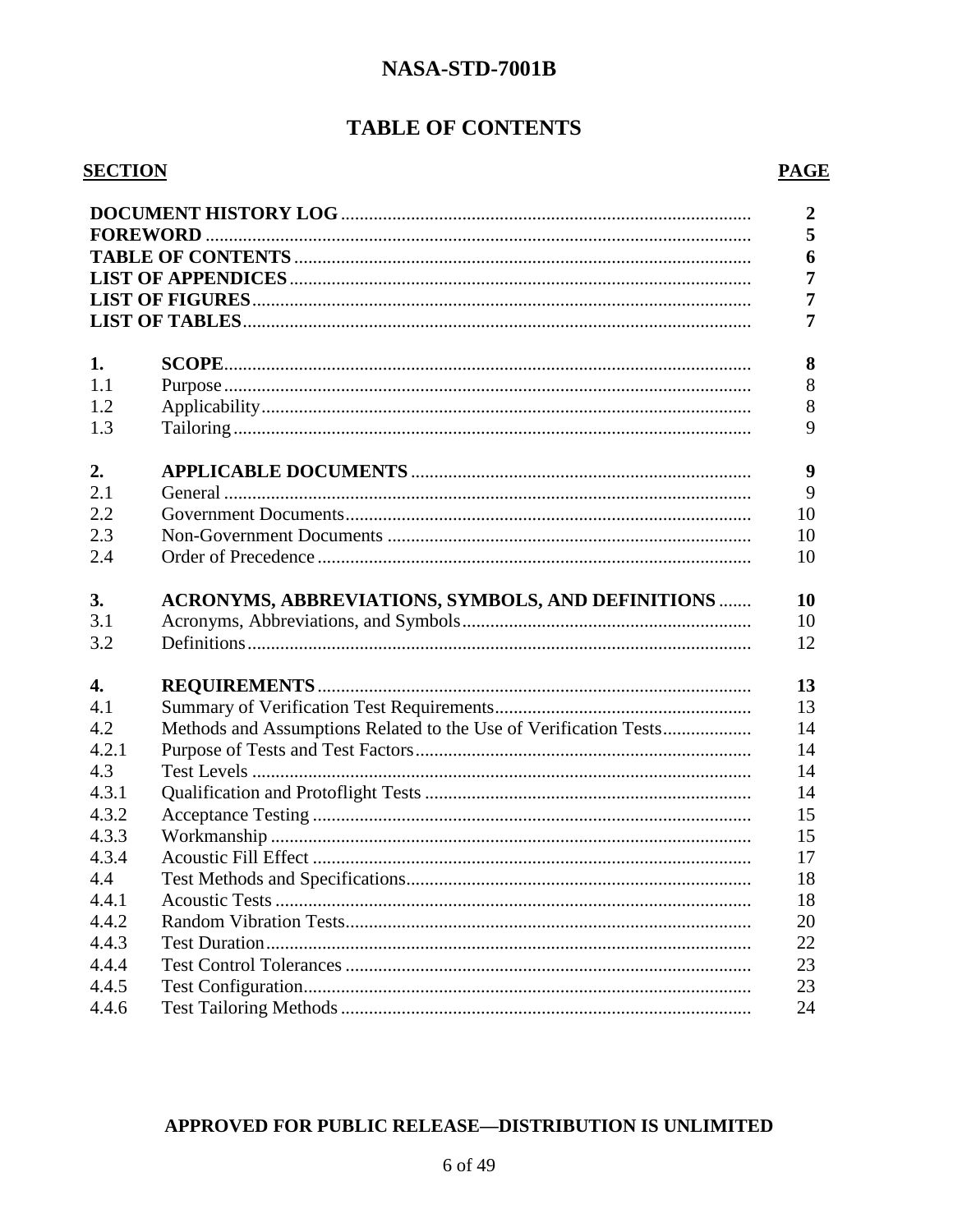### **TABLE OF CONTENTS (Continued)**

| <b>SECTION</b> | <b>PAGE</b> |
|----------------|-------------|
| 4.5            |             |

### **LIST OF APPENDICES**

#### **APPENDIX PAGE**

| B            | 30 F |
|--------------|------|
| $\mathbf{C}$ |      |
| D            | 41 - |

### **LIST OF FIGURES**

| <b>FIGURE</b> |  | <b>PAGE</b> |
|---------------|--|-------------|
|               |  |             |
|               |  | -34         |

### **LIST OF TABLES**

| <b>TABLE</b> |                                                            | <b>PAGE</b> |
|--------------|------------------------------------------------------------|-------------|
|              | Component Minimum Workmanship Random Vibration Test Levels |             |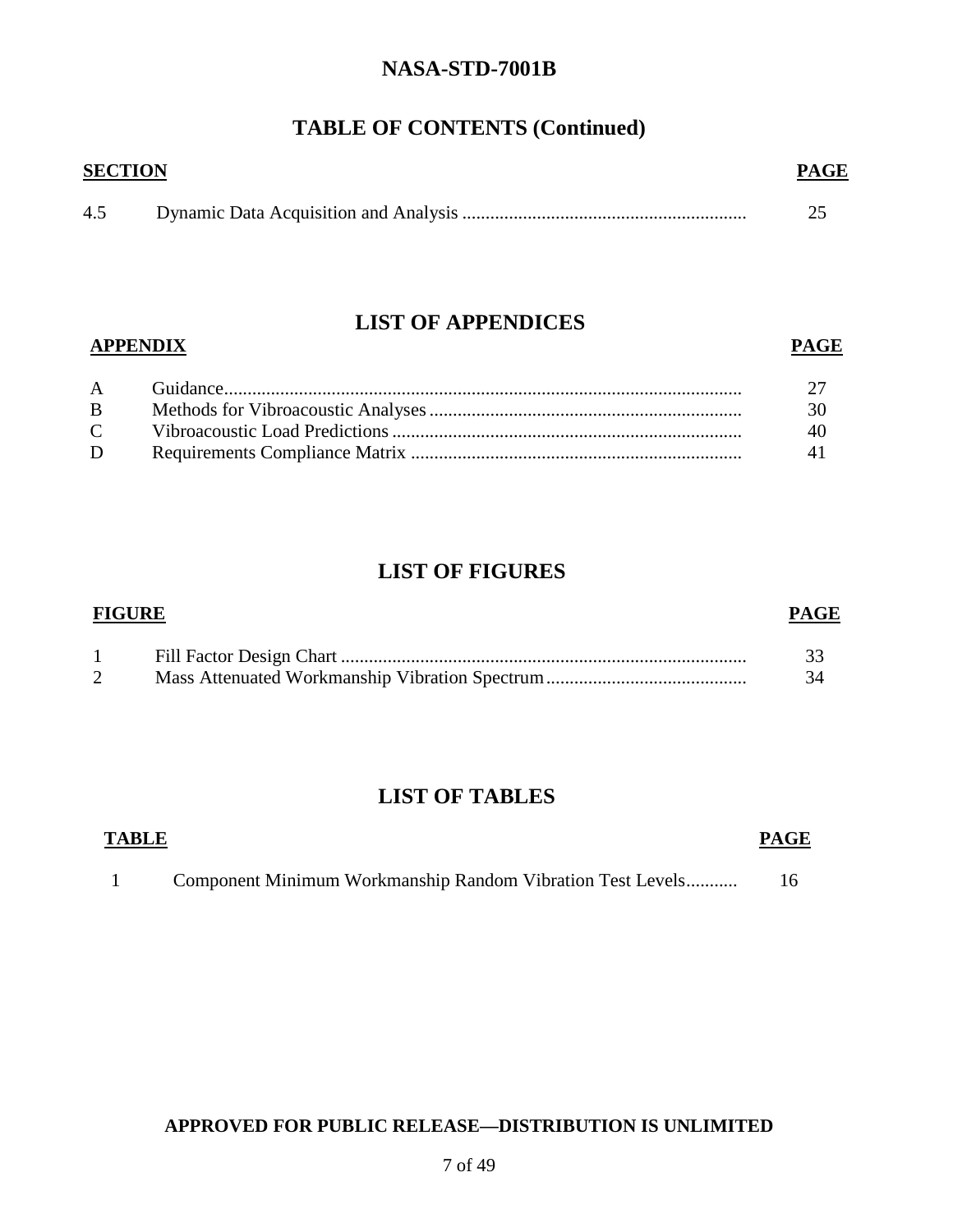# **PAYLOAD VIBROACOUSTIC TEST CRITERIA**

## **1. SCOPE**

The term "vibroacoustics" is defined as an environment induced by high-intensity acoustic noise associated with various segments of the flight profile. Vibroacoustics manifests itself throughout the payload in the form of transmitted acoustic excitation and as structure-borne random vibration. This NASA Technical Standard specifically addresses the acoustic and random vibration environments and test levels.

#### **1.1 Purpose**

This NASA Technical Standard establishes the uniform use of test factors in the vibroacoustic verification process for spaceflight payload hardware. This NASA Technical Standard provides test factors for verification of payload hardware for qualification, protoflight, and flight acceptance programs. In addition, minimum workmanship test levels are included. With the exception of minimum workmanship test levels, these levels are provided in relation to the maximum expected flight level (MEFL). Although the major emphasis of this NASA Technical Standard is on test levels, it also covers test duration, test control tolerances, data analysis, test tailoring, payload fill effects, and analysis methods.

This NASA Technical Standard defines procedures for developing vibroacoustic test criteria for NASA payloads. This document also presents methods for acceptance and qualification vibroacoustic testing, for statistical analysis of vibroacoustic data, and analysis methods for determining criteria. Minimum acoustic and random vibration workmanship test levels are specified. This NASA Technical Standard only applies to NASA payloads and payload components and is not retroactive to the approval date of this NASA Technical Standard.

#### **1.2 Applicability**

This NASA Technical Standard recommends engineering practices for NASA programs and projects. The levels and methods set forth herein form the basis for developing project-specific requirements for all new payload projects.

This NASA Technical Standard is approved for use by NASA Headquarters and NASA Centers and Facilities and may be cited in contract, program, and other Agency documents as a technical requirement. It may also apply to the Jet Propulsion Laboratory (JPL) and other contractors only to the extent specified or referenced in applicable contracts.

Verifiable requirement statements are designated by PVTR (Payload Vibroacoustic Test Requirement), numbered, and indicated by the word "shall"; this NASA Technical Standard contains 73 requirements. Explanatory or guidance text is indicated in italics beginning in section 4. To facilitate requirements selection and verification by NASA programs and projects, a Requirements Compliance Matrix is provided in Appendix D.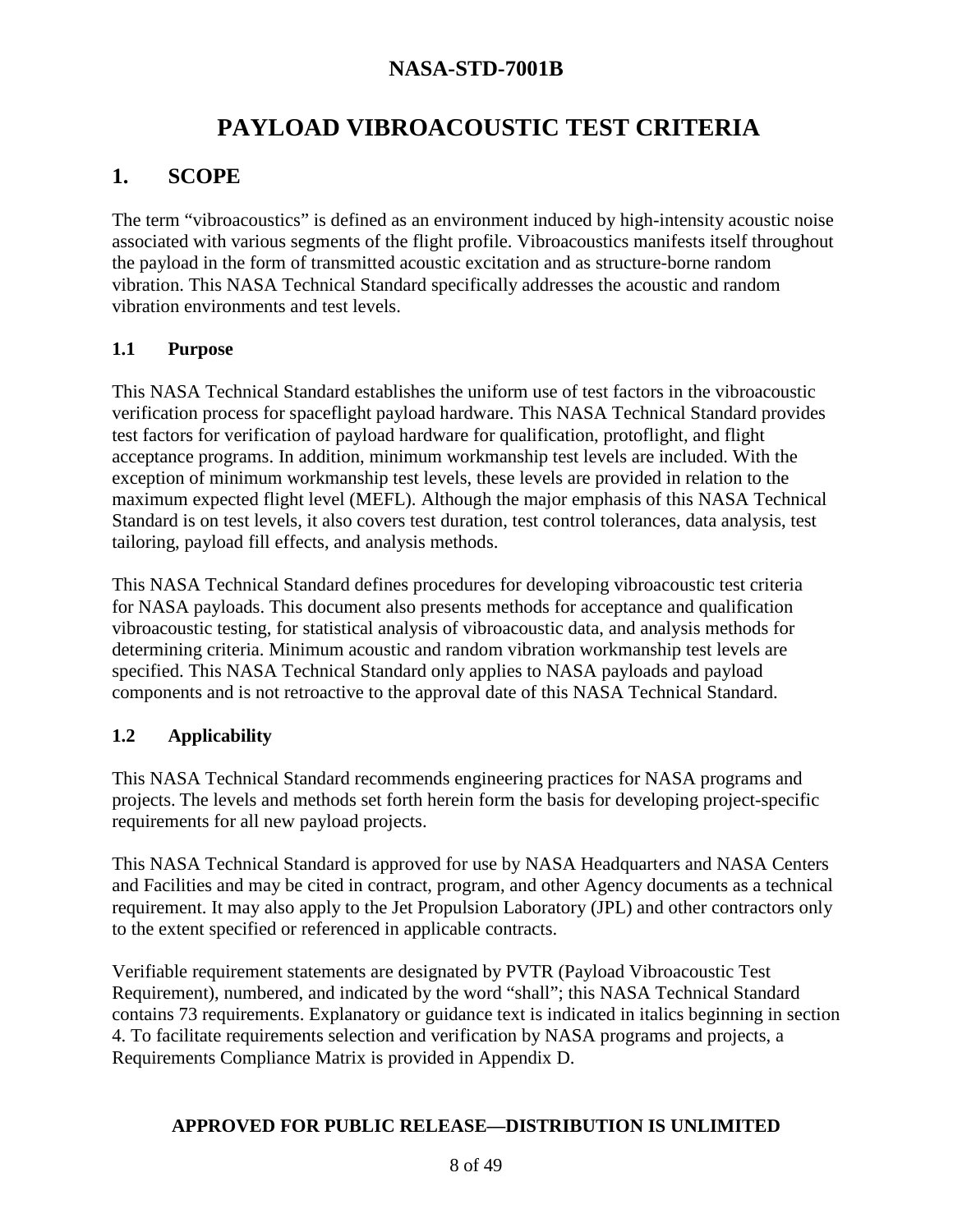This NASA Technical Standard applies only to spaceflight payload hardware. Launch vehicles, payloads launched by sounding rockets, aircraft and balloons, and ground support equipment (GSE) are excluded. This NASA Technical Standard does not apply to payload programs approved prior to the date of this document. This NASA Technical Standard is applicable principally to Classes A, B, and C payloads.

*Classification of NASA payloads is defined in NPR 8705.4, Risk Classification for NASA Payloads.*

*For Class D payloads, NASA-STD-7001 is a guidance document. Class D payloads may utilize tailoring as stated in section 4.4.6.*

The levels of assembly for which the NASA Technical Standard is applicable are the payload, subsystem, and component levels as specifically identified or as judged to be appropriate (refer to definitions in section 3.2). This NASA Technical Standard is applicable to the full range of payload hardware programs, including prototype, protoflight, follow-on, spare, and reflight.

Some discussion of analytical methods used as an aid to develop requirements is presented in Appendix B. The applicability and limitations of the methods are discussed. A brief description of vibroacoustic loads is described in Appendix C; for more detail, see NASA-STD-5002, Load Analyses of Spacecraft and Payloads.

Verification programs which meet or exceed the mandatory requirements for vibroacoustic testing set forth in this NASA Technical Standard are considered compliant with this NASA Technical Standard.

#### **1.3 Tailoring**

**1.3.1** [PVTR 1] Tailoring of this NASA Technical Standard for application to a specific program or project shall be formally documented as part of program or project requirements and approved by the responsible Technical Authority in accordance with NPR 7120.5, NASA Space Flight Program and Project Management Requirements.

**1.3.2** [PVTR 2] As much as possible, tailoring shall be identified early in the project's life cycle, e.g., prior to phase C/D implementation.

### **2. APPLICABLE DOCUMENTS**

#### **2.1 General**

The documents listed in this section contain provisions that constitute requirements of this NASA Technical Standard as cited in the text.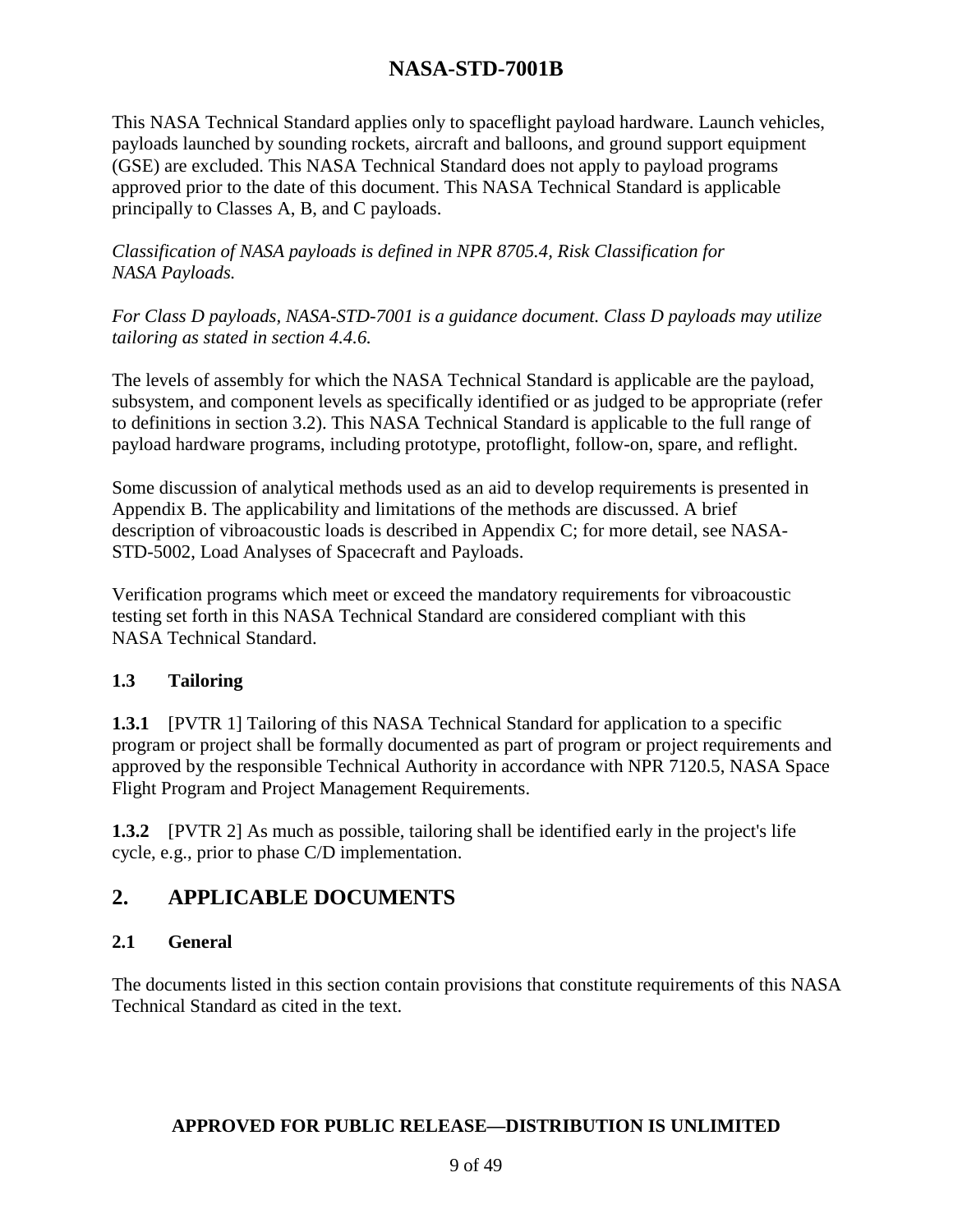**2.1.1** [PVTR 3] The latest issuances of cited documents shall apply unless specific versions are designated.

**2.1.2** [PVTR 4] Non-use of specifically designated versions shall be approved by the responsible Technical Authority.

The applicable documents are accessible at [https://standards.nasa.gov,](https://standards.nasa.gov,/) may be obtained directly from the Standards Developing Body or other document distributors, or information for obtaining the document is provided.

#### **2.2 Government Documents**

**NASA**

NPR 7120.5 NASA Space Flight Program and Project Management Requirements

#### **2.3 Non-Government Documents**

None.

Reference documents and other guidance are provided in Appendix A.

#### **2.4 Order of Precedence**

**2.4.1** The requirements and standard practices established in this NASA Technical Standard do not supersede or waive existing requirements and standard practices found in other Agency documentation.

**2.4.2** [PVTR 5] Conflicts between this NASA Technical Standard and other requirements documents shall be resolved by the responsible Technical Authority.

**2.4.3** [PVTR 6] This NASA Technical Standard does not address safety considerations that are covered thoroughly in other documents; but if a conflict arises, safety shall always take precedence. Nothing in this NASA Technical Standard, however, supersedes applicable laws and regulations unless a specific exemption has been obtained.

### **3. ACRONYMS, ABBREVIATIONS, SYMBOLS, AND DEFINITIONS**

#### **3.1 Acronyms, Abbreviations, and Symbols**

| $\%$ | percent                       |
|------|-------------------------------|
| µPa  | Micropascal                   |
| ASD  | acceleration spectral density |
| BEA  | boundary element analysis     |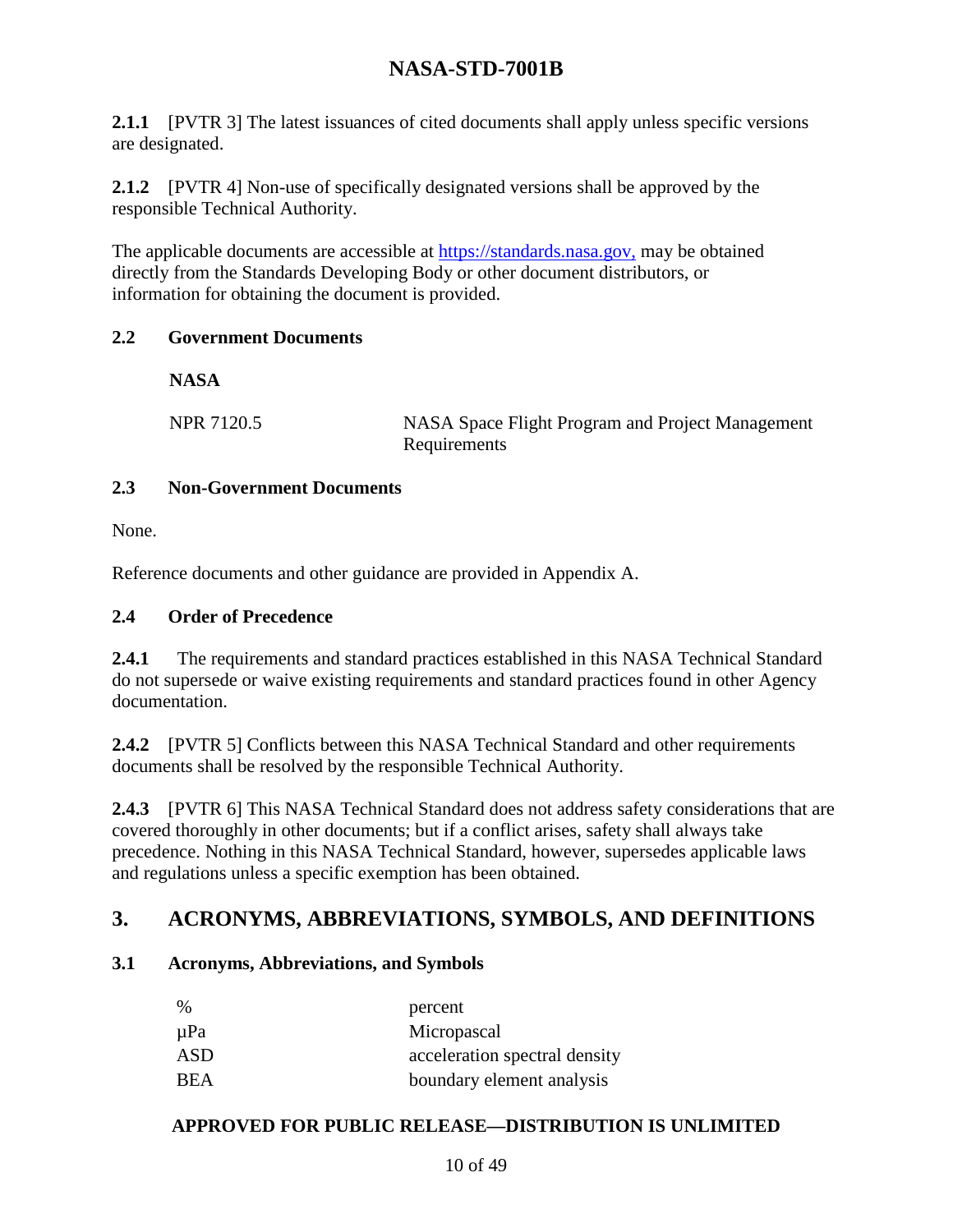| C/D            | countdown                                                   |
|----------------|-------------------------------------------------------------|
| Ca             | speed of sound in air                                       |
| CF             | correction factor                                           |
| dB             | decibel                                                     |
| <b>DFAT</b>    | direct field acoustic test                                  |
| <b>EMB</b>     | <b>Engineering Management Board</b>                         |
| <b>EMC</b>     | <b>Engineering Management Council</b>                       |
| f              | frequency                                                   |
| <b>FE</b>      | finite element                                              |
| <b>FEA</b>     | finite element analysis                                     |
| g              | acceleration due to gravity                                 |
| <b>GSE</b>     | ground support equipment                                    |
| <b>GSFC</b>    | Goddard Space Flight Center                                 |
| Hgap           | average gap distance                                        |
| Hz             | hertz                                                       |
| <b>IEST</b>    | Institute of Environmental Sciences and Technology          |
| <b>JPL</b>     | <b>Jet Propulsion Laboratory</b>                            |
| kg             | kilogram                                                    |
| 1 <sub>b</sub> | pound                                                       |
| LeRC           | Lewis Research Center (changed to Glenn Research<br>Center) |
| <b>MDOF</b>    | multi-degree of freedom                                     |
| <b>MEFL</b>    | maximum expected flight level                               |
| <b>MPC</b>     | multi-point Constraint                                      |
| N              | number of reflights                                         |
| <b>NASA</b>    | National Aeronautics and Space Administration               |
| <b>NASTRAN</b> | <b>NASA Structural Analysis</b>                             |
| <b>NPR</b>     | <b>NASA Procedural Requirements</b>                         |
| <b>OASPL</b>   | overall sound pressure level                                |
| oct            | Octave                                                      |
| <b>PSD</b>     | power spectral density                                      |
| <b>PVTR</b>    | Payload Vibroacoustic Test Requirement                      |
| rms            | root mean square                                            |
| <b>RSS</b>     | root sum square                                             |
| <b>SEA</b>     | statistical energy analysis                                 |
| <b>SPL</b>     | sound pressure level                                        |
| <b>STD</b>     | Standard                                                    |
| <b>VAPEPS</b>  | Vibroacoustic Payload Environment Prediction System         |
| Vol            | volume                                                      |
| Volempty       | empty volume                                                |
|                |                                                             |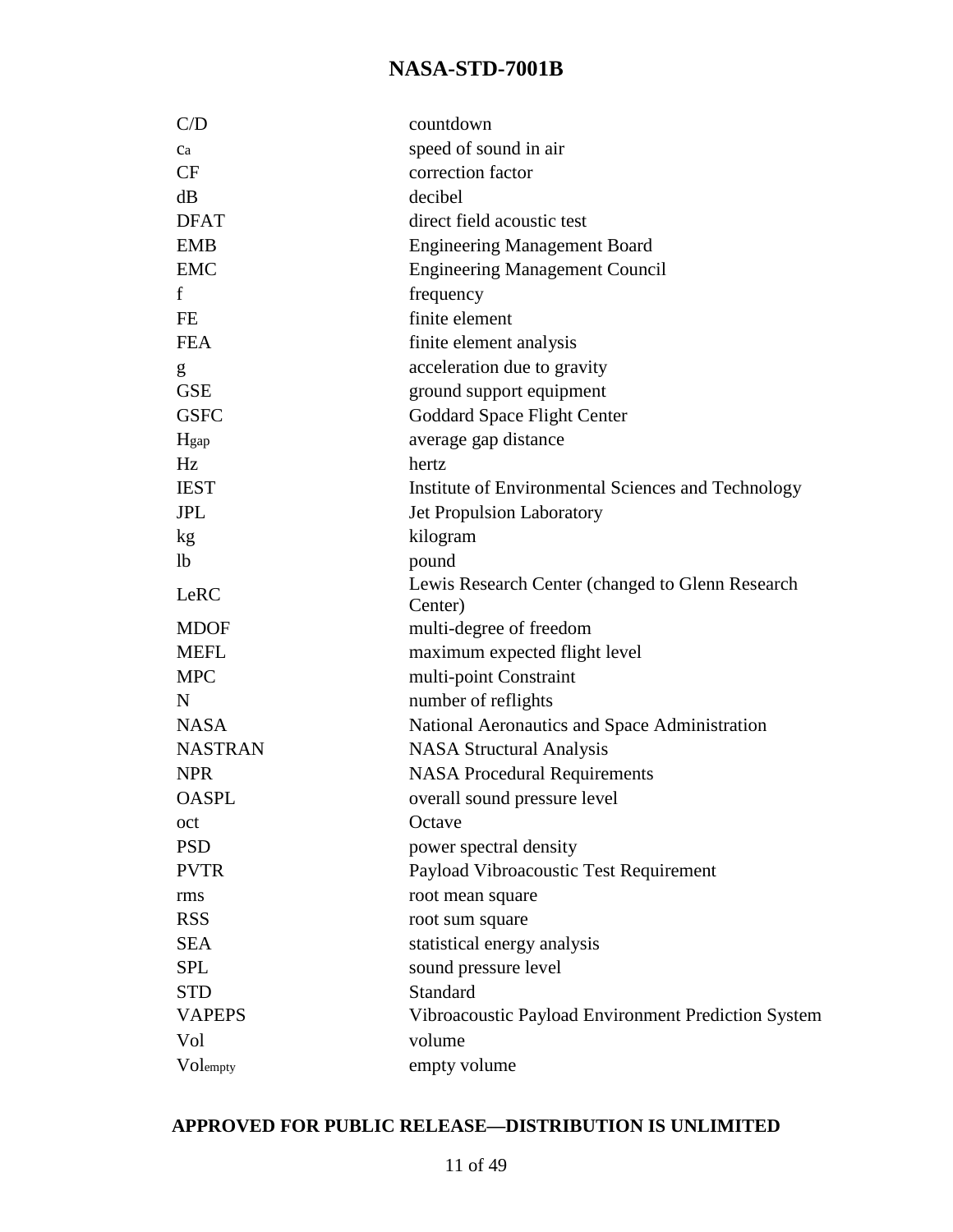| Volpayload | payload volume                                       |
|------------|------------------------------------------------------|
| Voltatio   | volume ratio (of payload to empty fairing/cargo bay) |
| W          | weight                                               |

#### **3.2 Definitions**

Acceptance Test: Test performed to demonstrate that the hardware is acceptable for flight. Also serves as a quality control screen to detect deficiencies in the flight build and is performed at levels and durations which reflect the expected flight environment. Also referred to as a flight acceptance test.

Component: A functional subdivision of a subsystem and is generally a self-contained combination of items performing a function necessary for the subsystem's operation.

Flight Acceptance Test: See Acceptance Test.

Follow-On Hardware: Flight hardware built in accordance with a design that has been qualified either as prototype or protoflight hardware. Follow-on hardware is subjected to acceptance testing.

Payload: An integrated assemblage of subsystems designed to perform a specified mission in space. Other terms that may be used to designate this level of assembly are Satellite, Spacecraft, or Observatory.

Protoflight Hardware: Hardware of a new design that is intended to fly. Protoflight hardware is subjected to protoflight testing.

Protoflight Test: Test performed on protoflight hardware that combines elements of qualification and acceptance testing. Protoflight testing exposes the hardware to qualification test levels for acceptance test durations.

Prototype Hardware: Hardware of a new design that is produced from the same drawings and using the same materials, tooling, manufacturing processes, inspection methods, and personnel competency levels as used for the flight hardware. Prototype hardware is dedicated test hardware that is not intended to fly. Prototype hardware is subjected to qualification testing.

Qualification Test: Test performed on prototype hardware that is intended to demonstrate that the test item will function within performance specifications after being exposed to levels which demonstrate margin over the expected flight environment. Durations for qualification testing are defined to demonstrate fatigue-life capability against planned ground testing and exposure to the flight environment.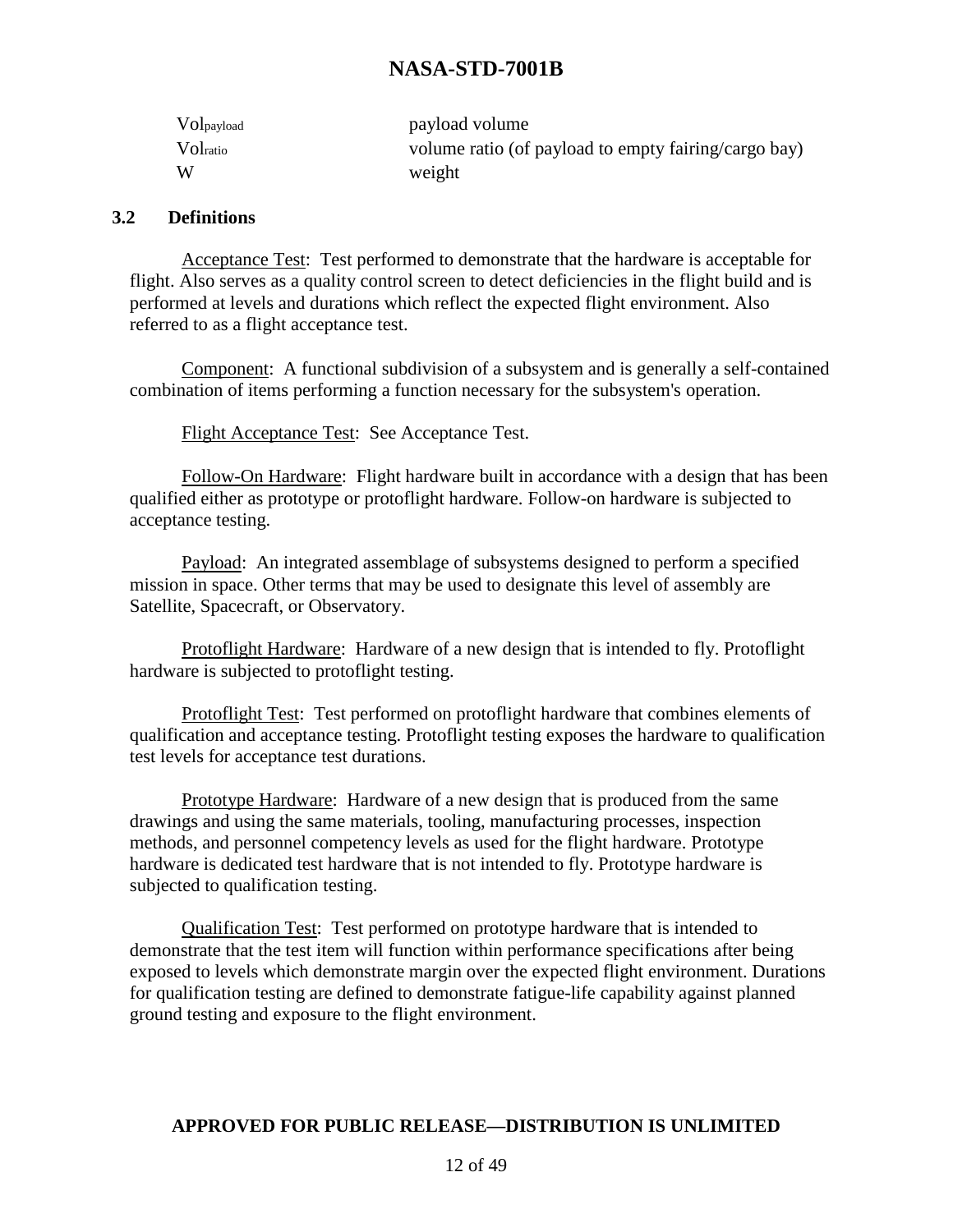Reflight Hardware: Flight hardware that has been used operationally in space and is to be reused in the same way. The verification program to which it is subject is dependent on previous environmental exposure, current status, and upcoming mission.

Spare Hardware: Flight hardware built in accordance with a design that is qualified by prototype or protoflight testing used to replace flight hardware that is no longer acceptable for flight. Spare hardware is subjected to acceptance testing.

Subsystem: A functional subdivision of a payload consisting of two or more components. For the purposes of this NASA Technical Standard, an instrument (sensors and associated hardware) is considered a subsystem of the payload.

### **4. REQUIREMENTS**

| <b>Maximum Expected Flight Level (MEFL)</b>  | 95%/50% Probability/Confidence |
|----------------------------------------------|--------------------------------|
|                                              | <b>Level</b>                   |
| <b>Test levels</b>                           |                                |
| Qualification/protoflight                    | $MEFL + 3 dB$                  |
| Flight acceptance                            | <b>MEFL</b>                    |
| Minimum component vibration workmanship test | $6.8$ grms                     |
| Minimum acoustic workmanship test            | 138 dB OASPL (re: 20 micro     |
|                                              | Pascals)                       |
| <b>Test durations</b>                        |                                |
| Qualification, single mission                | 2 minutes                      |
| Qualification, multiple (N) reflights        | $2 + 0.5N$ minutes             |
| Protoflight                                  | 1 minute                       |
| Flight acceptance                            | 1 minute                       |
| Payload classification applicability         | Classes A, B, and C            |

#### **4.1 Summary of Verification Test Requirements**

**4.1.1** [PVTR 7] A minimum workmanship random vibration test specification shall be imposed on electrical, electronic, and electromechanical components weighing less than 50 kilograms (kg) (110 pounds (lb)). *The spectrum is given in section 4.3.3.1, Table 1.*

**4.1.2** [PVTR 8] When the workmanship test level exceeds the qualification/protoflight and/or the flight acceptance levels, the test levels shall envelope the two spectra.

**4.1.3** [PVTR 9] The minimum acoustic workmanship test level shall be 138 dB overall sound pressure level (OASPL). *A description of the spectrum is given in section 4.3.3.5.*

**4.1.4** [PVTR 10] If the qualification/protoflight and/or flight acceptance test level is less than 138 dB OASPL, the spectrum shall be increased to this level.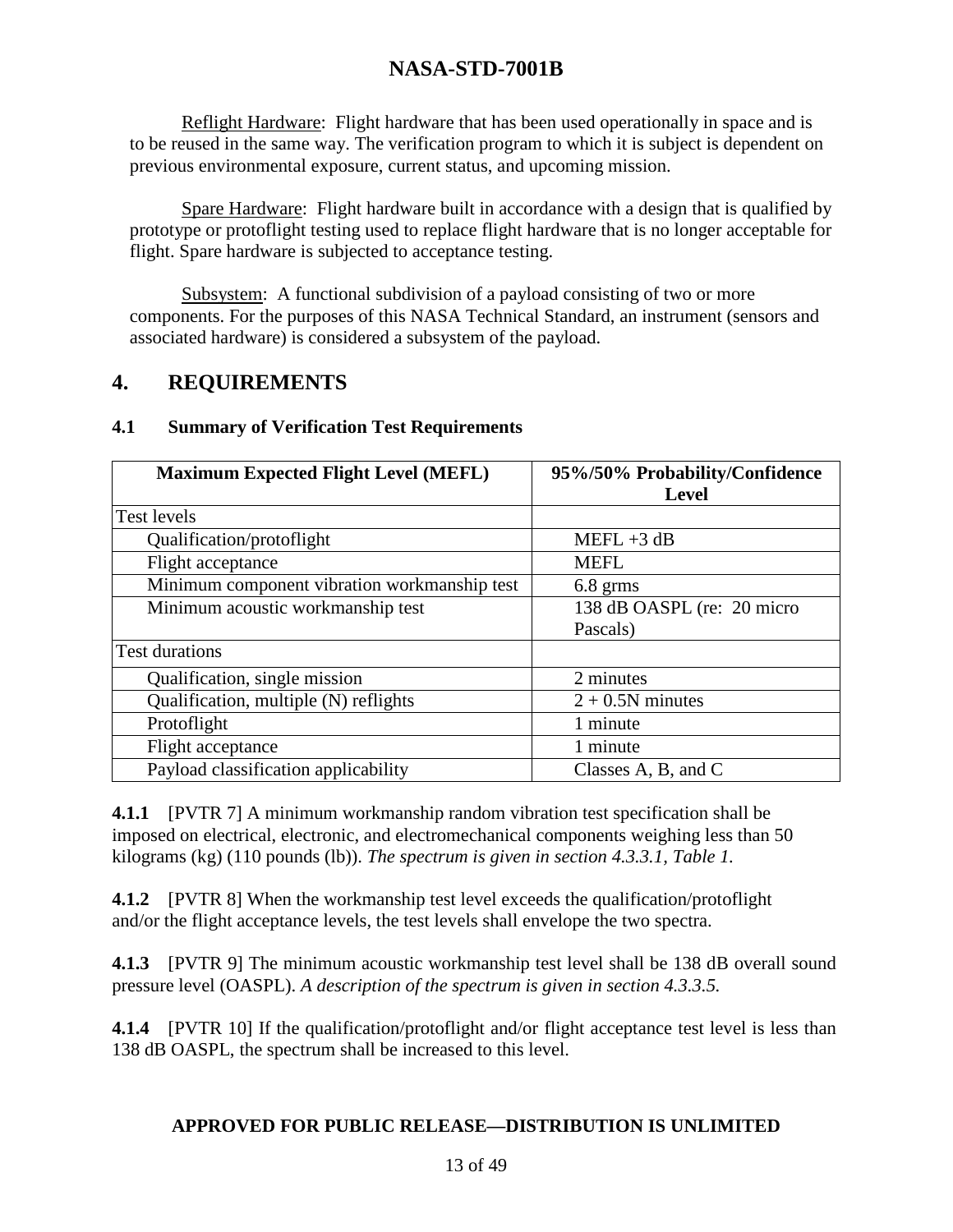**4.1.5** [PVTR 11] A permanent record of all payload loads and environments generated using this NASA Technical Standard shall be maintained by the project's quality assurance organization.

#### **4.2 Methods and Assumptions Related to the Use of Verification Tests**

#### **4.2.1 Purpose of Tests and Test Factors**

*The purpose of testing with test factors is to prove design performance at the MEFL, plus margin for uncertainty, to demonstrate that hardware is acceptable for flight, and to verify that adequate workmanship exists in the construction of the hardware. Tests are critical for highfrequency sensitive equipment because the complexity of design details of such hardware seriously limits the use of analysis. Also, tests are not intended to produce loads that exceed design requirements or to introduce unrealistic modes of failure. When defining test factors, various sources of uncertainty must be considered, such as the following:*

- *a. Material properties variations (strength and life).*
- *b. Fabrication variations (within specification).*
- *c. Load variations.*
- *d. Test configuration fidelity.*
- *e. Environment specification method fidelity.*
- *f. Design maturity uncertainty.*
- *g. Cost, schedule, and risk.*

#### **4.3 Test Levels**

#### **4.3.1 Qualification and Protoflight Tests**

*Qualification tests are performed on dedicated test hardware, also referred to as prototype hardware, that is produced from the same drawings and using the same materials, tooling, manufacturing processes, inspection methods, and personnel competency levels as used for the flight hardware. Qualification tests demonstrate, with margin, the design adequacy of the hardware for its intended mission use.*

*Protoflight tests are performed on flight and flight spare hardware where dedicated test hardware for qualification testing does not exist. The protoflight testing of flight spares would occur only when the first item built is declared to be a spare. Protoflight tests serve the purpose of both the qualification and flight acceptance tests. Protoflight tests are used to assess the design adequacy of the hardware, demonstrate the satisfactory performance of the flight*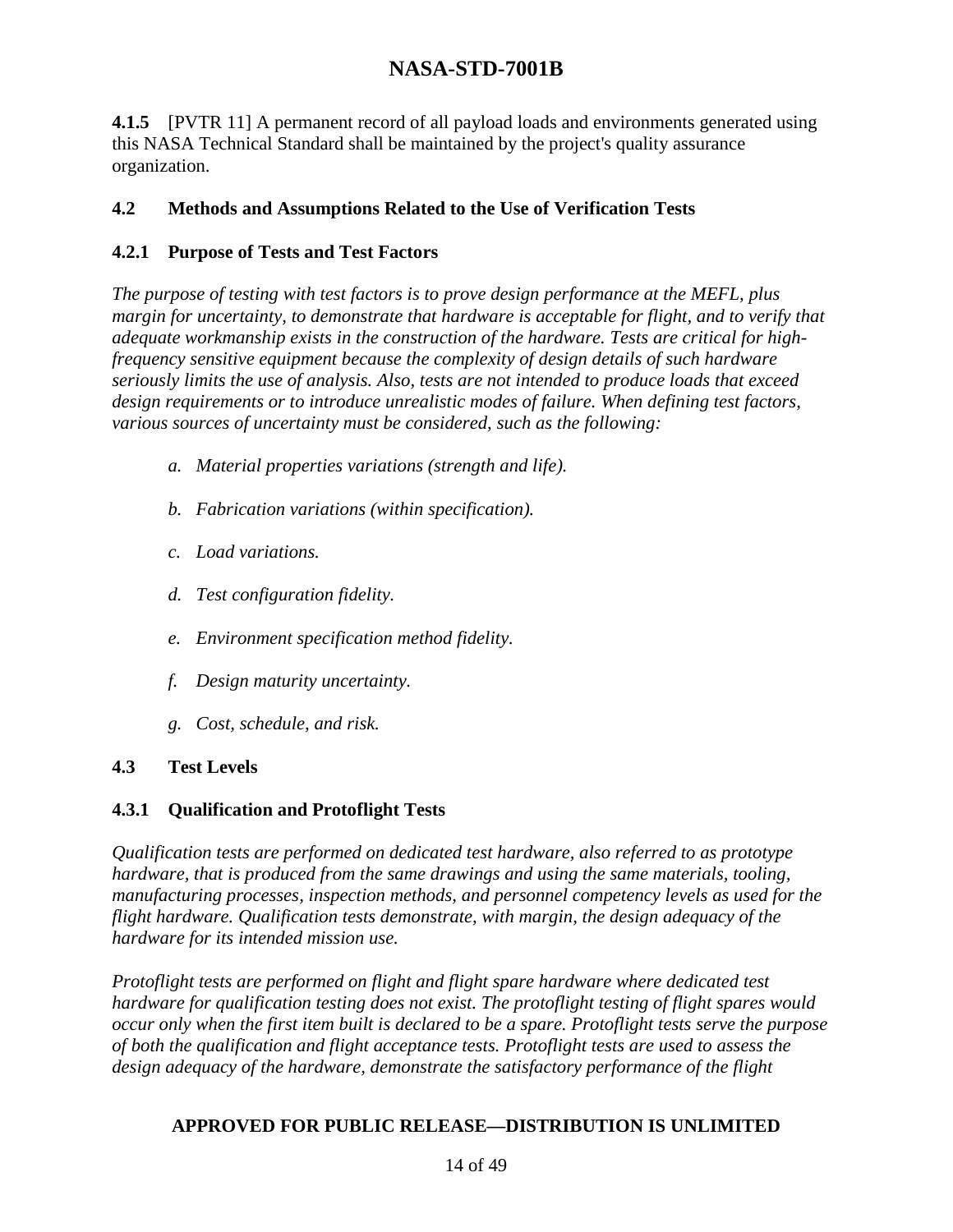*hardware relative to the expected environment, and reveal inadequacies in workmanship and material integrity.*

**4.3.1.1** [PVTR 12] Acoustic qualification and protoflight tests shall be conducted at levels that envelope MEFL plus 3 dB and the minimum acoustic workmanship level defined in section 4.3.3.5.

**4.3.1.2** [PVTR 13] Random vibration qualification and protoflight tests shall be conducted at levels that envelope the MEFL plus 3 dB and the minimum workmanship levels as defined in section 4.3.3.1.

*Methods for determining the MEFL are described in section 4.4.*

### **4.3.2 Acceptance Testing**

*Flight acceptance tests are performed on flight hardware. Acceptance tests are conducted to demonstrate satisfactory performance of flight systems relative to the expected environment and to reveal inadequacies in workmanship and material integrity. Acceptance tests are performed for hardware that has been test qualified. Flight acceptance units include follow-on spacecraft hardware and flight spares that are identical in design and material configuration to the qualified article.*

**4.3.2.1** [PVTR 14] Acoustic flight acceptance tests shall be conducted at levels that envelope MEFL and are equal to or greater than the minimum acoustic workmanship level defined in section 4.3.3.5.

**4.3.2.2** [PVTR 15] Random vibration flight acceptance tests shall be conducted at levels that envelope the MEFL and the minimum workmanship levels as defined in section 4.3.3.1.

*This includes testing of reflight/refurbished hardware which may experience multiple exposures to the test/flight environment. See section 4.4.6 for test tailoring methods.*

### **4.3.3 Workmanship**

*Workmanship random vibration and/or acoustic testing is performed to identify latent defects and manufacturing flaws in electrical, electronic, and electromechanical hardware at the component level. Care should be exercised not to apply these criteria, however, to highly sensitive optical components and sensors that could be damaged by the stated levels.*

**4.3.3.1** [PVTR 16] For components weighing less than 50 kg (110 lb), the spectrum shown in Table 1, Component Minimum Workmanship Random Vibration Test Levels, shall be used as a minimum vibration test specification.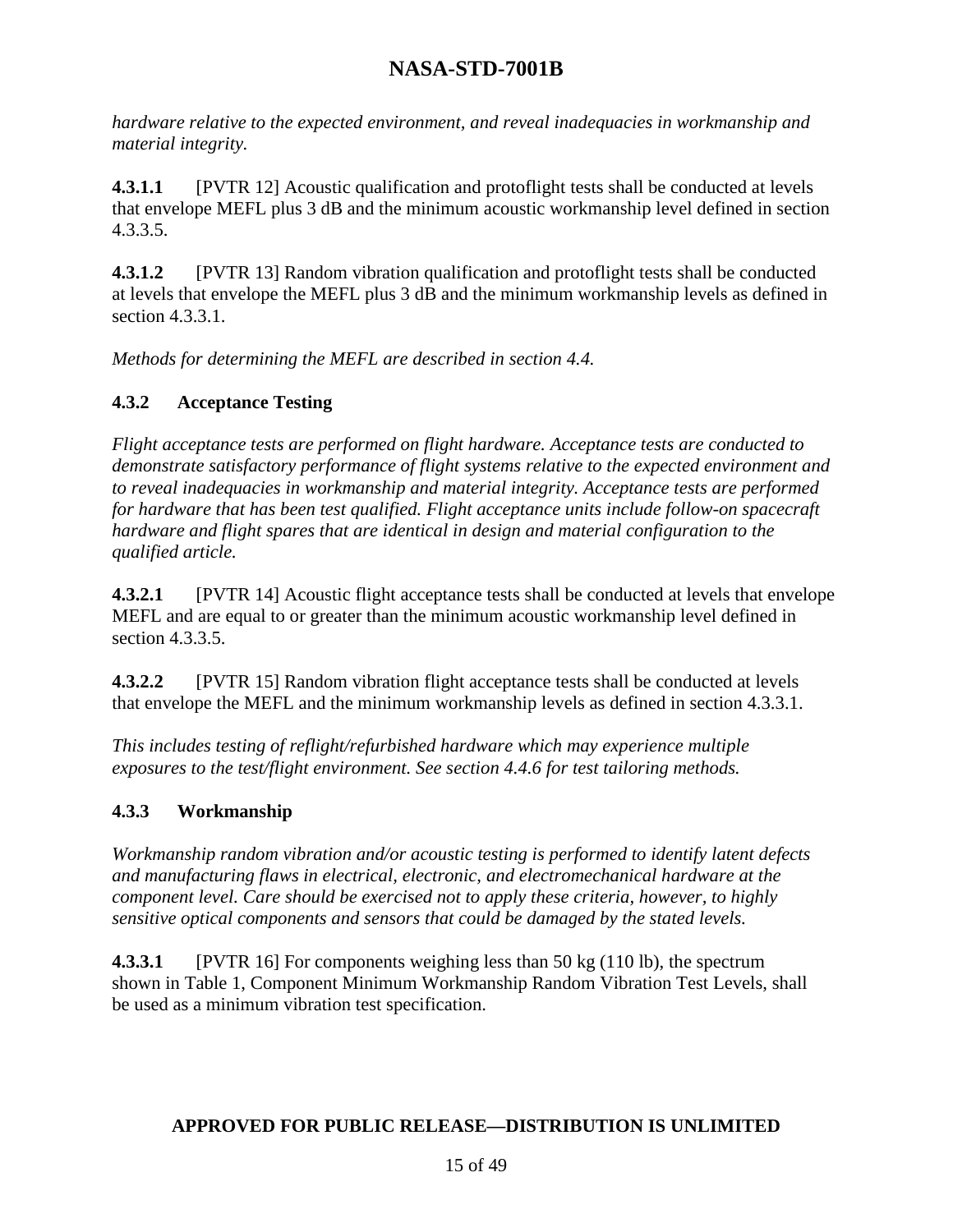| $20$ Hz        | @                    | $0.01$ g <sup>2</sup> /Hz |
|----------------|----------------------|---------------------------|
| 20 to 80 Hz    | $\omega$             | $+3$ dB/oct               |
| 80 to 500 Hz   | $^{\textregistered}$ | $0.04$ g <sup>2</sup> /Hz |
| 500 to 2000 Hz | $^{\textregistered}$ | $-3$ dB/oct               |
| 2000 Hz        | $\omega$             | $0.01$ g <sup>2</sup> /Hz |
|                |                      |                           |
| Overall Level  |                      | $6.8$ grms                |

#### **Table 1—Component Minimum Workmanship Random Vibration Test Levels**

*This spectrum is within the envelope recommended in NASA-CR-173472, NASA Flight Electronics Environmental Stress Screening Survey.*

*The minimum spectrum for a component whose mass exceeds 50 kg (110 lb) should be evaluated on an individual basis. A methodology for deriving a minimum workmanship vibration specification for components larger than 50 kg (110 lb) is given in Appendix B.1.3.*

*For very large components, vibration testing may not sufficiently excite internal hardware to adequately screen for workmanship defects. In such cases, a screening program should be initiated at lower levels of assembly. If testing is performed below the component level of assembly, the levels of Table 1 may be used as a starting point. The susceptibility of the test article to this vibration level must be evaluated and the test levels tailored so as not to induce unnecessary failures.*

*If the test levels create conditions that exceed appropriate design safety margins or cause unrealistic modes of failure, the input spectrum may be notched below the minimum workmanship vibration levels shown in Table 1. This can be accomplished when flight or test responses at a higher level of assembly are known or when appropriate force limits have been established.*

**4.3.3.2** [PVTR 17] The component shall be subjected to the random vibration test along each of three orthogonal axes for the appropriate duration as specified in section 4.4.3.

**4.3.3.3** [PVTR 18] Components shall be mounted to the shaker using the same mounting hardware and configuration that was used in the vibration qualification test.

*For components mounted on isolators, in foam stowage, or highly compliant mounting hardware, adequate workmanship testing may not be achieved in the flight configuration. In this case, the component may be hard-mounted to the shaker; but the qualification of the component must be assessed to ensure that the workmanship test did not induce higher responses in the component than the qualification test. The hardware may have to be re-qualified in the hardmounted configuration.*

**4.3.3.4** [PVTR 19] Workmanship acoustic testing shall be performed for all hardware levels of assembly described in section 4.4.1.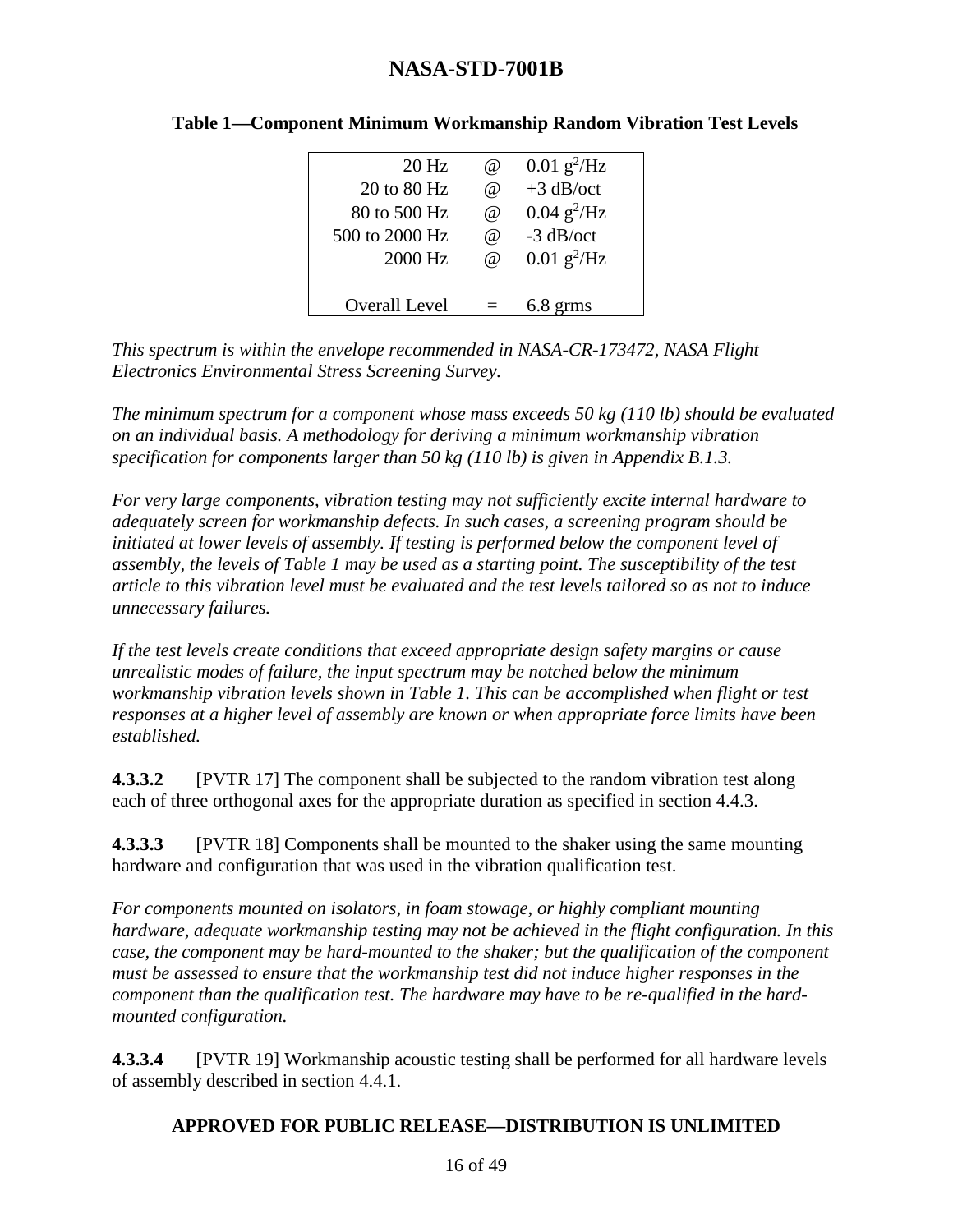**4.3.3.5** [PVTR 20] The minimum acoustic test workmanship level shall be 138 dB OASPL.

*The minimum acoustic workmanship level of 138 dB OASPL may be achieved by uniformly scaling the test spectrum or by increasing the sound pressure level (SPL) in specific frequency bands. The purpose is to provide enough broad band energy to reveal workmanship and material flaws for acoustically responsive hardware. A goal should be set to produce a random response of adequate level to expose faulty integration. Achieving 0.04 g<sup>2</sup>/Hz at some resonances in the bands from 150-500 Hz is a reasonable target. A recommended acoustic workmanship test spectrum can be found in detail in NASA-HDBK-7005, Dynamic Environmental Criteria, Table 8.11.*

*Durations of testing are specified in section 4.4.3.*

#### **4.3.4 Acoustic Fill Effect**

*The understanding of acoustic fill effects for specifying an acoustic environment is important for payload hardware design and testing. The fill effect is the term used to describe the changes in the interior (for example, SPL of an expendable launch vehicle's payload fairing or the Space Shuttle's cargo bay caused by the presence of a payload). This increase in acoustic pressure levels due to payload fill effects has been measured in tests (refer to Report No. 99S0650, Test Report for Acoustic and Structural Response Test, Test of Generic Spacecraft/Nose Fairing Configurations, and to NASA-TM-106688, NASA LeRC's Acoustic Fill Effect Test Program and Results, and predicted theoretically (refer to CC Report 93-11-12349-01, Acoustic Fill Factor Report, and CC Report 91-6-12104-1, Analysis and Evaluation of the Fill Factor).*

*The fill effect has the following characteristics:*

*a. The fill effect is greater for lower frequencies.*

*b. The fill effect is greater for larger payloads within a given payload volume.*

*c. The fill effect is greater for smaller gap distances between the payload wall and the fairing/cargo bay wall.*

**4.3.4.1** [PVTR 21] The acoustic environment shall be adjusted to account for the fill effect of the payload within the launch vehicle fairing.

*A methodology for calculating the payload fill effect is given in Appendix B.1.2.*

**4.3.4.2** [PVTR 22] The fill effect shall only be applied to payloads which exhibit extensive volumetric physical fill. *Verification using an analytical simulation is also recommended.*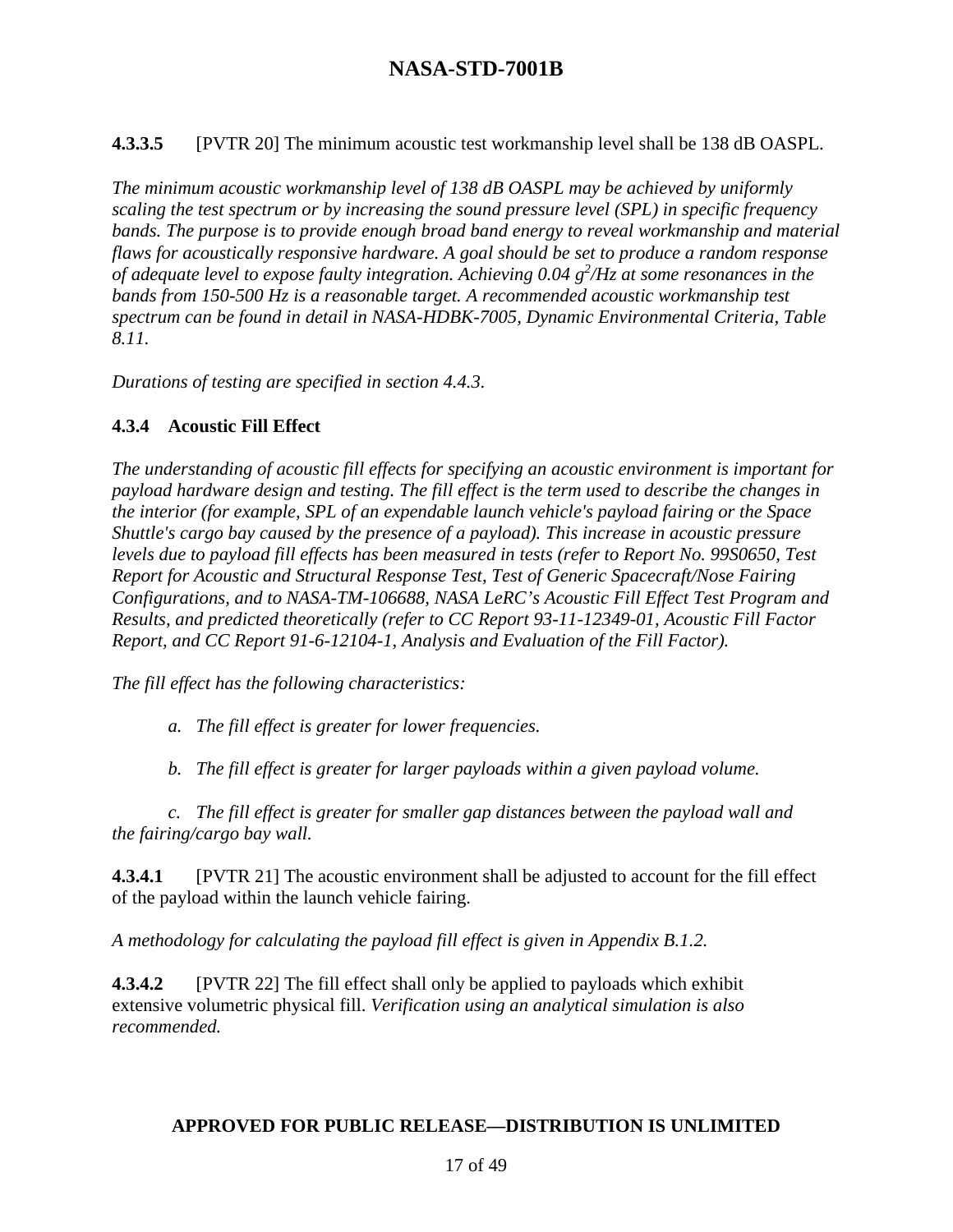**4.3.4.3** [PVTR 23] If the payload is highly unsymmetrical or has discrete structures or appendages, then engineering judgment shall be utilized in applying the fill effect.

#### **4.4 Test Methods and Specifications**

#### **4.4.1 Acoustic Tests**

*Acoustic tests are generally required at the payload level of assembly. However, acoustic testing is also required for any hardware which is considered susceptible to the acoustic environment. Aerospace hardware, which typically requires acoustic testing for vibroacoustic verification, are usually large area-to-weight ratio structures such as skin panels, reflectors, dish antennae, and solar panels that respond significantly to the acoustic impingement. In some cases, for example, large components or sub-assemblies, it may be necessary to perform acoustic and random vibration testing on hardware which is deemed susceptible to both acoustic impingement and mechanically transmitted random vibration.*

*The preferred method for performing acoustic testing is with a reverberant chamber test. An alternative is to perform a direct field acoustic test (DFAT). Substantial information and guidelines on implementing this state-of-the-art DFAT method may be found in NASA-HDBK-7010, Direct Field Acoustic Testing (DFAT).*

**4.4.1.1** [PVTR 24] All hardware shall be assessed for sensitivity to the acoustic environment.

**4.4.1.2** [PVTR 25] Acoustic testing shall be performed on all hardware that is considered susceptible to the acoustic environment.

**4.4.1.3** [PVTR 26] Vibration isolators attenuate the high-frequency mechanical vibration below the non-isolated level resulting from acoustic impingement; therefore, these components shall be reviewed as candidates for acoustic testing on a case-by-case basis. *A test program should be implemented that also satisfies the minimum workmanship criteria in section 4.3.3.*

**4.4.1.4** [PVTR 27] Acoustic testing shall be performed by controlling the SPLs (dB re 20) µPa) in 1/3-oct bands over the specified frequency range. *If desired, the testing facility could use a higher band (1/6-oct, 1/12-oct, etc.) control system which would effectively meet and exceed the requirement.*

**4.4.1.5** [PVTR 28] All payload structures and components requiring acoustic testing shall be subjected to broadband reverberant field or DFAT testing.

**4.4.1.6** [PVTR 29] The acoustical random noise source shall have an approximate normal amplitude distribution.

**4.4.1.7** [PVTR 30] Sound pressure spectrum shall be computed over a time duration that provides SPLs within the test tolerances at all frequencies. *At lower frequencies, this is dependent on the acoustic chamber used and, in some cases, may be a best effort approach.*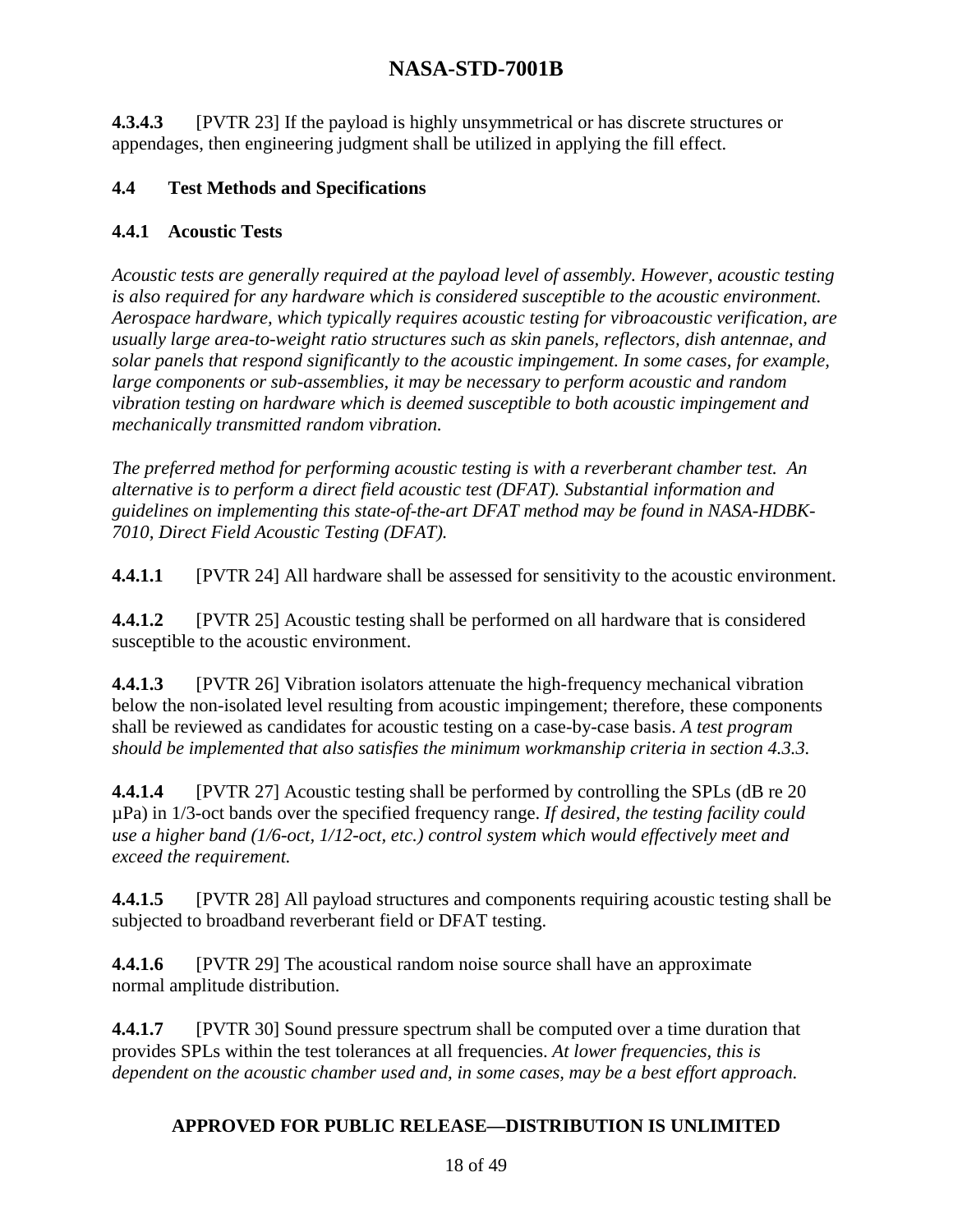**4.4.1.8** [PVTR 31] Test levels shall be determined using the methods described in sections 4.3.1 and 4.3.2, and the test tolerances to be followed are described in section 4.4.4.

**4.4.1.9** [PVTR 32] The reverberant field test chamber shall be of sufficient volume and dimensions to ensure that the insertion of a test specimen will not affect the generation and maintenance of a broadband diffuse sound field above the 50 Hz center frequency.

*For reverberant chamber testing, the chamber volume should be at least 10 times the test specimen volume. If the test specimen is to be suspended, the suspension system should have a fundamental frequency of less than 25 Hz to avoid suspension system resonance.*

**4.4.1.10** [PVTR 33] The DFAT test volume shall have sufficient dimensions to ensure that insertion of a test specimen will not affect the generation and maintenance of a broadband acoustic field above 50 Hz.

*Refer to NASA-HDBK-7010 for recommended guidelines for conducting DFAT testing.*

**4.4.1.11** [PVTR 34] The microphones shall be positioned around the test chamber and DFAT volume at sufficient distance from all surfaces to minimize absorption and reflection effects.

*A distance from any surface of at least 1/4 of the wavelength of the lowest frequency of interest is recommended.*

**4.4.1.12** [PVTR 35] In facilities where this distance cannot be achieved, the microphones shall be located in positions to be least affected by surface effects.

**4.4.1.13** [PVTR 36] The acoustic standing waves and structural modal coupling in reverberant field or DFAT testing shall be assessed and steps taken to minimize the impact of such coupling on the health of the test specimen.

*The following steps are recommended to address acoustic standing waves and structural modal coupling:*

*a. Identify empty chamber/DFAT volume fundamental acoustic modes below a few hundred Hz.*

*b. Identify structural modes of the test article at low frequencies that may be susceptible to the acoustic standing pressure excitation.*

*c. Orient/position test hardware in the chamber/DFAT volume to minimize acoustic modal coupling impact; i.e., stay away from pressure troughs/velocity peaks.*

*d. Instrument the chamber/DFAT volume with additional microphones and place them*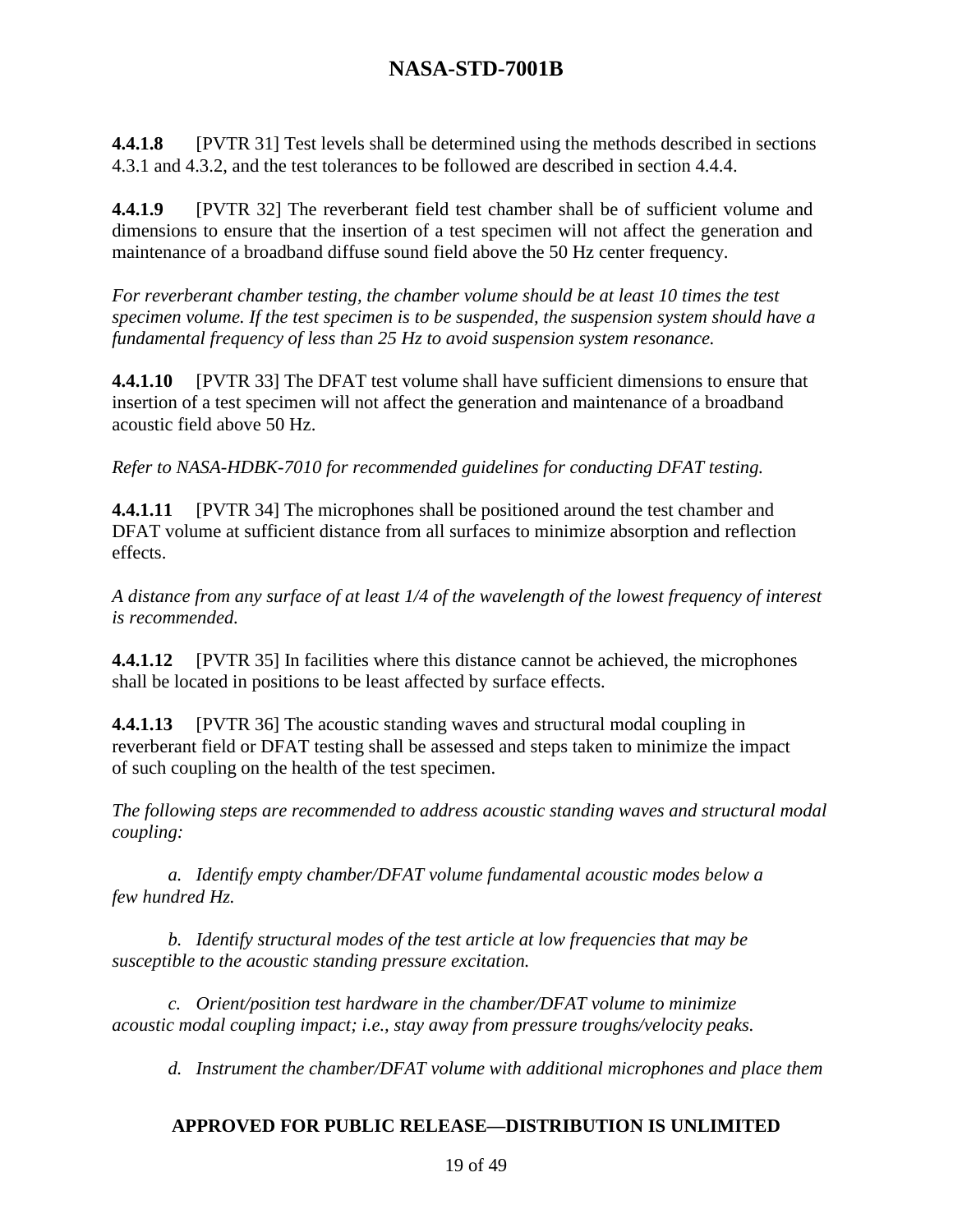*closer to sensitive components, if possible.*

*e. Perform a low level acoustic test and thoroughly examine the structural/acoustic modal coupling at lower frequencies.*

*f. Re-orient test hardware in the chamber/DFAT volume, if necessary, to minimize coupling effect; i.e., move sensitive components away from pressure nodes/velocity anti-nodes of the coupled frequencies.*

*g. Examine low level data (both sound pressure and acceleration/strain responses) by extrapolating to the full 0 dB acoustic level and proceed if no structural issues are anticipated due to coupling.*

*h. For large test hardware where re-orientation may not be possible, use additional instrumentation to better gauge the coupling issue.*

**4.4.1.14** [PVTR 37] The number and location of control microphones averaged to determine the applied sound field shall be determined based on the size, configuration, and number of large surfaces of the test specimen.

*For most payloads and spacecraft, a minimum of four control microphones are recommended for reverberant acoustic testing. The minimum number of control microphones recommended for DFAT testing is 16. In some cases, it may be necessary to add microphones to adequately measure the sound field in the proximity of each major surface of the test specimen.*

**4.4.1.15** [PVTR 38] With the specimen in the test chamber or DFAT volume, the acoustic spectrum shall be shaped at a level which is no greater than -12 dB of the full level specification.

**4.4.1.16** [PVTR 39] The time required to shape the spectrum shall be minimized to avoid possible fatigue of the test specimen.

*As an alternative to shaping the spectrum at lower excitation levels with the specimen in the test chamber or DFAT volume, a dummy specimen may be positioned in the test chamber or DFAT volume and the spectrum shaped at the test level. The first run with the actual test hardware should still be performed at a level that is no greater than -12 dB of the full level specification.*

#### **4.4.2 Random Vibration Tests**

*Random vibration testing is generally required for electrical, electronic, and electromechanical components and mechanisms. Random vibration testing is also required for any hardware whose responses are driven by the mechanically transmitted random vibration due to the vibroacoustic environment. Exceptions are large area-to-weight structures, which may be subjected to acoustic testing in lieu of random vibration, and hardware not practical to*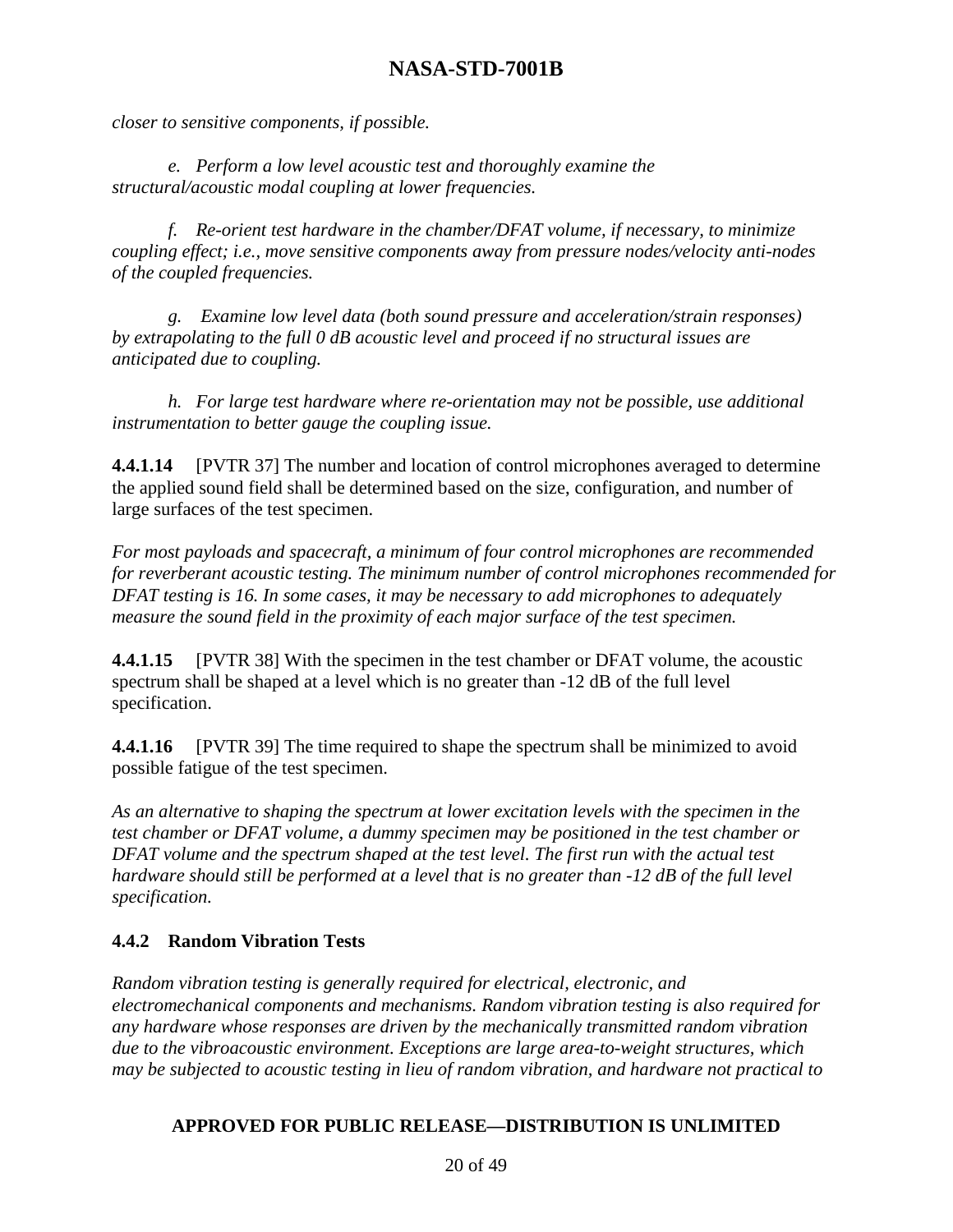*vibrate at the component level such as primary structures (launch vehicle skin), electrical cabling, plumbing lines, blankets, etc., that may be deferred to the system-level vibration or acoustic test.*

*Random vibration testing over the frequency range of 20 – 2000 Hz may be an alternative to the system level sine vibration test requirements of NASA-STD-7002, Payload Test Requirements (refer to "Cassini Spacecraft Force Limited Vibration Test").*

**4.4.2.1** [PVTR 40] All hardware shall be assessed for susceptibility to mechanically transmitted random vibration due to the vibroacoustic environment.

**4.4.2.2** [PVTR 41] Random vibration testing shall be performed on all hardware that is considered susceptible to mechanically transmitted random vibration due to the vibroacoustic environment.

**4.4.2.3** [PVTR 42] Compact payloads weighing less than 450 kg (1000 lb) shall be subjected to system-level random vibration testing unless an analysis and/or heritage data show that the payload responses are clearly dominated by the acoustic environment.

**4.4.2.4** [PVTR 43] The test specimen shall be subjected to random vibration with a normal amplitude distribution in each of three orthogonal axes.

**4.4.2.5** [PVTR 44] Random vibration testing shall be performed by controlling the acceleration spectral density  $(g^2/Hz)$  in 25 Hz or less frequency bandwidths over the frequency range from 20 to 2000 Hz.

**4.4.2.6** [PVTR 45] The spectrum shall be within the test tolerance specified in section 4.4.4.

**4.4.2.7** [PVTR 46] The control accelerometer(s) shall be mounted on the test fixture near the attachment points.

**4.4.2.8** [PVTR 47] If more than one control accelerometer is used, the test levels may be controlled using either an averaging or an extrenal control scheme; but the control scheme shall be consistent with the test requirement derivation.

**4.4.2.9** [PVTR 48] The test fixture shall be subjected to a bare resonance survey up to 2000 Hz prior to the start of testing.

**4.4.2.10** [PVTR 49] If practical, the fixture shall have no resonances within the test frequency range.

**4.4.2.11** [PVTR 50] The test specimen shall be mounted to the fixture via its flight or flight equivalent mounting attachments.

*Notching of the acceleration spectral density input may be technically justified in certain cases*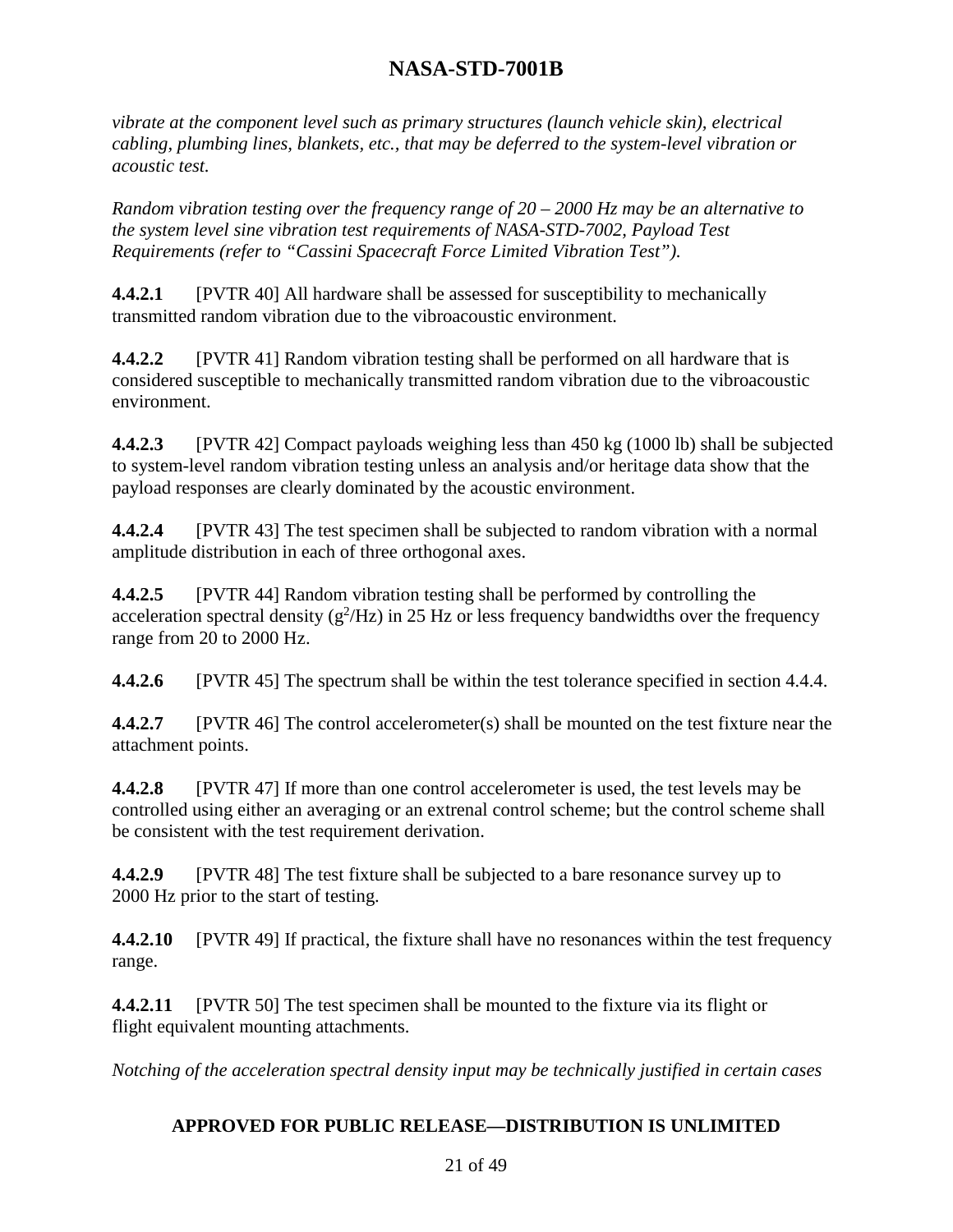*to eliminate unrealistically high amplification resonant responses and the associated risk of failures that can occur in conventional hard-mounted vibration tests of aerospace hardware. For typical aerospace structures, the mechanical impedance of the test item and the flight mounting structure are comparable so that the combined motion involves modest interface forces and little amplification. However, the mounting of the test item on a vibration fixture, with an effectively infinite impedance compared to the test item, results in high-interface forces and often severely over-tests the hardware at its resonances. This test artifact can be eliminated by limiting the interface forces in the test to that predicted for flight.*

*Force limiting provides a rational and economical solution to the over-testing problem associated with hard mounting of test items, while still providing high confidence in the capability of the hardware to survive the mission vibroacoustic environments. The theory and methodology for implementing force limiting, along with examples of specific applications, are presented in NASA-HDBK-7004, Force Limited Vibration Testing.*

#### **4.4.3 Test Duration**

[PVTR 51] The durations for the tests described in sections 4.4.1 (Acoustic Tests) and 4.4.2 (Random Vibration Tests) shall be as defined in the following paragraphs:

- a. Qualification Test Duration
	- (1) [PVTR 52] The vibroacoustic qualification test durations shall be 2 minutes for the acoustic test and 2 minutes in each of the 3 orthogonal axes for the vibration test.
	- (2) [PVTR 53] If the flight hardware is to be reflown N times, the corresponding qualification test durations shall be  $2 + 0.5N$  minutes.
- b. Protoflight Test Duration
	- (1) [PVTR 54] The vibroacoustic protoflight test durations shall be 1 minute for an acoustic test and 1 minute in each of the 3 orthogonal axes for a vibration test.
- c. Acceptance Test Duration
	- (1) [PVTR 55] The vibroacoustic acceptance test durations shall be 1 minute for an acoustic test and 1 minute in each of the 3 orthogonal axes for a vibration test.

*There can be other situations (e.g., retesting of reflight hardware) where the test conditions will be defined by applying test tailoring (see section 4.4.6).*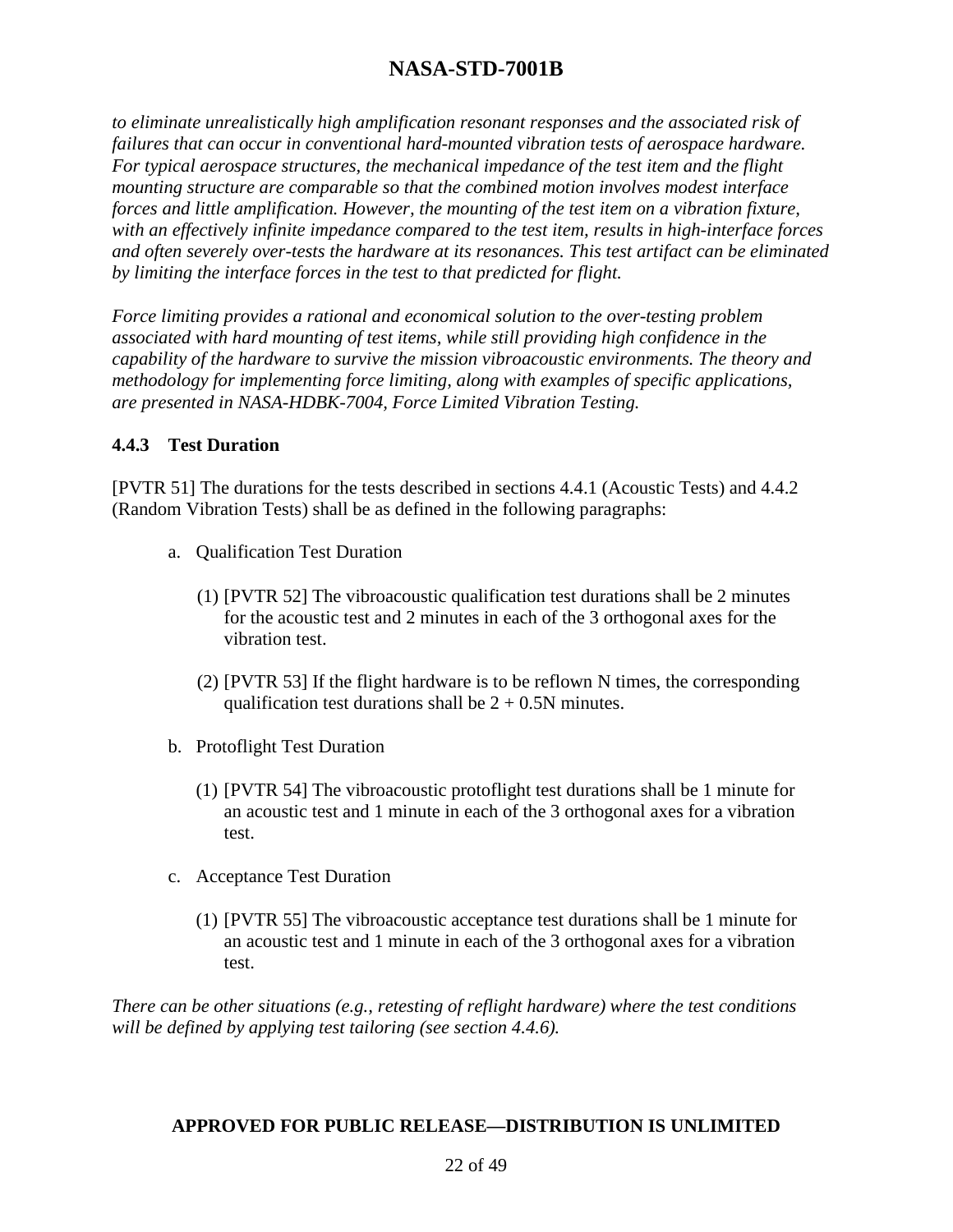#### **4.4.4 Test Control Tolerances**

**4.4.4.1** [PVTR 56] The acceptable tolerances for vibroacoustic testing shall be as follows:

a. Vibration

| (25 Hz or less frequency bandwidth resolution) |  |
|------------------------------------------------|--|
|                                                |  |
|                                                |  |

b. Acoustic

| (4) Facility capability will determine SPL tolerances below 50 Hz and above 3000 |  |
|----------------------------------------------------------------------------------|--|
| Hz                                                                               |  |

*The above test tolerances do not preclude the acceptance level from exceeding the qualification/protoflight level in a given frequency band. If this is identified as a risk for the flight hardware, then tighter test tolerances should be implemented for both qualification/protoflight tests (+3/-1.5 dB) and for acceptance tests (+1.5/-3dB) to prevent this occurrence.*

#### **4.4.5 Test Configuration**

**4.4.5.1** [PVTR 57] A satisfactory verification test program shall adhere to the following test configuration methods:

a. [PVTR 58] During testing, the mechanical configuration of the test item shall be in a liftoff operational mode (excluding explosive devices during vibration tests for systems that include pyrotechnics).

- (1) [PVTR 59] The electrical operating mode shall be in accordance with the test plan.
- (2) [PVTR 60] As a minimum requirement, the liftoff electrical condition shall be applied and monitored.

*Caution should be exercised so that full electrical stimulation for diagnostic purposes does not induce an unrealistic and damaging condition when combined with vibroacoustic exposure.*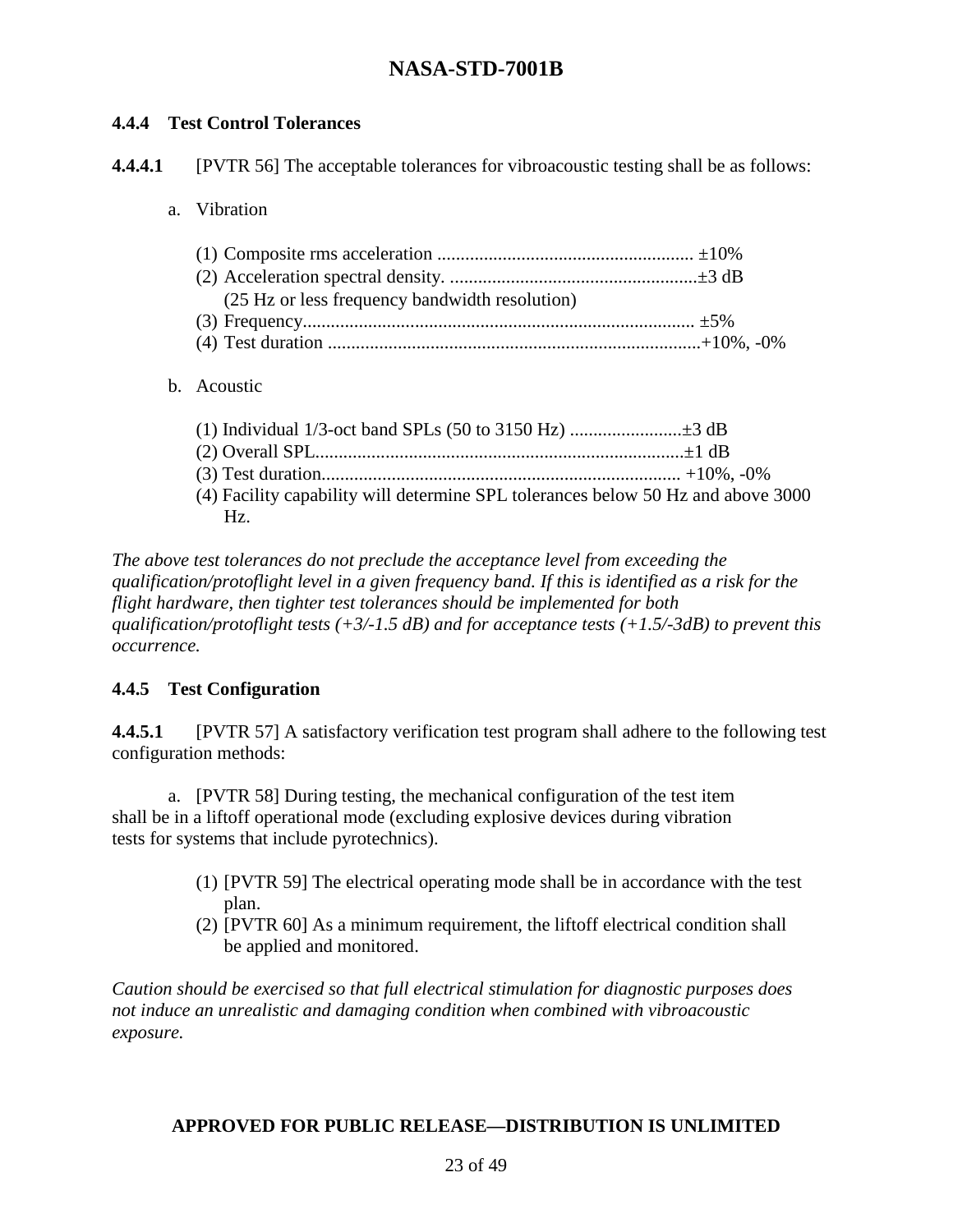b. [PVTR 61] In mating the test article to the test fixture, a flight-type mounting (including vibration isolators, if part of the design) and fasteners shall be used.

c. [PVTR 62] Components that are normally sealed shall be pressurized during the test to their pre-launch pressure.

d. [PVTR 63] For extremely large payloads, performance of a random vibration test at the payload level of assembly may be impracticable (because of test facility limitations); in that case, testing at the subsystem level of assembly shall be assessed.

*For extremely large components, random vibration tests may need to be supplemented or replaced by an acoustic test due to test facility limitations.*

*The same test fixture should be used for qualification , protoflight, and flight acceptance tests.*

*If the planned random vibration tests are not capable of inducing sufficient excitation to internal electric, electronic, and electromechanical devices to meet the workmanship requirements defined in section 4.3.3, workmanship testing should be conducted at lower levels of assembly (e.g., down to the board level, if necessary).*

**4.4.5.2** [PVTR 64] Random vibration testing shall precede thermal-vacuum testing.

#### **4.4.6 Test Tailoring Methods**

*This NASA Technical Standard serves as a baseline that provides enough flexibility to allow tailoring to the needs of non-baseline situations.*

**4.4.6.1** [PVTR 65] Nevertheless, all requirements of this NASA Technical Standard shall be evaluated for each spacecraft application.

**4.4.6.2** [PVTR 66] Any specified tailoring shall be accompanied by a statement of the technical rationale for the tailoring.

*For example, random vibration test "notching" would be permitted on a case-by-case basis, e.g., when it can be demonstrated that a specific hard-mounted shaker random vibration test would produce unrealistically high loads and/or responses, notching would be allowed.*

*Another example would be cases where there is concern that exposing the hardware to additional testing at MEFL will pose a risk of fatigue damage. Acceptance random vibration testing may be conducted at levels that are below MEFL, but no lower than the minimum workmanship levels as defined in section 4.3.3.* 

**4.4.6.3** [PVTR 67] The logic used to develop a specific notching rationale shall be validated.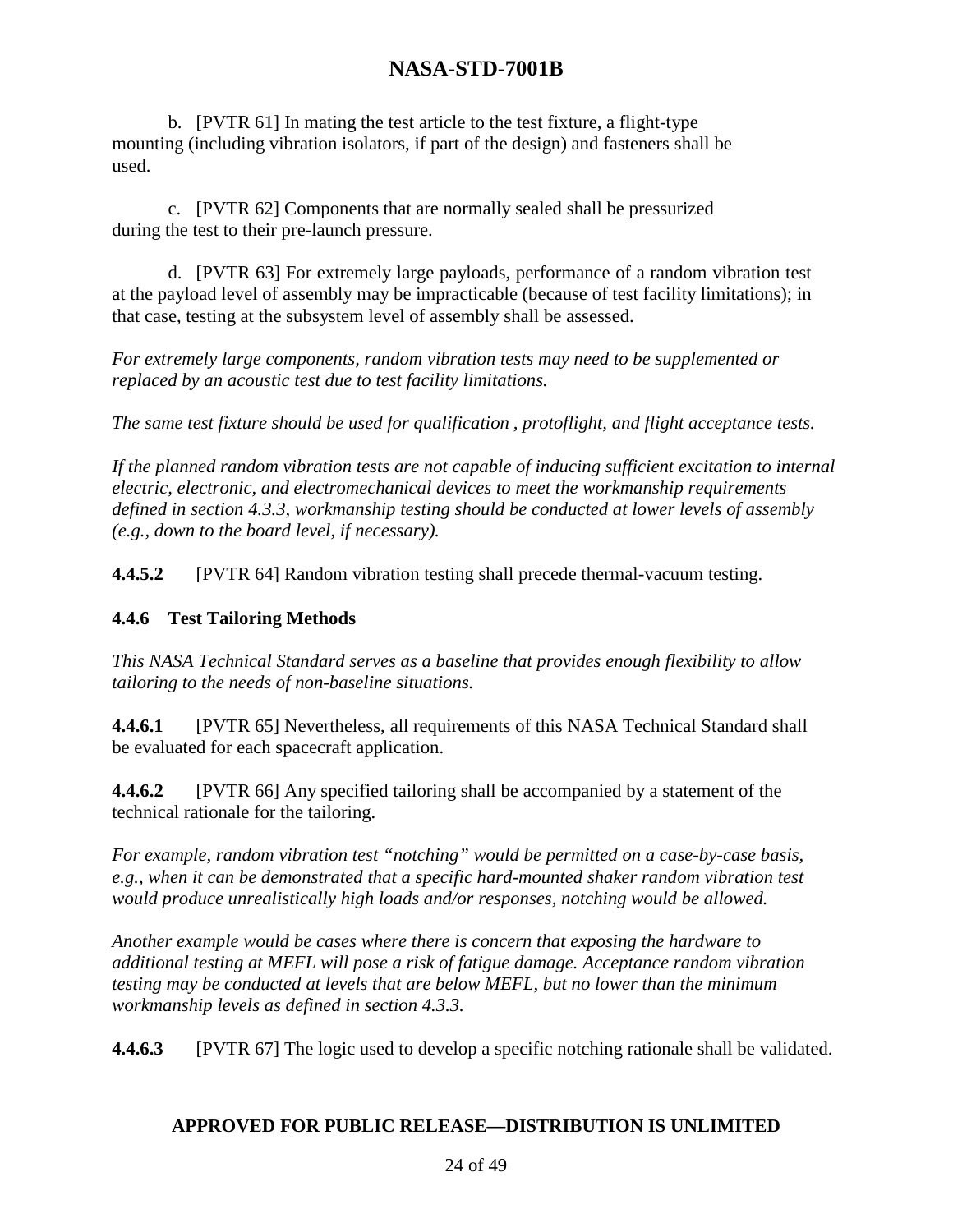*Notching can be in the form of "force limiting" as discussed in section 4.4.2.*

*In addition to notching, there are other possible considerations that could dictate the use of test tailoring. Some of these possible considerations are as follows:*

- *a. Class D payloads.*
- *b. Retesting of reflight hardware.*
- *c. Retesting due to limited redesign or rework.*
- *d. Stowage.*
- *e. Fatigue damage concerns.*
- *f. Acoustic testing with payload fairing.*
- *g. Vibration testing with simulated support structure.*

*h. Certain fragile, one-time use items, such as instrument detector elements and batteries.*

#### **4.5 Dynamic Data Acquisition and Analysis**

*Additional information about dynamic data acquisition and analysis of vibroacoustic data are included in NASA-HDBK-7005.*

**4.5.1** [PVTR 68] In practice, the maximum expected environment shall be based on one or more of the following:

a. The use of actual flight data scaled, if necessary, for differences in structure and acoustic environment.

- b. Ground test data scaled, if necessary.
- c. Analytical predictions.
- d. A combination of both analytical and empirical methods.

*The flight data may be from the current flight system or from other flight systems if configuration variations are included and properly scaled.*

**4.5.2** [PVTR 69] The minimum statistical basis to be used for defining MEFL shall be P95/C50 assuming a log-normal distribution of the data. *The P95/C50 level is defined as enveloping 95 percent of the data with a 50 percent confidence level.*

*The methodology for calculating the P95/C50 level based on measured flight data is described in Appendix B.1.1.*

#### **APPROVED FOR PUBLIC RELEASE—DISTRIBUTION IS UNLIMITED**

#### 25 of 49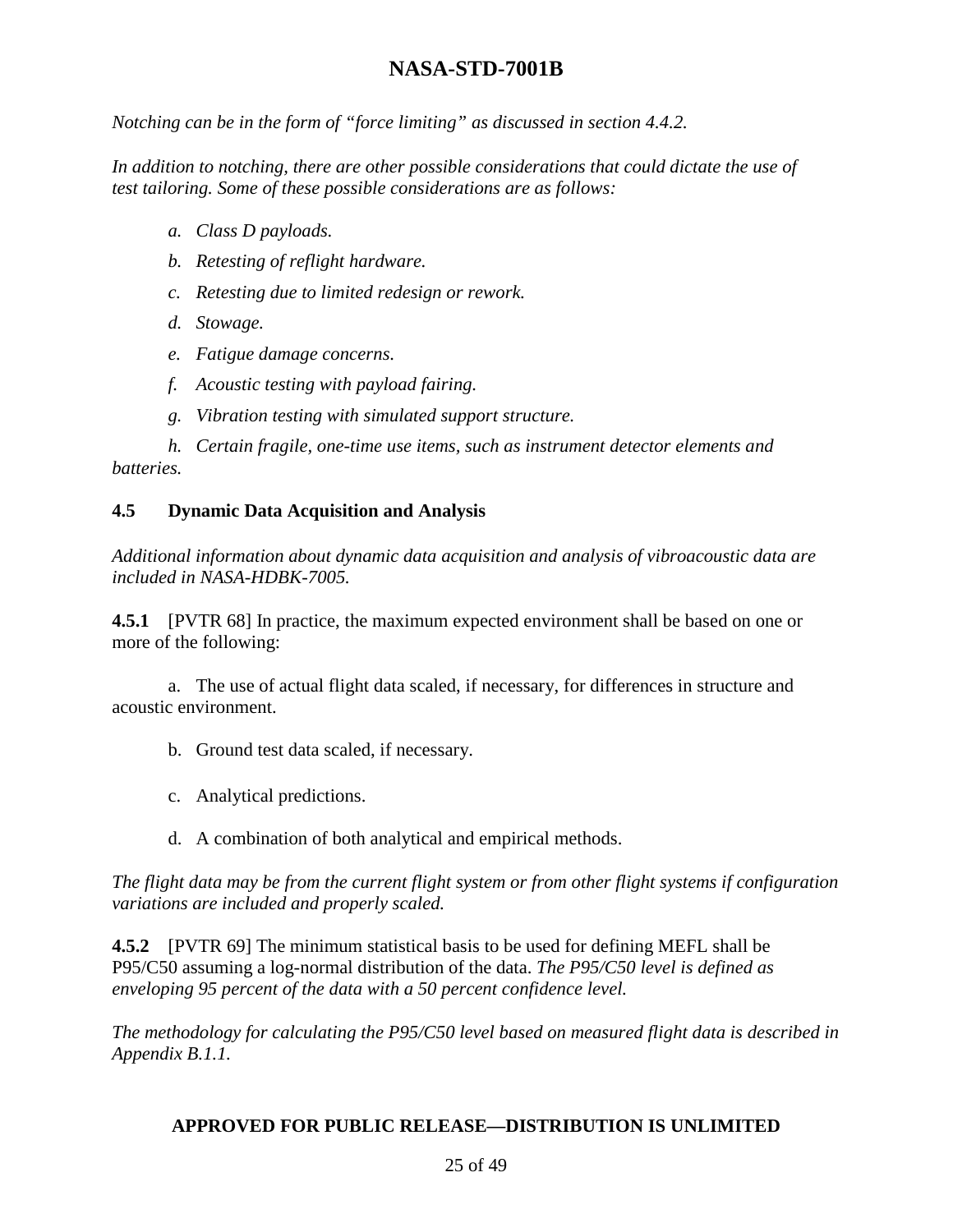*If less than three data samples are available, then the P95/C50 level may be calculated based on the methods presented in Appendix B.1.1 using the assumptions of a large sample size with a log-normal distribution and a standard deviation of 3 dB. These assumptions are based on data presented in NASA-HDBK-7005 for repeated measurements taken at a common location on the same launch vehicle for over 40 flights. Under these assumptions, the single-tailed tolerance factor K is equal to 1.65 and the P95/C50 normal tolerance limit is given by:*

$$
P95/C50 = X_m + KS_x = X_m + 1.65 * 3dB = X_m + 5dB \qquad (Eq. 1)
$$

*Where*

 $X_m = Log$ -normal mean of the data. If only one data point is available, then this data *point is assumed to be the mean level. K = Single-tailed tolerance factor. Equal to 1.65 for a large data sample. Sx = Standard deviation. Assumed to be 3 dB when less than three data points exist.*

**4.5.3** [PVTR 70] The maximum bandwidths to be used for deriving the enveloped MEFL spectrum shall be as defined below:

- a. Acoustic SPL: 1/3 oct bands.
- b. Random PSD: 1/6 oct bands.

**4.5.4** [PVTR 71] Random vibration levels derived using vibroacoustic prediction techniques such as statistical energy analysis (SEA) and boundary element analysis (BEA) shall meet the bandwidth requirements of section 4.5.3 and the analysis results be scaled to account for the peak response of the hardware.

*SEA results are typically calculated as 1/3 oct band data and represent a spatially averaged response. It is recommended that 6 dB be added to SEA results to account for these effects when deriving the P95/C50 random vibration environment.*

*Methods for vibroacoustic analysis are discussed in more detail in Appendix B.*

**4.5.5** [PVTR 72] Ground test operations and transportation vibroacoustic levels shall be controlled so that levels produced by these events do not exceed the MEFLs.

**4.5.6** [PVTR 73] If it is not practicable to constrain the ground test and/or transportation environments, the environments shall be considered as contributing to the design and test criteria.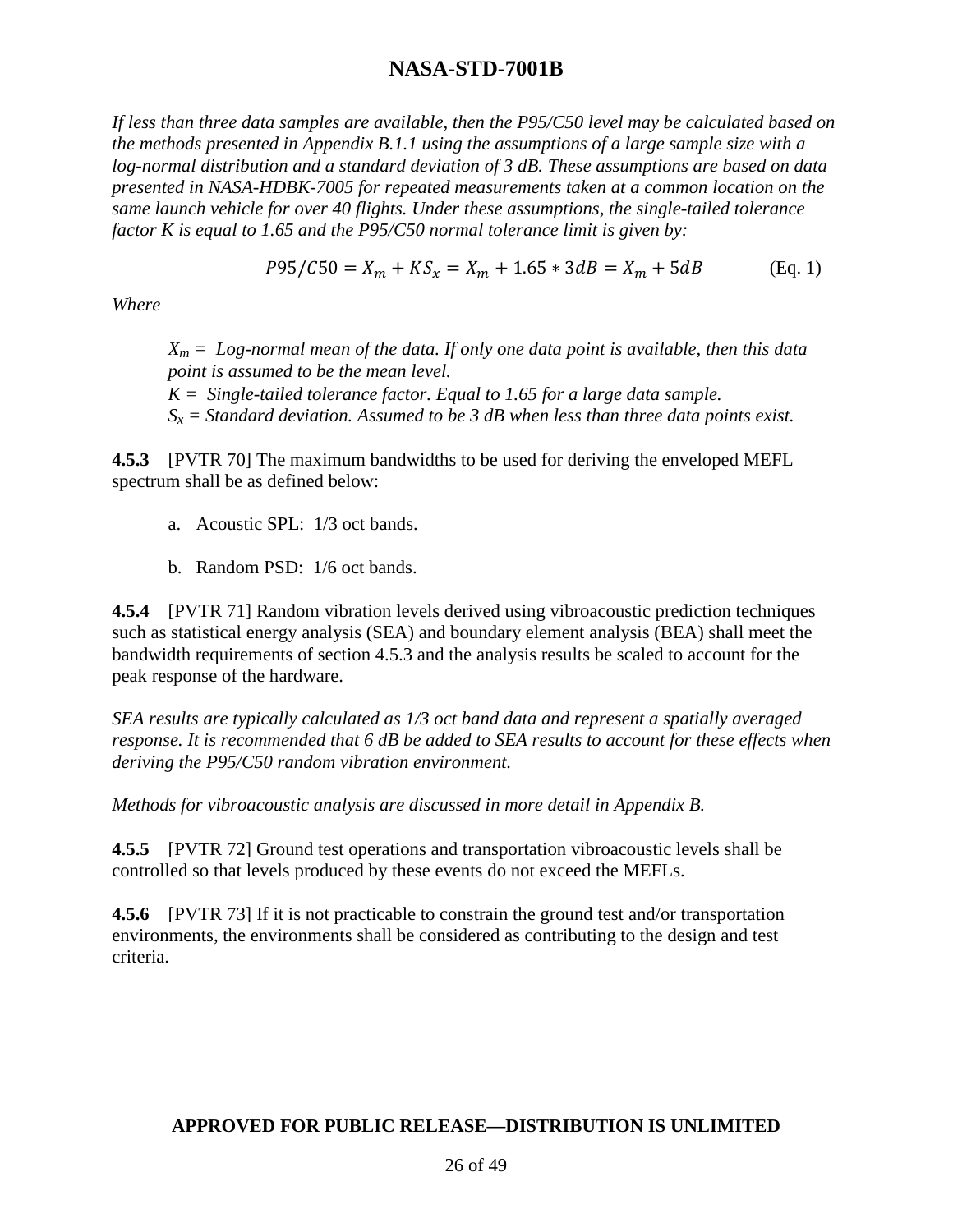# **APPENDIX A GUIDANCE**

### **A.1 Purpose**

This Appendix provides guidance for users of this NASA Technical Standard.

#### **A.2 Reference Documents**

| NPR 8705.4          | <b>Risk Classification for NASA Payloads</b>                                                                                                               |
|---------------------|------------------------------------------------------------------------------------------------------------------------------------------------------------|
| NASA-STD-5002       | Load Analyses of Spacecraft and Payloads                                                                                                                   |
| NASA-STD-7002       | <b>Payload Test Requirements</b>                                                                                                                           |
| NASA-HDBK-7004      | Force Limited Vibration Testing                                                                                                                            |
| NASA-HDBK-7005      | Dynamic Environmental Criteria                                                                                                                             |
| NASA-HDBK-7010      | Direct Field Acoustic Testing (DFAT)                                                                                                                       |
| NASA-CR-173472      | <b>NASA Flight Electronics Environmental Stress Screening</b><br>Survey, E.J. Marian, Washington, DC, December 1983                                        |
| NASA-TM-106688      | NASA LeRC's Acoustic Fill Effect Test Program and<br>Results, W. Hughes, M. McNelis, J. Manning, October<br>1994                                           |
| <b>NASA-TN-2158</b> | <b>Statistical Techniques for Describing Localized Vibratory</b><br>Environments of Rocket Vehicles, Robert E. Barrett                                     |
|                     | Cassini Spacecraft Force Limited Vibration Test, K.Y.<br>Chang and Terry D. Scharton, Sound and Vibration<br>Magazine, March 1998, pp. 16-20               |
|                     | Force Specifications for Extremal Dual Controlled<br>Vibration Tests, Terry Scharton, 61st Shock and Vibration<br>Symposium, Los Angeles, CA, October 1990 |
|                     | <b>Statistical Energy Analysis of Dynamical Systems: Theory</b><br>and Applications, by R.H. Lyon, MIT Press, Cambridge,<br>MA, 1975                       |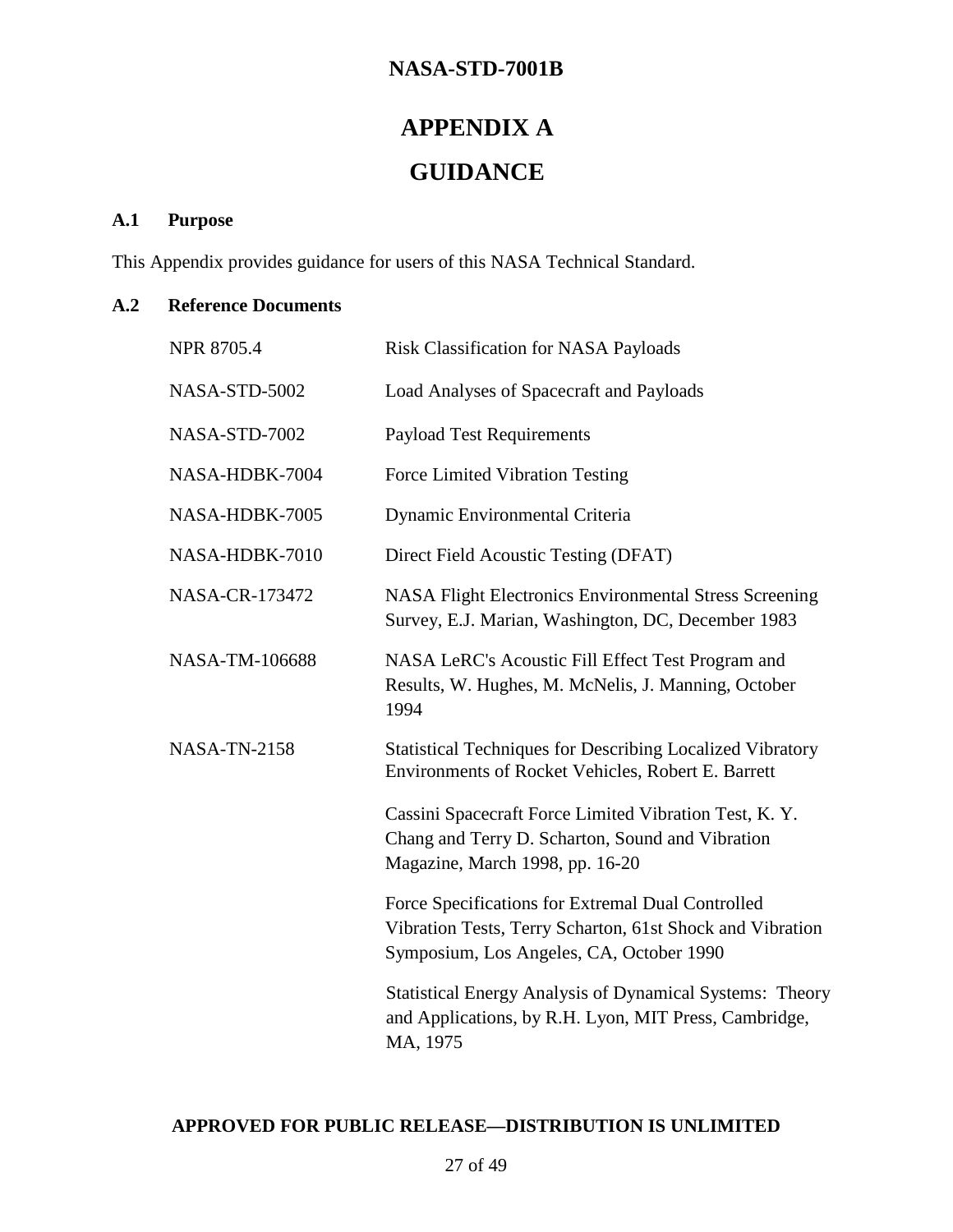|                                    | <b>Structural Acoustics Using Statistical Energy Analysis,</b><br>presented by J.E. Manning, Cambridge Collaborative<br>Incorporated, at NASA Lewis Research Center, November<br>7,1988                               |
|------------------------------------|-----------------------------------------------------------------------------------------------------------------------------------------------------------------------------------------------------------------------|
|                                    | Statistics of Extremes, E.J. Gumbel, Columbia University<br>Press, 1958                                                                                                                                               |
| Report No. 9980650                 | <b>Test Report for Acoustic and Structural</b><br>Response Test, Test of Generic<br>Spacecraft/Nose Fairing Configurations, M.A.<br>Gehringer, B.H. Forssen, General Dynamics<br>Space Systems Division, June 1, 1994 |
| <b>CC</b> Report<br>91-6-12104-1   | Analysis and Evaluation of the Fill Factor, J.E.<br>Manning, Cambridge Collaborative<br>Incorporated, submitted to NASA Lewis<br>Research Center, January 28, 1991                                                    |
| <b>CC</b> Report<br>93-11-12349-01 | Acoustic Fill Factor Report, J.E. Manning, B.F.<br>Hebert, K. Weissman, Cambridge<br>Collaborative Incorporated, submitted to<br>NASA Lewis Research Center, November 30,<br>1993                                     |
| IEST-RP-DTE012.2                   | Handbook for Dynamic Data Acquisition and Analysis,<br>Institute of Environmental Sciences and Technology, 2006                                                                                                       |
| Sandia Monograph<br><b>SCR-607</b> | Factors for One-Sided Tolerance Limits and for Variables<br>Sampling Plans, D.B. Owen, March 1963                                                                                                                     |

### **A.3 Key Word Listing**

- a. Acceptance test
- b. Acoustic
- c. Qualification test
- d. Random vibration
- e. Vibration
- f. Vibroacoustic

#### **A.4 Background**

In early 1993, a concerted effort was initiated within the NASA engineering community to develop Agency-wide standards for hardware verification in four disciplines: fracture control, loads definition, vibroacoustics, and GSE. These efforts resulted from a recommendation of the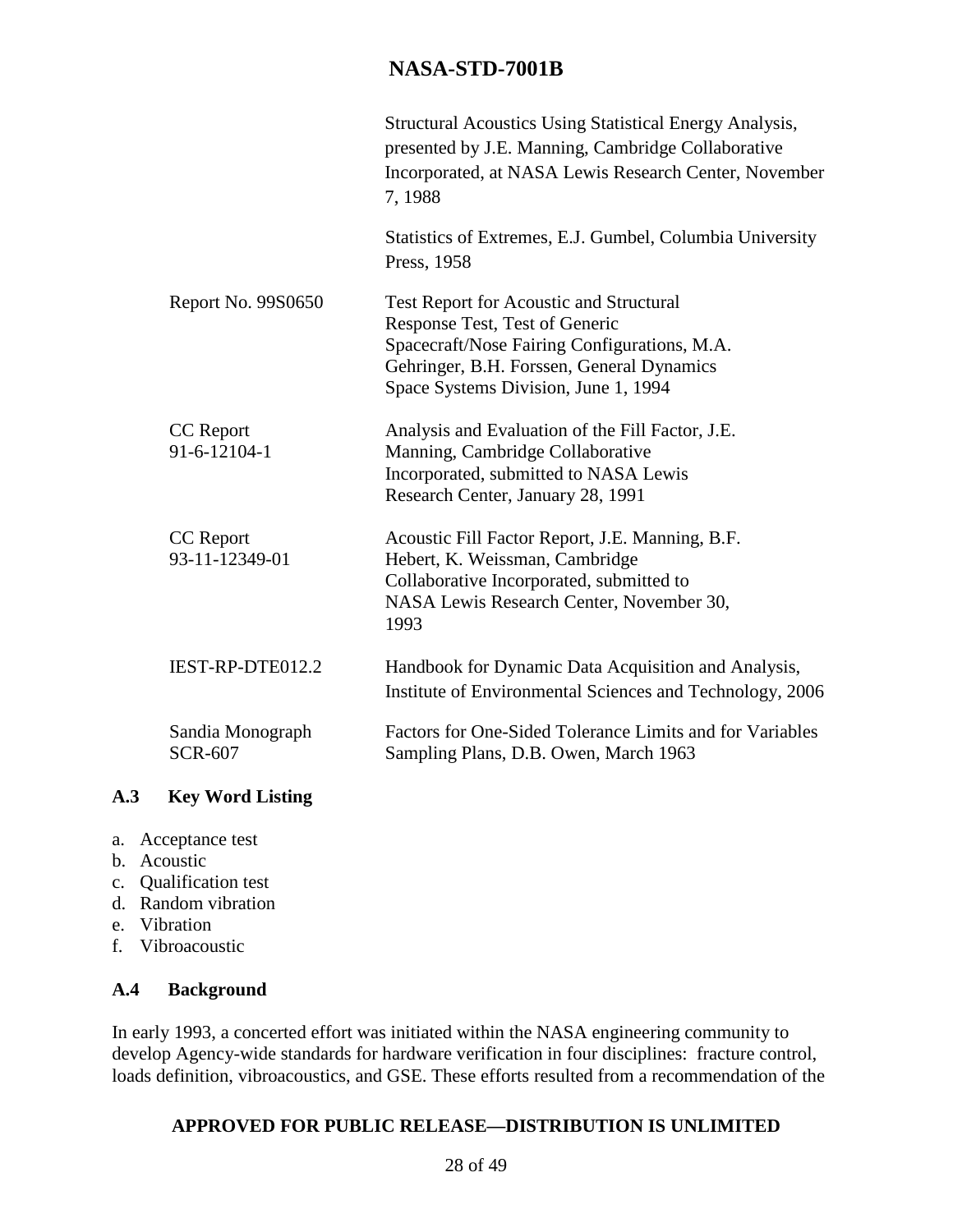NASA Engineering Management Council (EMC), currently called the Engineering Management Board (EMB), which had encouraged a similar activity in 1992 for structural factors of safety. That activity produced a white paper on factors of safety for the EMC that was well received and led to the expansion of the effort to the other four disciplines.

The exchange of flight hardware in multi-Center projects mandates that qualification and acceptance test practices be consistent across the Agency. Experience in these kinds of projects, where different field installation policies are invoked, has necessitated case-by-case negotiations on testing requirements and special evaluations of qualification status. This approach may result in technical compromises and certainly incurs unnecessary costs and delays in project progress. The goal of a single NASA policy for vibroacoustics verification test practices will help to streamline the inter-Center research and development process.

The Vibroacoustics Standards Panel was assembled by the Goddard Space Flight Center (GSFC), which was named to chair and organize the activity. Members were nominated by EMC representatives of the Centers, and guidance to the Panel by the EMC was broad and nonspecific. The EMC expected the Panel to develop and execute a charter that would serve as a directive to generate guidelines for the development of a standard's document that would address the long-standing divergence of practices within the Agency regarding the vibroacoustic qualification and acceptance testing of payload hardware. As a result, the Panel produced a white paper that contained a resolution of the divergent issues and the necessary core information to develop this NASA Technical Standard.

In 2009, the NASA Engineering and Safety Center was tasked to work with representatives from the various NASA Centers to develop a version of this NASA Technical Standard which could be applied as a mandatory standard across all NASA flight programs. As a result of these discussions, the NASA Technical Standard was revised to identify the minimum set of mandatory requirements for vibroacoustic testing that will ensure that the hardware will survive and perform as expected when exposed to the flight environment. In addition, the guidance in the document was expanded to cover standard practices across the Agency and reflect the state of the art in terms of vibroacoustic analysis and test techniques.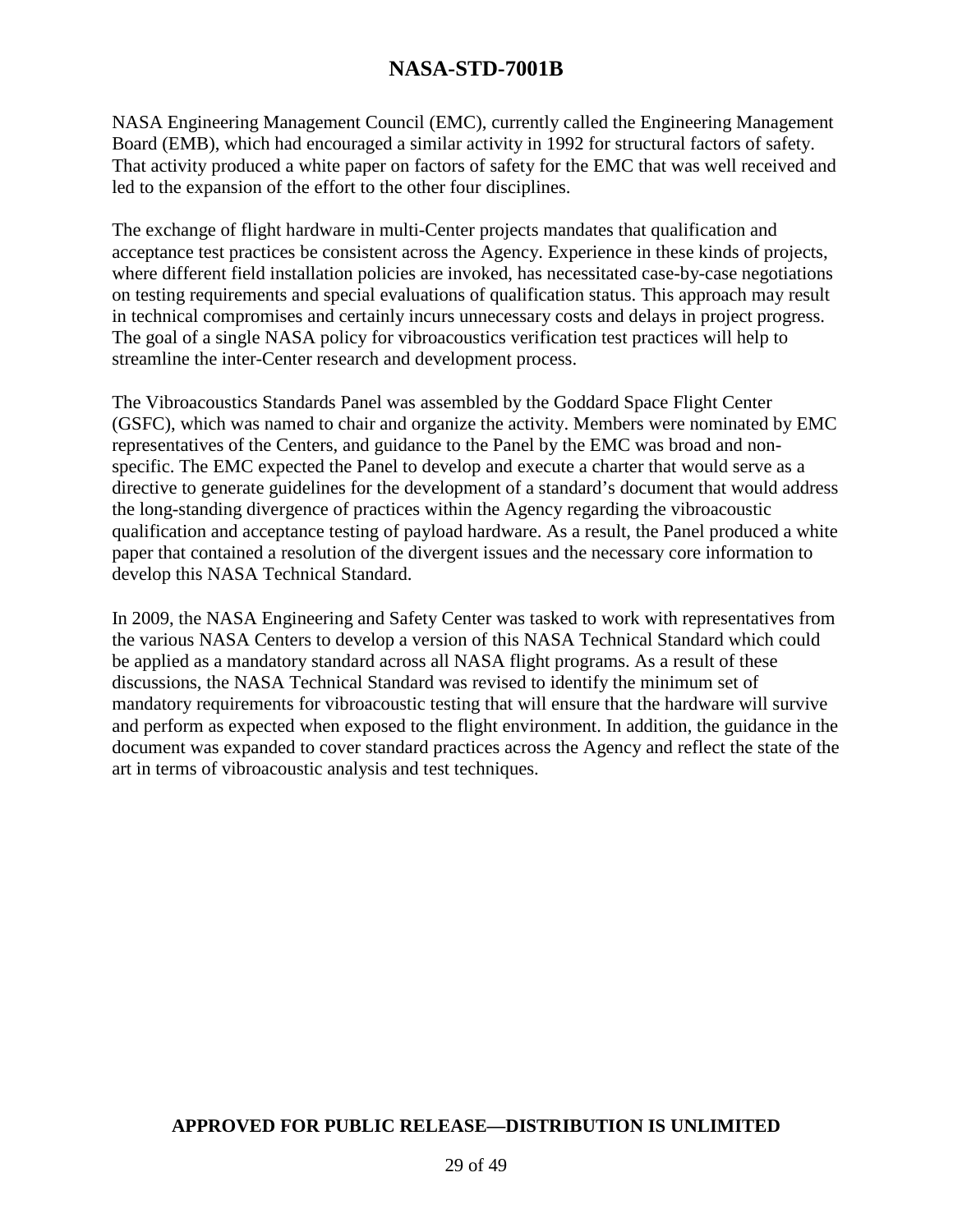### **APPENDIX B**

### **METHODS FOR VIBROACOUSTIC ANALYSES**

#### **B.1 Data Analysis**

#### **B.1.1 Statistical Standards**

*The vibroacoustic test levels are a function of the MEFL, as specified in sections 4.3.1 and 4.3.2, and are based upon statistically estimated spectral levels. A P95/C50 level is recommended to define the MEFL. The MEFL is the level that encompasses 95 percent of the data estimated with 50 percent confidence. These statistical estimates are to assume a log normal flight-to-flight variability, where the probability level is defined by*

$$
X_{95/50} (f) = \bar{X} + K S_x
$$
 (Eq. 2)

*where*  $X_{95/50}$  *is the percentile level corresponding to the P<sub>95/C50</sub> <i>level*,  $\bar{X}$ *, and*  $S_x$  *are the sample average and sample standard deviation, respectively, of the population of*  $X(f)$  =  $10\log_{10}(y/y_{ref})$ . Here, y is the spectral value of the vibroacoustic environment in  $g^2/Hz$  or  $\mu Pa^2$  within a defined bandwidth and X is the spectral value in decibels referenced to  $1 g<sup>2</sup>/Hz$  or  $1 \mu Pa<sup>2</sup>$  or any other desired reference. For example,  $(20 \mu Pa<sup>2</sup>)$  is the accepted *pressure squared reference for acoustic data. Note that aeroacoustic data are usually analyzed directly in dBs, which means that no logarithmic conversion is necessary.*

*K is the "normal tolerance factor" for a selected "probability of not exceeding" (P%) of the population with a specific confidence coefficient (C%). K is a function of sample size and can be obtained from the Sandia Monograph SCR-607 and the Statistics of Extremes. In some cases, the log normal relationship for a X95/50 level is adjusted to "best fit" independently calculated cumulative distributions. (An empirically derived correction factor (CF) can be used that multiplies the K factor such that the adjusted log normal relationship "best fits" the computed cumulative distribution at the larger or extreme percentile levels):*

$$
X_{95/50} (f), in \, dB = \bar{X} + CF(KS_{\chi}) \tag{Eq. 3}
$$

*For random vibration data, it may be preferable not to treat the data in dB form. Thus, the population could be defined without a factor of 10 or consideration of a reference value: x=log10 y. In this case, appropriate simple adjustments can be made to the above expressions. The X<sub>95/50</sub> level exceedance of the statistical average level*  $\bar{X}$ *, in dBs, would become equal to 10*  $CF$  ( $KS<sub>x</sub>$ ) and the following modified expression would result:

$$
Y_{95/50} (f), in \frac{g^2}{_{Hz}} = 10^{(\bar{X} + CF(S_{\chi}))}
$$
 (Eq. 4)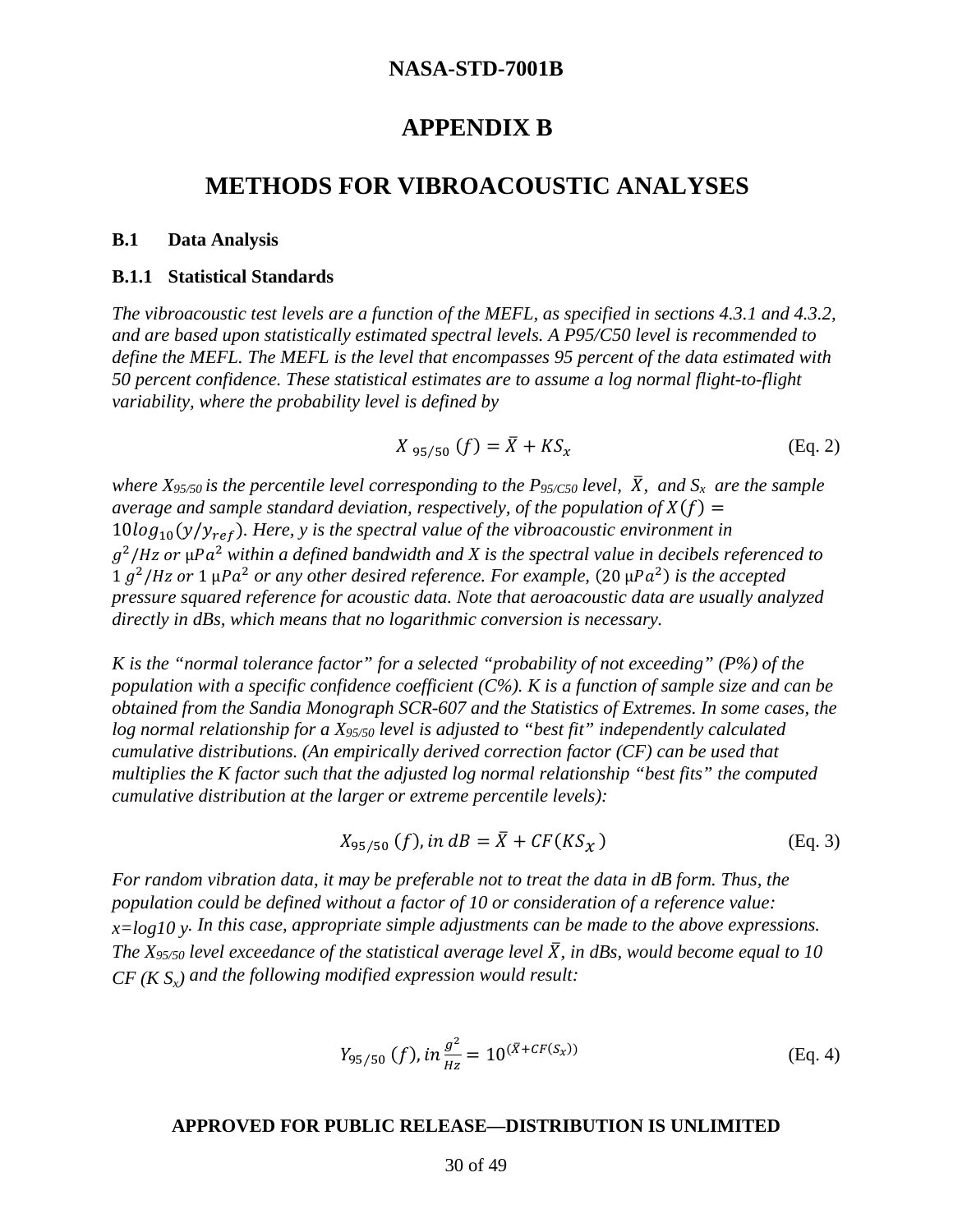*In this case, the statistical terms*  $X_{95/50}$ *,*  $\overline{X}$ *, and*  $S_x$  *are computed for a population defined as*  $x =$  $log_{10v}$ .

*Even though a log normal distribution or modified form was selected as the baseline descriptor, based on the past experience of many investigators, this does not preclude the use of another distribution if it can be shown that it produces a satisfactory fit to the data (refer to NASA TN-D-2158, Statistical Techniques for Describing Localized Vibratory Environments of Rocket Vehicles).*

*In summary, the recommended procedure for statistical analysis is:*

- *1. Calculate the common logarithm of the data (except for data already in dB form).*
- *2. Calculate the mean and standard deviation of the logarithmic data.*
- *3. Use the appropriate equation above to calculate the P95/C50 level.*

#### **B.1.2 Fill Effects**

*The following methodology may be used to adjust the acoustic spectrum to account for payload fill effects:*

*1. Calculate the payload volume, Volpayload, in a zone of interest. Judgement may be necessary when there are co-payloads in the same volume.*

*2. Calculate the empty fairing/cargo bay volume (with the same length as the payload zone), Volempty.*

*3. Use the results of steps 1 and 2 to calculate the ratio of the payload volume to the empty fairing/cargo bay volume, Volratio.*

$$
Vol_{ratio} = \frac{Vol_{payload}}{Vol_{empty}}
$$

*4. Calculate an average gap distance (Hgap) between the payload surface and the fairing/cargo bay surface.*

*5. Use the following equation to calculate the acoustic fill effect in dB, as a function of frequency (f).*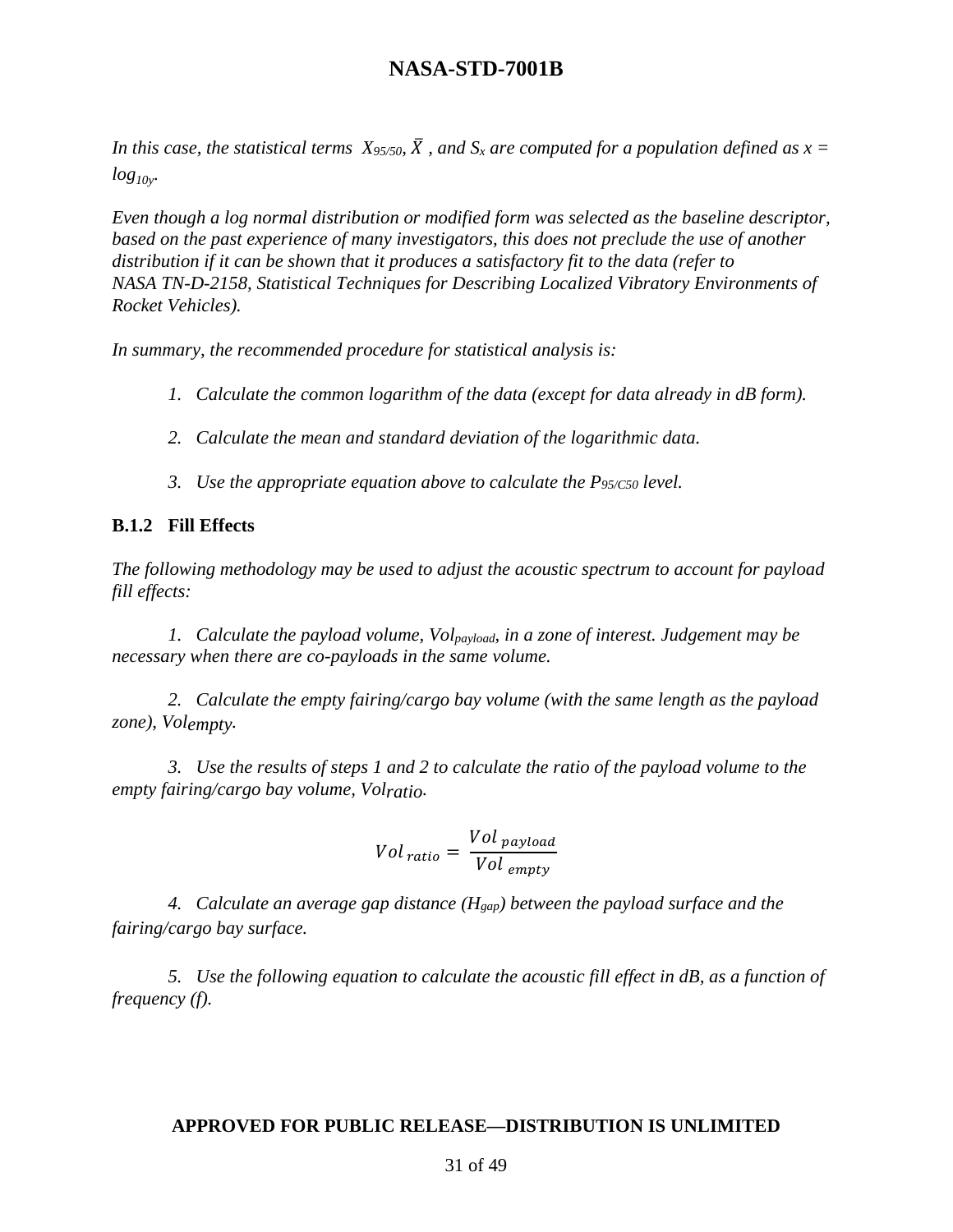Fill Factor (dB) = 10 Log<sub>10</sub> 
$$
\left[ \frac{\left(1 + \frac{c_a}{2f H_{\text{gap}}}\right)}{1 + \left(\frac{c_a}{2f H_{\text{gap}}}\right)(1 - Vol \, ratio)} \right]
$$

*where:*

*ca is the speed of sound in air (typically 344.4 meters/second (1130 feet/second)).* 

*f is the 1/3-oct band center frequency (Hz).*

*Hgap is the average gap distance between the payload and the fairing/cargo bay wall.*

*Volratio is the volume ratio of the payload volume to the empty fairing/cargo bay volume, for a given payload zone length.*

*6. Determine the acoustic levels for the empty fairing/cargo bay. In many cases, the acoustic spectrum provided for a specific launch vehicle includes a baseline fill factor. If applicable, subtract any baseline fill factor from the acoustic spectrum to derive the acoustic levels for the empty fairing/cargo bay volume.*

*7. Add the fill effect results of step 5 to the acoustic levels specified for the empty fairing/cargo bay. (Example: 4 dB fill effect + 130 dB empty SPL = 134 filled SPL).*

Figure 1, Fill Factor Design Chart, is a design chart that illustrates the fill effect obtained from the fill effect equation versus a dimensionless frequency (f  $H<sub>gap</sub>/ c<sub>a</sub>$ ), for various Vol<sub>ratio</sub>. The percent volume fill shown in Figure 1 is relative to the empty fairing/cargo bay volume, and the increase due to the fill effect should be applied to the acoustic level for the empty fairing/cargo bay with any baseline fill effects removed.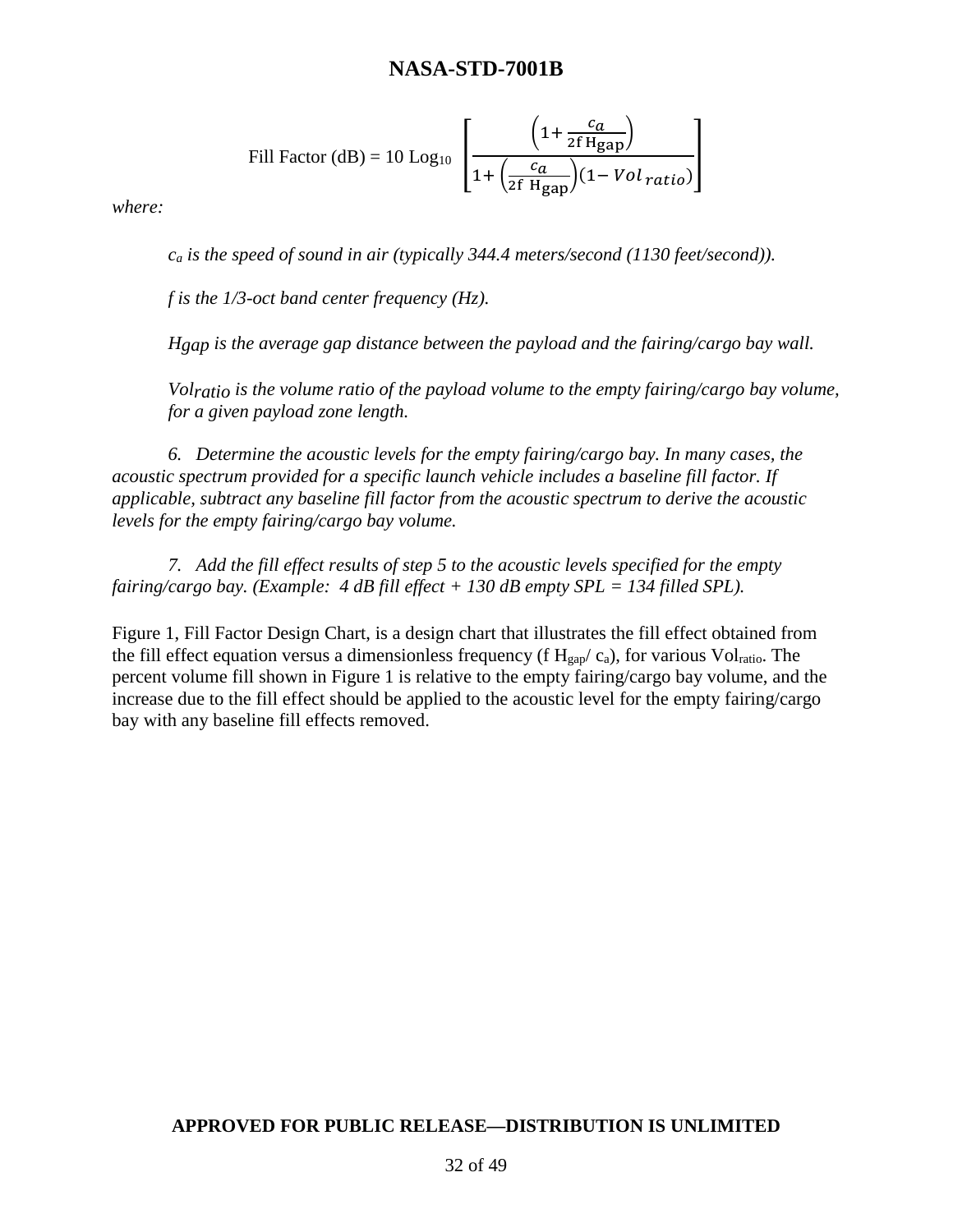

**Figure 1—Fill Factor Design Chart**

Fill effects greater than those predicted are possible in individual 1/3-oct bands at low frequencies. These exceedances are due to unique payload geometries that cause shifting of acoustic modes (refer to NASA-TM-106688, NASA LeRC's Acoustic Fill Effect Test Program and Results). If the payload structure is acoustically sensitive at low frequencies, then further analysis such as acoustic finite element analysis (FEA) may be warranted.

Because of the unique acoustic modes created for each payload and fairing/cargo bay combination, caution should be used when interpreting flight data fill effects and applying them to another payload and fairing/cargo bay combination, which is geometrically dissimilar.

#### **B.1.3 Mass Attenuation of the Minimum Workmanship Vibration Level**

The plateau acceleration spectral density level (ASD) may be reduced for components weighing between 50 and 200 kg (110 and 440 lb) according to the component weight (W) up to a maximum of 6 dB as follows:

|                     | Weight in kg          | Weight in lb         |
|---------------------|-----------------------|----------------------|
| dB reduction        | $= 10 \log(W/50)$     | $10 \log(W/110)$     |
| ASD (plateau) level | $= 0.04 \cdot (50/W)$ | $0.04 \cdot (110/W)$ |

The sloped portions of the spectrum are maintained at plus and minus 3 dB/oct. Therefore, the lower and upper break points, or frequencies, at the ends of the plateau become: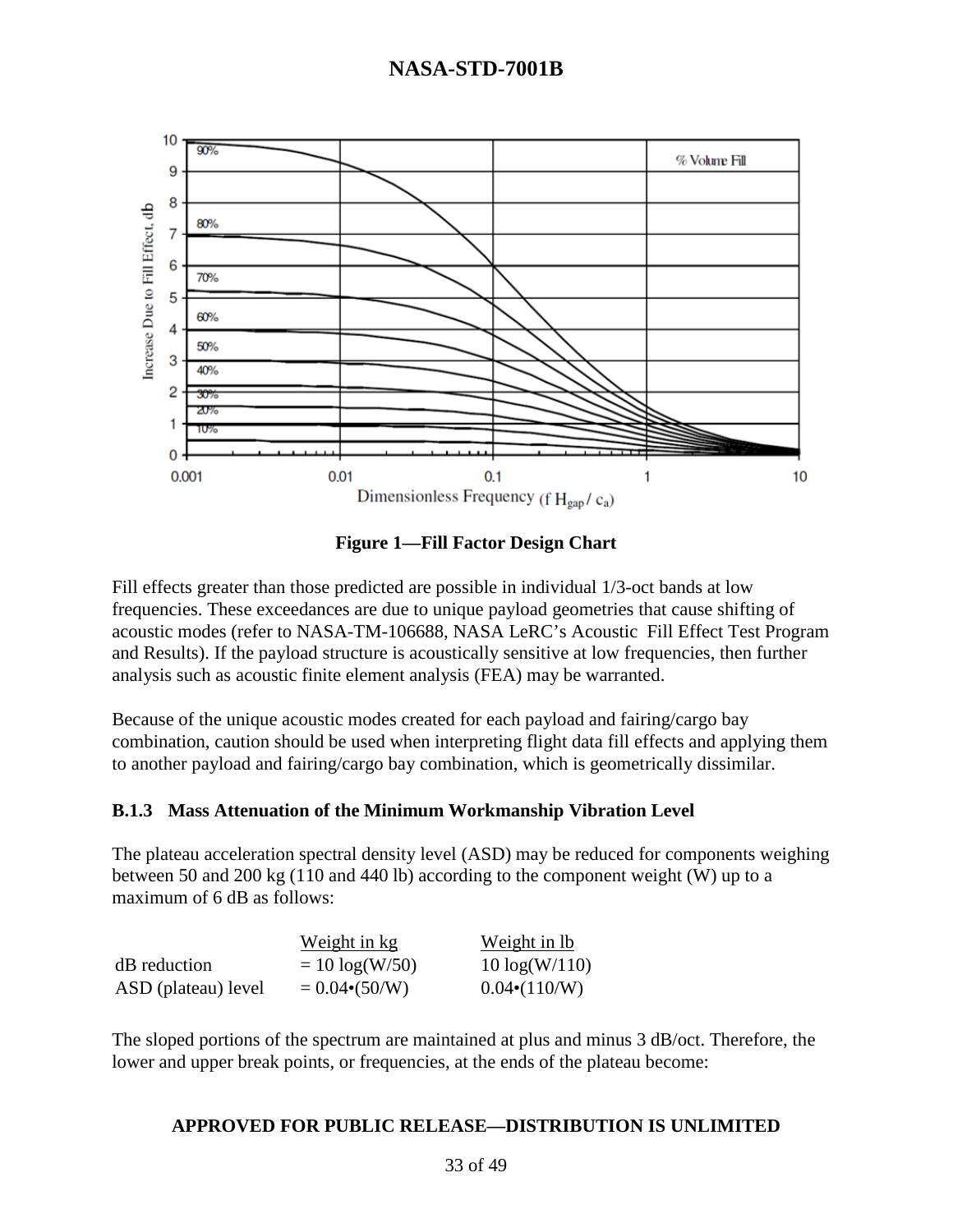- FL  $= 80 (50/W)$  [kg] FL = frequency break point low end of plateau  $= 80 (110/W)$  [lb]
- FH  $= 500$  (W/50) [kg] FH = frequency break point high end of plateau  $= 500$  (W/110) [lb]

The test spectrum should not go below 0.01  $g^2$ /Hz. For components whose weight is greater than 200 kg or 440 lb, the workmanship test spectrum is  $0.01$   $g^2$ /Hz from 20 to 2000 Hz with an overall level of 4.4 grms. The mass-attenuated workmanship spectrum is shown in Figure 2, Mass Attenuated Workmanship Vibration Spectrum.



**Figure 2—Mass Attenuated Workmanship Vibration Spectrum**

#### **B.2 Analysis Methods**

#### **B.2.1 Statistical Energy Analysis (SEA)**

SEA is a technique to analyze and predict the vibroacoustic response of a complex system by calculating the energy flow between subsystems. Manning (refer to NASA TN-D-2158) describes SEA as follows: "Statistical: take a statistical approach toward the calculation of resonance frequencies and mode shapes; Energy: use vibratory energy and power flow to derive equations of motion; Analysis: maintain parameter dependence to allow for design changes and improvements." Manning (refer to Structural Acoustics Using Statistical Energy Analysis) further defines the key SEA parameters to be: "modal density, damping loss factor, coupling loss factor and mechanical conductance." Further insight into SEA theory and applications may be found in Structural Acoustics Using Statistical Energy Analysis, and Statistical Energy Analysis of Dynamical Systems: Theory and Applications.

SEA supplements the analyst's other tools for predicting vibroacoustic response of structures such as scaling, FEA, BEA, and hybrid methods which combine FEA and SEA techniques. SEA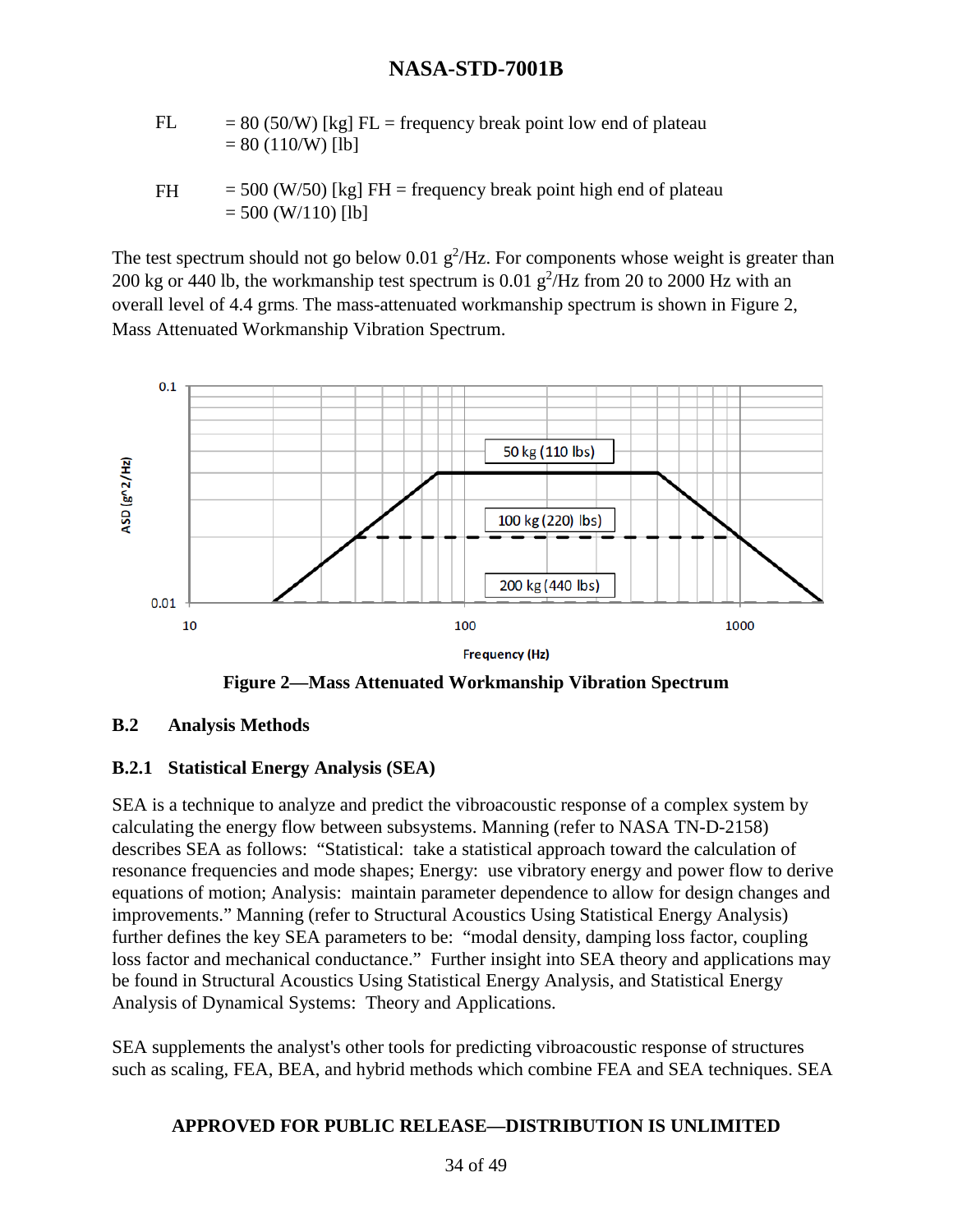covers the medium- to high-frequency range (typically several hundred Hz and higher). Although scaling techniques may be accurate in the mid- to high-frequency range, a database of similar structure is not always available. SEA allows new structure designs to be evaluated. Even though SEA modeling does not require the detailed structural modeling that FEA, BEA, and hybrid do, the modeling time for large complex structures can be large. SEA is both less computationally expensive than the other methods and allows for parameter redesign analysis. However, the SEA method does a poor job of predicting vibroacoustic response in frequency ranges in which the structure has few modes within the bandwidth of interest. Therefore, most SEA results are not accurate in the mid- to low-frequency range. In addition, SEA provides results that represent the spatially averaged spectral response of the structure. If localized response quantities (acceleration, displacement, force, or stress) are desired, these must be estimated from the SEA results or may require that alternate analysis methods be used.

SEA has been used to solve a variety of aerospace problems. For many years, the most widely used and most thoroughly validated SEA program was the Vibroacoustic Payload Environmental Prediction System (VAPEPS). However, JPL has stopped maintaining the VAPEPS code and providing user support to the aerospace community. Today, there are a number of commercial SEA codes available; among the most common are SEAM® (Cambridge Collaborative, Inc.) and VA-One (ESI Group). A new vibroacostic package being used and reviewed is wave<sup>6</sup>.

#### **B.2.2 FEA**

FEA is a technique for analyzing complex structures by subdividing the structure into a finite number of smaller idealized structural elements that are interconnected through a grid system. The structural elements specify characteristics such as material properties, mass distribution, and external distributed loads, while the grid system specifies characteristics such as structural geometry, external point loads, and boundary constraints. The elements, with their corresponding grid points, are then assembled into an overall structural model that can be used to analyze stress, vibration, or other static and dynamic structural characteristics.

FEA has its roots in aerospace applications. Aircraft companies did significant early work in this field in the 1950s and 1960s; and the first widely used FEA program, NASA Structural Analysis (NASTRAN), was originally developed by NASA for the NASA/contractor community. There are a variety of commercially available FEA programs in addition to NASTRAN (e.g., among the most common are ANSYS, ABAQUS, STARDYNE, ALGOR, and COSMOS).

FEA is beginining to appear in vibroacoustic analyses more and more as capability improvements and availability of computer resources make using larger, more refined models less burdensome. There is also a degree of complexity involved when representing acoustic fieldtype excitations for the finite element (FE) models, which for most aerospace applications is induced by aeroacoustic rocket engine noise and aerodynamic flow.

The suitability of FE models proposed for vibroacoustics estimates should always be evaluated over the frequency range of interest. Guidelines for model suitablility are as follows: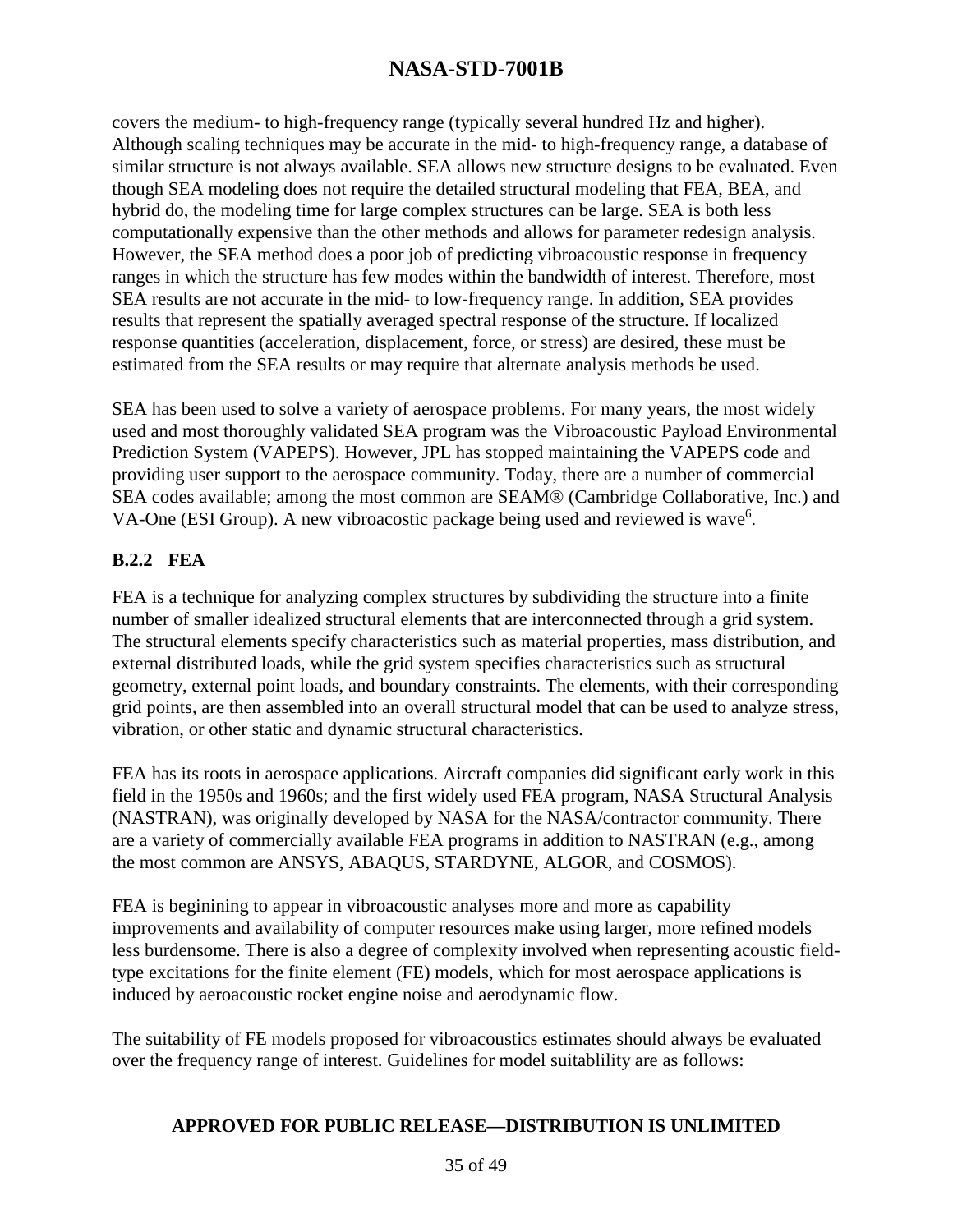- 1. Focus on objectives and determine the limitations of proposed models:
	- a. What frequency range of interest is important for this assessment?
	- b. Use model appropriate to the task focus and identified frequency range.
- 2. Some FEM modeling approaches impose limitations on suitability of models in mid- to high-frequency range:
	- a. Inadequate Mesh Density.
		- i. The mesh density of pressure field excited panels should be fine enough to provide 4–6 elements per fluid wavelength for the forcing function.
		- ii. The mesh density for the FEM elastic structures should provide 6 elements per wavelength of the structural bending shapes.
	- b. Overuse of lumped mass and multi-point constraints (MPCs) to represent elastic multi-degree-of-freedom (MDOF) subsystems.
		- i. Simplifications that represent MDOF subsystems as a lump mass idealization limit the frequency range of suitability.
		- ii. As an example, an avionics box assembled with structural cover, front, back, and side walls, bottom, and circuit boards is an MDOF. Each of the walls and circuit boards of the box have resonant modes. At low frequencies, the assumption that the box is a rigid, lumped mass with inertial moments is a reasonable approximation. As we approach the range where the box has its own resonant modes, that assumption breaks down and is no longer suitable.
		- iii. The suitable range for models using lumped mass assumptions should be assessed. Ideally, the MDOF modeling would be required when the frequency range where subsystems have their own resonant modes.
		- iv. The most recognizable effect of overuse of lumped mass and rigid element simplifications for MDOF (using them beyond the appropriate frequency range) is the inability of the simulation to represent the apparent mass effects at reaction locations that should be demonstrated for real physical systems. This can result in an over-conservative estimate of interaction with the backup structures in the mid- to high-frequency range. This results from false estimates of integrated response modes that associate too much effective weight at the reaction points.
		- v. Extending the frequency range of the model solution usually requires refinement of the model so that the MDOF modes are represented by elastic elements with distributed mass.

Using more than one modeling approach to represent the entire frequency range of interest for vibroacoustics is a best practice. It is usually a poor strategy to attempt to make one system model suffice for all environments and interface loads assessments. Breakout FEA models of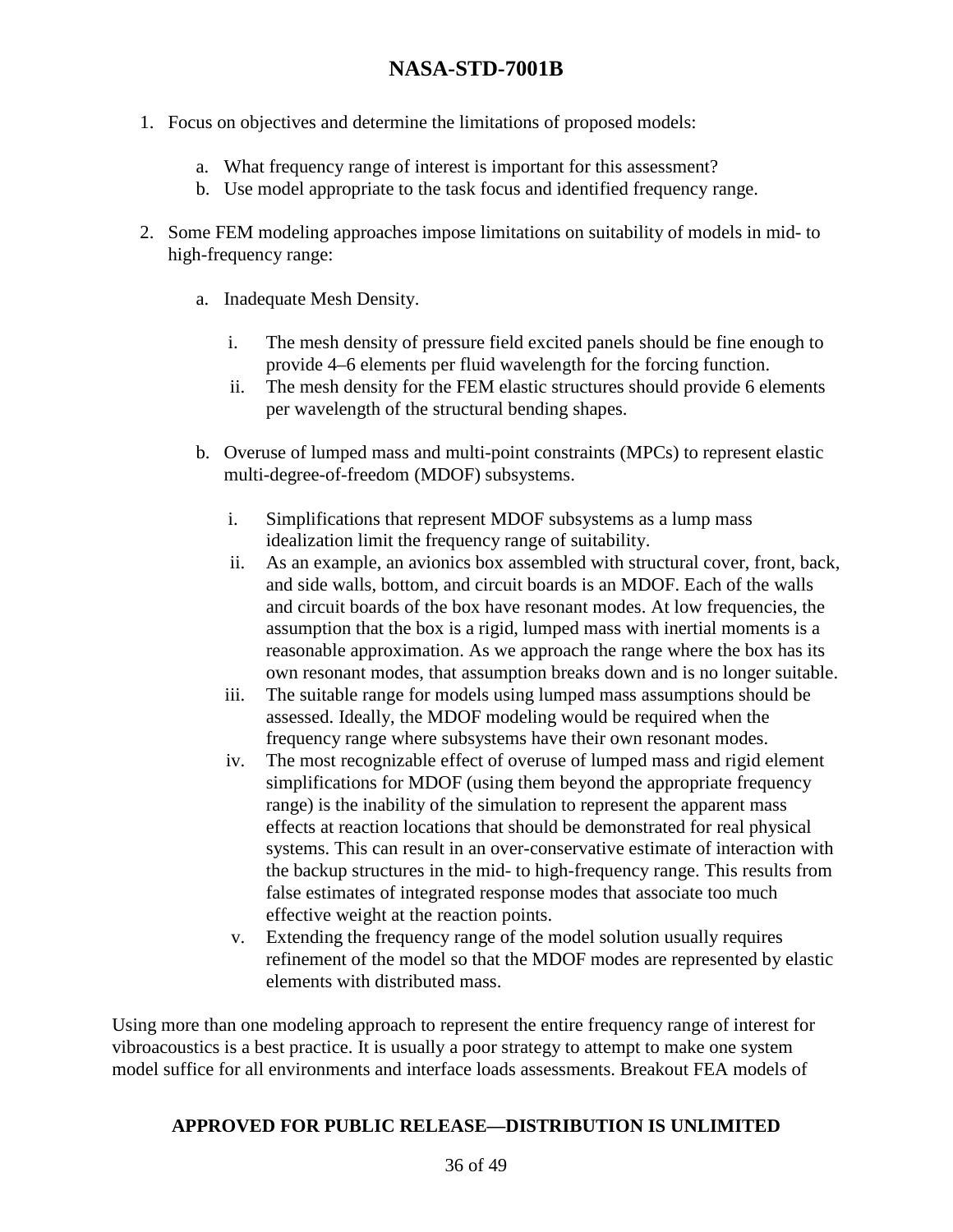smaller subsystems with more refined mesh details are sometimes employed to answer response estimate questions that the larger system model was not suited to achieve.

FE/SEA hybrid techniques and SEA (section B.2.1) approaches are available to extend the frequency range and provide appropriate response estimates in the mid- to high-frequency range, respectively.

FE/SEA hybrid models that combine structural SEA panels with adjacent FE panels should not be used to provide vibration response estimates in the low frequency bands. The response in low frequency bands is very dependent on boundary conditions, which the SEA portion of the hybrid model are not suited to represent. Although the SEA methodology is powerful at lower frequencies (typically below a few hundred Hz), SEA's underlying assumptions regarding modal density, modal equivalence, and boundary conditions result in predictions that are invalid. But FEA, and Boundary Element Analysis (BEA, Section B.2.3), techniques provide alternative methodologies for making vibroacoustic predictions in the low frequency range.

Two different types of FEA methods exist for predicting acoustic response:

1. The acoustic FEA approach models both the structure and the acoustic fluid (typically air) with finite elements to simulate how the system responds to vibroacoustic input. This method provides accurate predictions, but developing the models for this type of analysis requires adequately fine mesh sizes to accurately represent the structure-fluid interaction.

- a. Six elements per fluid wavelength are recommended to represent the air in cavities with discontinuities and complicated geometries such as corners and edges.
- b. An example of a cavity without such complication might be a spherical pressure vessel.
- c. The acoustic FEM modeling technique is primarily used for interior noise studies, modal analysis, and damping treatments.

2. Traditional FEA can be used to predict vibroacoustic response by applying random pressure fields to the surfaces of the model. This approach, also called the "Patch Method," has the advantage that existing structural models can be used.

- a. However, the patch method requires assumptions about the correlation of the pressure load over a given surface as a function of frequency and cannot easily replicate physical behaviors such as near field effects, edge effects, and doublesided pressure loading on exposed surfaces.
- b. These effects are usually accounted for by frequency-dependent scaling factors which are applied to the input and response results. Care must be taken in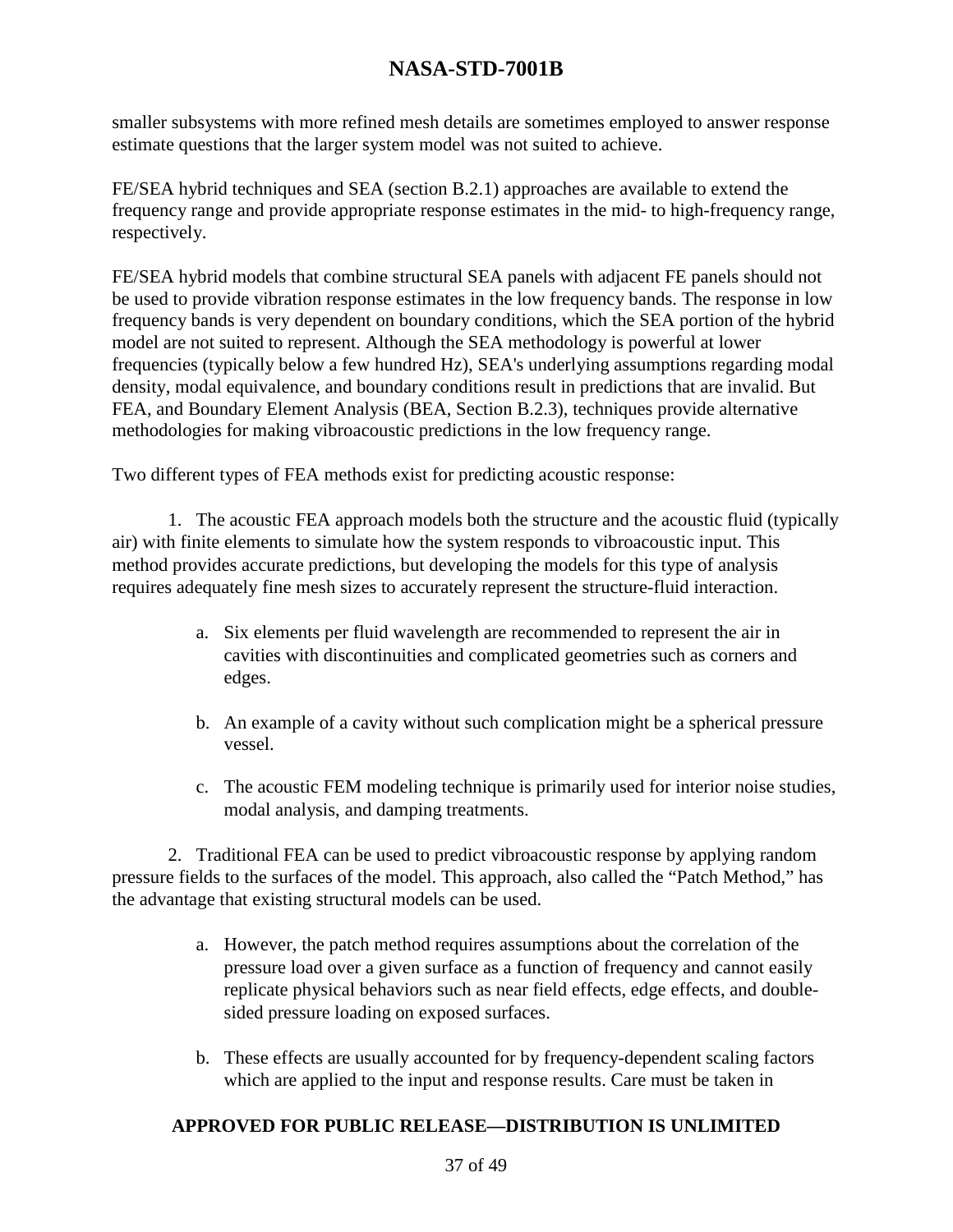defining the appropriate scaling factors, or else the patch method may significantly over- or under-predict acoustic response.

c. Typically, the patch method tends to be conservative below approximately 200 Hz but requires validation against test data from similar structures to provide useful results in higher frequency ranges.

3. The BEA method may be easier to implement reliably for response of sub-elements where edge effects and double-sided pressure loading on exposed surfaces are important to the estimate.

### **B.2.3 BEA**

BEA is a deterministic approach, typically solved in the frequency domain, that can be used to predict acoustic-induced structural vibration, the sound field in interior and exterior spaces, and the sound radiated by vibrating structures. The BEA method models the structure with finite elements discussed in section B.2.2 but uses boundary elements to model the fluid. The accuracy of the predicted results depends upon the fidelity of the finite element model.

In section B.2.1, the SEA vibroacoustic modeling technique was discussed in some detail. SEA is applicable to the frequency range of structures that have adequate modal densities. The BEA method that couples the structure (finite element) and fluid (boundary element) is a method applicable to the low- to mid-frequency range. The codes most commonly used by the aerospace community are SYSNOISE and VA-One. A new code for vibroacoustic modeling that includes BEA is wave<sup>6</sup>, which has shown promising results and is being used or reviewed by multiple NASA Centers and contractors. Unlike the finite element-based acoustic methods which require very large models to get accurate results, the meshing requirements for the boundary element method are greatly simplified.

#### **B.2.4 Complete Analytical Tools**

The analyst may need to combine different methods of analysis discussed in sections B2.1— B.2.3 to obtain a complete vibroacoustic solution for structures impacted by acoustic pressures. In the mid-frequency range, new hybrid methods are emerging that combine SEA with FEA.

However, the development of the new hybrid methods is used more widely but it still awaits verification using experimental data. In general, BEA and acoustic FEA techniques are applicable to the low frequency range. FEA structure models may be extended to mid-frequency range by refinement of model mesh and converting lump-mass simplifications to explicit elastic model represntations (modeling smaller subsytems in more detail as breakout models may be appropriate for certain response estimates). The hybrid SEA/FEA methods are applicable to the mid-frequency range (but not the extreme low frequency), and SEA is appropriate for the highfrequency region. As mentioned in section B.2.2, the patch method can also be used to derive structural response predictions in the low-frequency range using standard FEA techniques; but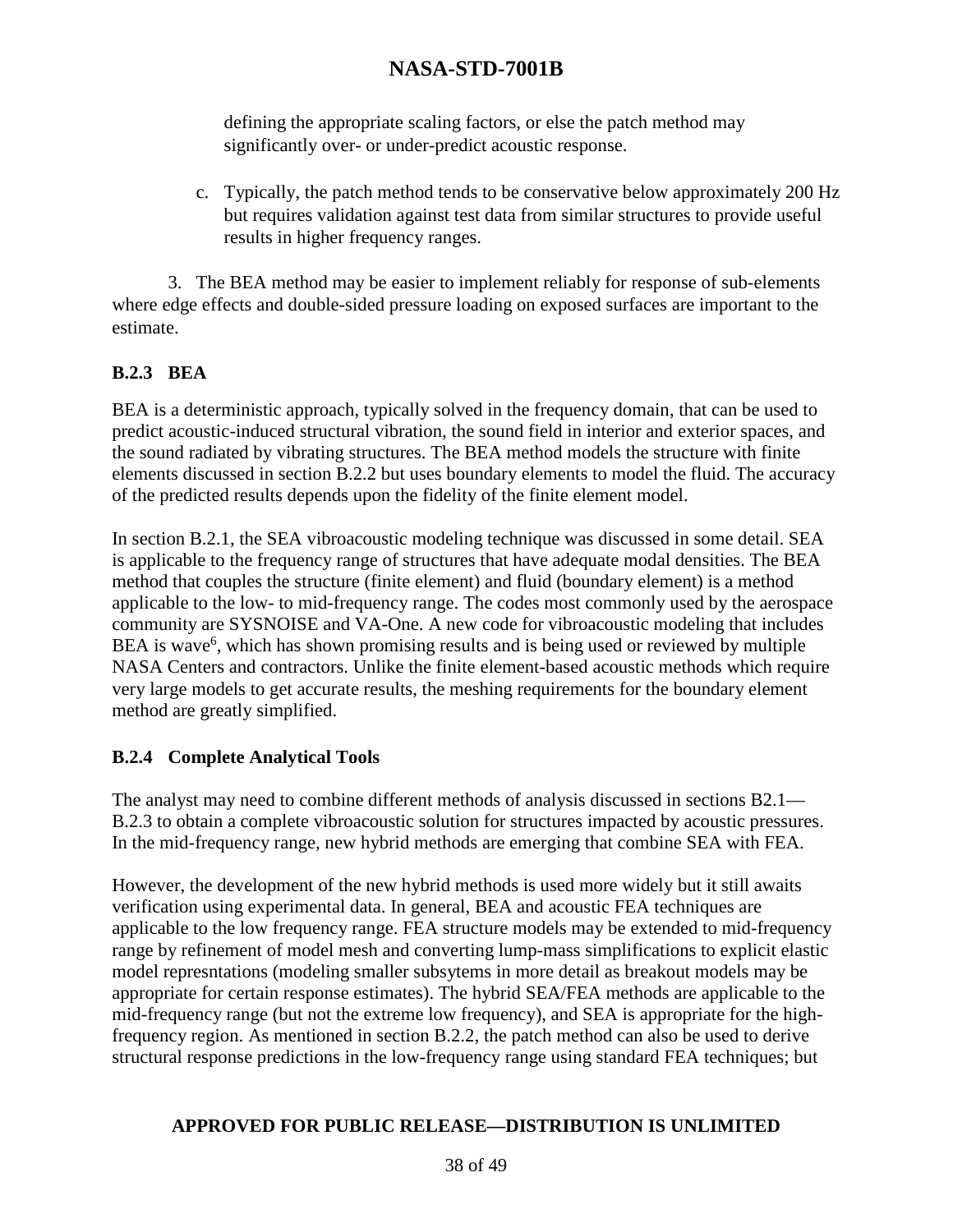care must be taken when using this approach to account for physical effects not represented by the analysis so as to prevent significant over- or under-prediction of response.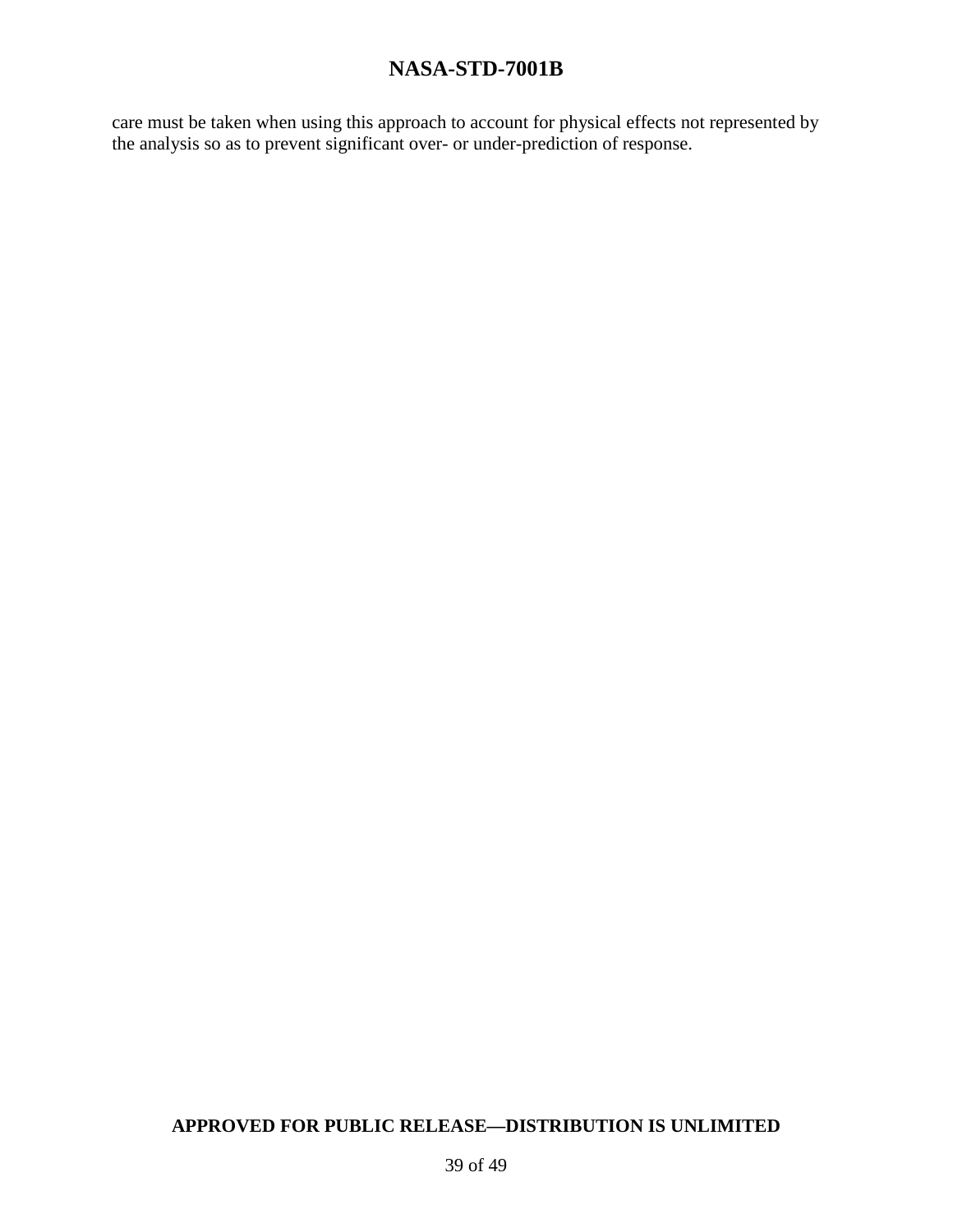# **APPENDIX C**

### **VIBROACOUSTIC LOAD PREDICTIONS**

### **C.1 Vibroacoustic Loads**

*The structural design of hardware is affected by the vibroacoustic environment. Structural loads due to the vibroacoustic environment are a result of responses induced from acoustic impingement on the hardware and/or mechanically transmitted random vibration into the hardware. The acoustic and random vibration environments are specified as input levels that are dependent on the launch vehicle and payload. Analysis techniques simulating the induced levels are used to predict the resulting loads. More detailed information is included in NASA-STD-5002.*

#### **C.1.1 Combination of Loads**

*The following is an excerpt from NASA-STD-5002:*

*...the appropriate method of load combination is dependent on how the low frequency and the random vibration/acoustic design environments of the event are specified. Typically, the maximum levels are defined as requirements for a flight event, such as liftoff, even if these maxima do not necessarily occur at the same time. The relative timing of the transient and random vibration environments is unique for each launch vehicle, but simultaneous occurrence of maximum low frequency transient and maximum random vibration load is improbable. Therefore, a root sum square (RSS) approach is acceptable for combining the maximum low frequency and maximum random vibration loads for the liftoff flight event...*

*Additional information can be found in NASA-STD-5002.*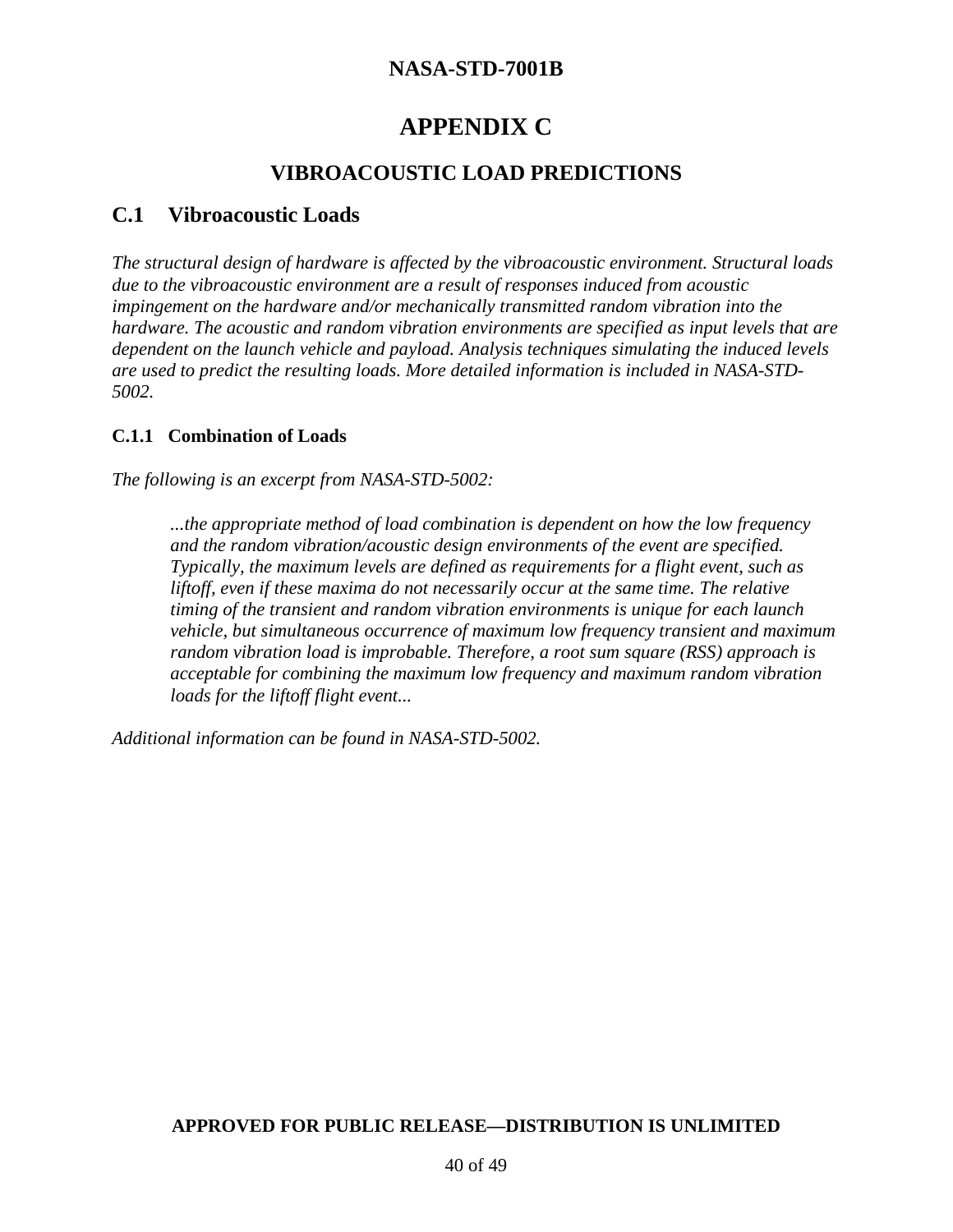# **APPENDIX D**

# **REQUIREMENTS COMPLIANCE MATRIX**

#### **D.1 Purpose**

This Appendix provides a listing of requirements contained in this NASA Technical Standard for selection and verification of requirements by programs and projects. *(Note: Enter "Yes" to describe the requirement's applicability to the program or project; or enter "No" if the requirement is not applicable to the program or project or the intent is to tailor, and enter how tailoring is to be applied in the "Rationale" column.)*

|                | NASA-STD-7001B                               |                                                                                                                                                                                                                                                                                                                                                    |                                     |                                  |
|----------------|----------------------------------------------|----------------------------------------------------------------------------------------------------------------------------------------------------------------------------------------------------------------------------------------------------------------------------------------------------------------------------------------------------|-------------------------------------|----------------------------------|
| <b>Section</b> | <b>Description</b>                           | <b>Requirement in this Standard</b>                                                                                                                                                                                                                                                                                                                | <b>Applicable</b><br>(Yes or<br>No) | If No, Enter<br><b>Rationale</b> |
| 1.3.1          | Tailoring                                    | [PVTR 1] Tailoring of this NASA Technical Standard for application to a<br>specific program or project shall be formally documented as part of program or<br>project requirements and approved by the responsible Technical Authority in<br>accordance with NPR 7120.5, NASA Space Flight Program and Project<br>Management Requirements           |                                     |                                  |
| 1.3.2          | Tailoring                                    | [PVTR 2] As much as possible, tailoring shall be identified early in the project's<br>life cycle, e.g., prior to phase C/D implementation.                                                                                                                                                                                                         |                                     |                                  |
| 2.1.1          | Applicable Documents,<br>General             | [PVTR 3] The latest issuances of cited documents shall apply unless specific<br>versions are designated.                                                                                                                                                                                                                                           |                                     |                                  |
| 2.1.2          | Applicable Documents,<br>General             | [PVTR 4] Non-use of specifically designated versions shall be approved by the<br>responsible Technical Authority.                                                                                                                                                                                                                                  |                                     |                                  |
| 2.4.2          | Applicable Documents,<br>Order of Precedence | [PVTR 5] Conflicts between this NASA Technical Standard and other<br>requirements documents shall be resolved by the responsible Technical<br>Authority.                                                                                                                                                                                           |                                     |                                  |
| 2.4.3          | Applicable Documents,<br>Order of Precedence | [PVTR 6] This NASA Technical Standard does not address safety considerations<br>that are covered thoroughly in other documents; but if a conflict arises, safety<br>shall always take precedence. Nothing in this NASA Techical Standard, however,<br>supersedes applicable laws and regulations unless a specific exemption has been<br>obtained. |                                     |                                  |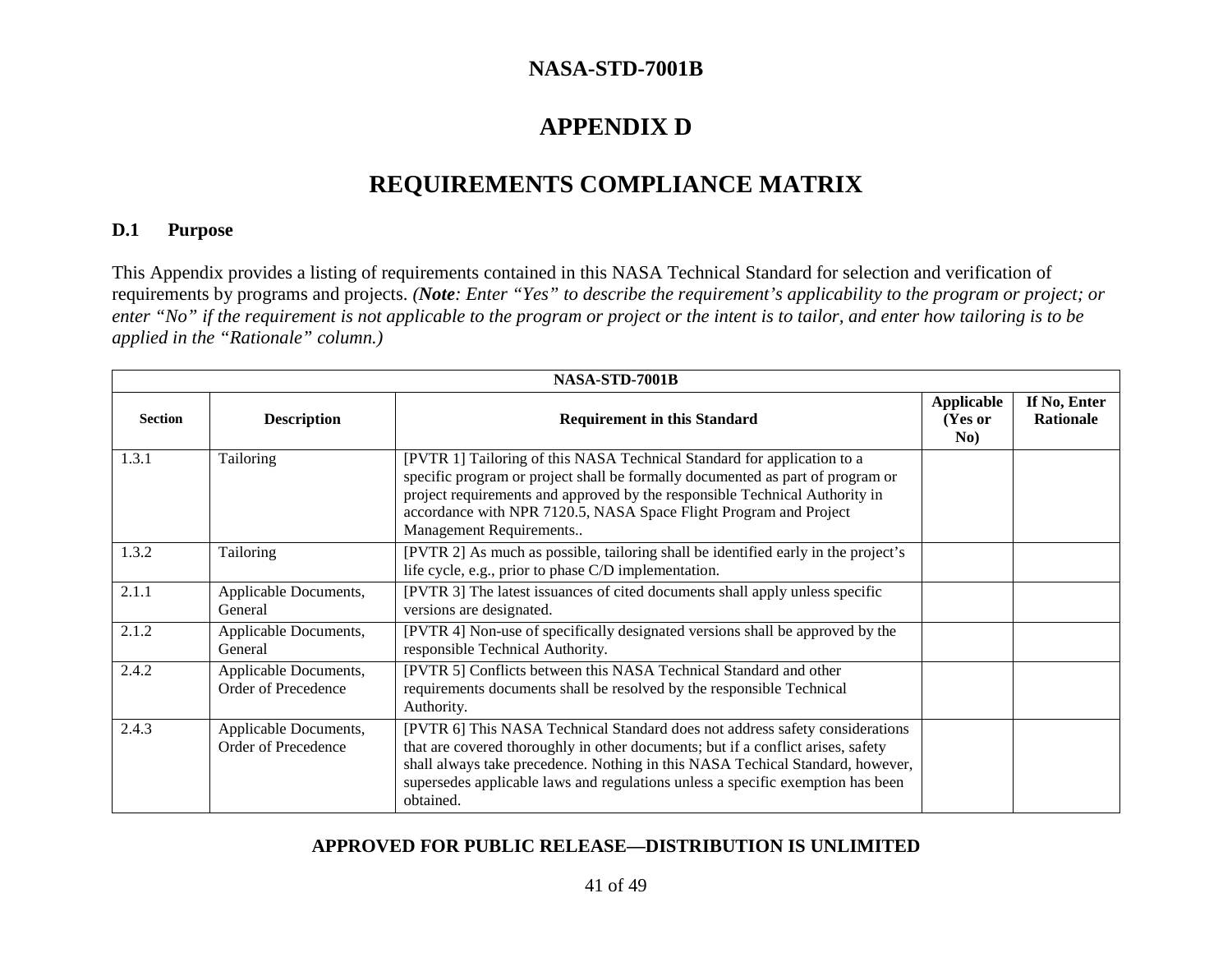|                | NASA-STD-7001B                                             |                                                                                                                                                                                                         |                              |                           |  |
|----------------|------------------------------------------------------------|---------------------------------------------------------------------------------------------------------------------------------------------------------------------------------------------------------|------------------------------|---------------------------|--|
| <b>Section</b> | <b>Description</b>                                         | <b>Requirement in this Standard</b>                                                                                                                                                                     | Applicable<br>(Yes or<br>No) | If No, Enter<br>Rationale |  |
| 4.1.1          | <b>Summary of Verification</b><br><b>Test Requirements</b> | [PVTR 7] A minimum workmanship random vibration test specification shall be<br>imposed on electrical, electronic, and electromechanical components weighing<br>less than 50 kilograms (kg) $(110 lb)$ . |                              |                           |  |
| 4.1.2          | <b>Summary of Verification</b><br><b>Test Requirements</b> | [PVTR 8] When the workmanship test level exceeds the qualification/protoflight<br>and/or the flight acceptance levels, the test levels shall envelope the two spectra.                                  |                              |                           |  |
| 4.1.3          | <b>Summary of Verification</b><br><b>Test Requirements</b> | [PVTR 9] The minimum acoustic workmanship test level shall be 138 dB overall<br>sound pressure level (OASPL).                                                                                           |                              |                           |  |
| 4.1.4          | <b>Summary of Verification</b><br><b>Test Requirements</b> | [PVTR 10] If the qualification/protoflight and/or flight acceptance test level is<br>less than 138 dB OASPL, the spectrum shall be increased to this level.                                             |                              |                           |  |
| 4.1.5          | <b>Summary of Verification</b><br><b>Test Requirements</b> | [PVTR 11] A permanent record of all payload loads and environments generated<br>using this NASA Technical Standard shall be maintained by the project's quality<br>assurance organization.              |                              |                           |  |
| 4.3.1.1        | Qualification and<br><b>Protoflight Tests</b>              | [PVTR 12] Acoustic qualification and protoflight tests shall be conducted at<br>levels that envelope MEFL plus 3 dB and the minimum acoustic workmanship<br>level defined in section 4.3.3.5.           |                              |                           |  |
| 4.3.1.2        | Qualification and<br><b>Protoflight Tests</b>              | [PVTR 13] Random vibration qualification and protoflight tests shall be<br>conducted at levels that envelope the MEFL plus 3 dB and the minimum<br>workmanship levels as defined in section 4.3.3.1.    |                              |                           |  |
| 4.3.2.1        | <b>Acceptance Testing</b>                                  | [PVTR 14] Acoustic flight acceptance tests shall be conducted at levels that<br>envelope MEFL and are equal to or greater than the minimum acoustic<br>workmanship level defined in section 4.3.3.5.    |                              |                           |  |
| 4.3.2.2        | <b>Acceptance Testing</b>                                  | [PVTR 15] Random vibration flight acceptance tests shall be conducted at levels<br>that envelope the MEFL and the minimum workmanship levels as defined in<br>section 4.3.3.1.                          |                              |                           |  |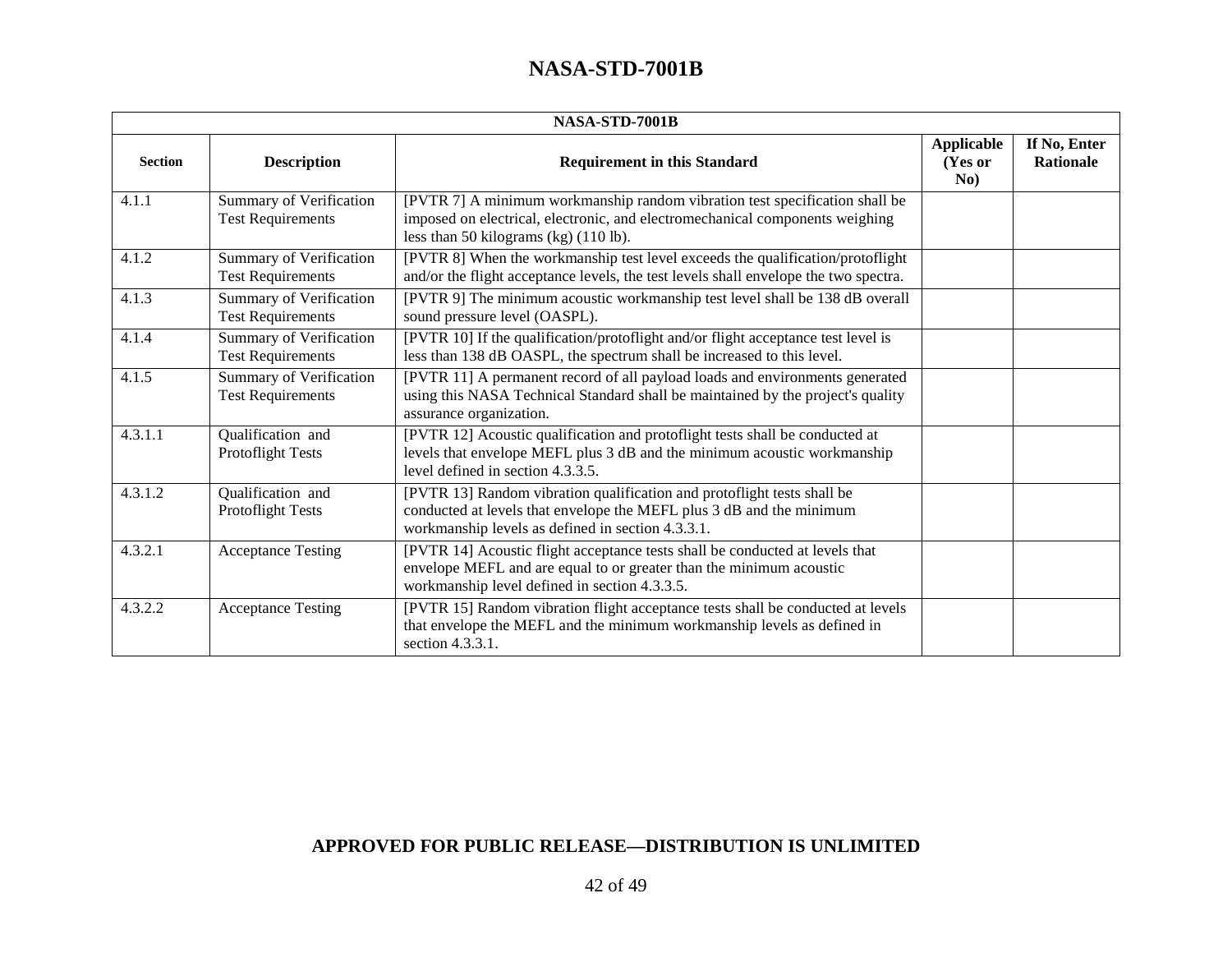|                | NASA-STD-7001B       |                                                                                                                                                                                                                       |                                     |                                  |  |  |
|----------------|----------------------|-----------------------------------------------------------------------------------------------------------------------------------------------------------------------------------------------------------------------|-------------------------------------|----------------------------------|--|--|
| <b>Section</b> | <b>Description</b>   | <b>Requirement in this Standard</b>                                                                                                                                                                                   | <b>Applicable</b><br>(Yes or<br>No) | If No, Enter<br><b>Rationale</b> |  |  |
| 4.3.3.1        | Workmanship          | [PVTR 16] For components weighing less than 50 kg (110 lb), the spectrum<br>shown in Table 1, Component Minimum Workmanship Random Vibration Test<br>Levels, shall be used as a minimum vibration test specification. |                                     |                                  |  |  |
|                |                      | Table 1-Component Minimum Workmanship Random Vibration<br><b>Test Levels</b>                                                                                                                                          |                                     |                                  |  |  |
|                |                      | $0.01 \text{ g}^2/\text{Hz}$<br>20 Hz<br>$^\text{\textregistered}$                                                                                                                                                    |                                     |                                  |  |  |
|                |                      | $+3$ dB/oct<br>20 to 80 Hz<br>$^{\,a}$                                                                                                                                                                                |                                     |                                  |  |  |
|                |                      | $0.04 \text{ g}^2/\text{Hz}$<br>80 to 500 Hz<br>$^\text{\textregistered}$                                                                                                                                             |                                     |                                  |  |  |
|                |                      | $-3$ dB/oct<br>500 to 2000 Hz<br>$^\text{\textregistered}$                                                                                                                                                            |                                     |                                  |  |  |
|                |                      | $0.01$ g <sup>2</sup> /Hz<br>2000 Hz<br>@                                                                                                                                                                             |                                     |                                  |  |  |
|                |                      | Overall Level<br>6.8 grms<br>$=$                                                                                                                                                                                      |                                     |                                  |  |  |
| 4.3.3.2        | Workmanship          | [PVTR 17] The component shall be subjected to the random vibration test along<br>each of three orthogonal axes for the appropriate duration as specified in section<br>4.4.3.                                         |                                     |                                  |  |  |
| 4.3.3.3        | Workmanship          | [PVTR 18] Components shall be mounted to the shaker using the same mounting<br>hardware and configuration that was used in the vibration qualification test.                                                          |                                     |                                  |  |  |
| 4.3.3.4        | Workmanship          | [PVTR 19] Workmanship acoustic testing shall be performed for all hardware<br>levels of assembly described in section 4.4.1.                                                                                          |                                     |                                  |  |  |
| 4.3.3.5        | Workmanship          | [PVTR 20] The minimum acoustic test workmanship level shall be 138 dB<br>OASPL.                                                                                                                                       |                                     |                                  |  |  |
| 4.3.4.1        | Acoustic Fill Effect | [PVTR 21] The acoustic environment shall be adjusted to account for the fill<br>effect of the payload within the launch vehicle fairing.                                                                              |                                     |                                  |  |  |
| 4.3.4.2        | Acoustic Fill Effect | [PVTR 22] The fill effect shall only be applied to payloads which exhibit<br>extensive volumetric physical fill.                                                                                                      |                                     |                                  |  |  |
| 4.4.4.3        | Acoustic Fill Effect | [PVTR 23] If the payload is highly unsymmetrical or has discrete structures or<br>appendages, then engineering judgment shall be utilized in applying the fill<br>effect.                                             |                                     |                                  |  |  |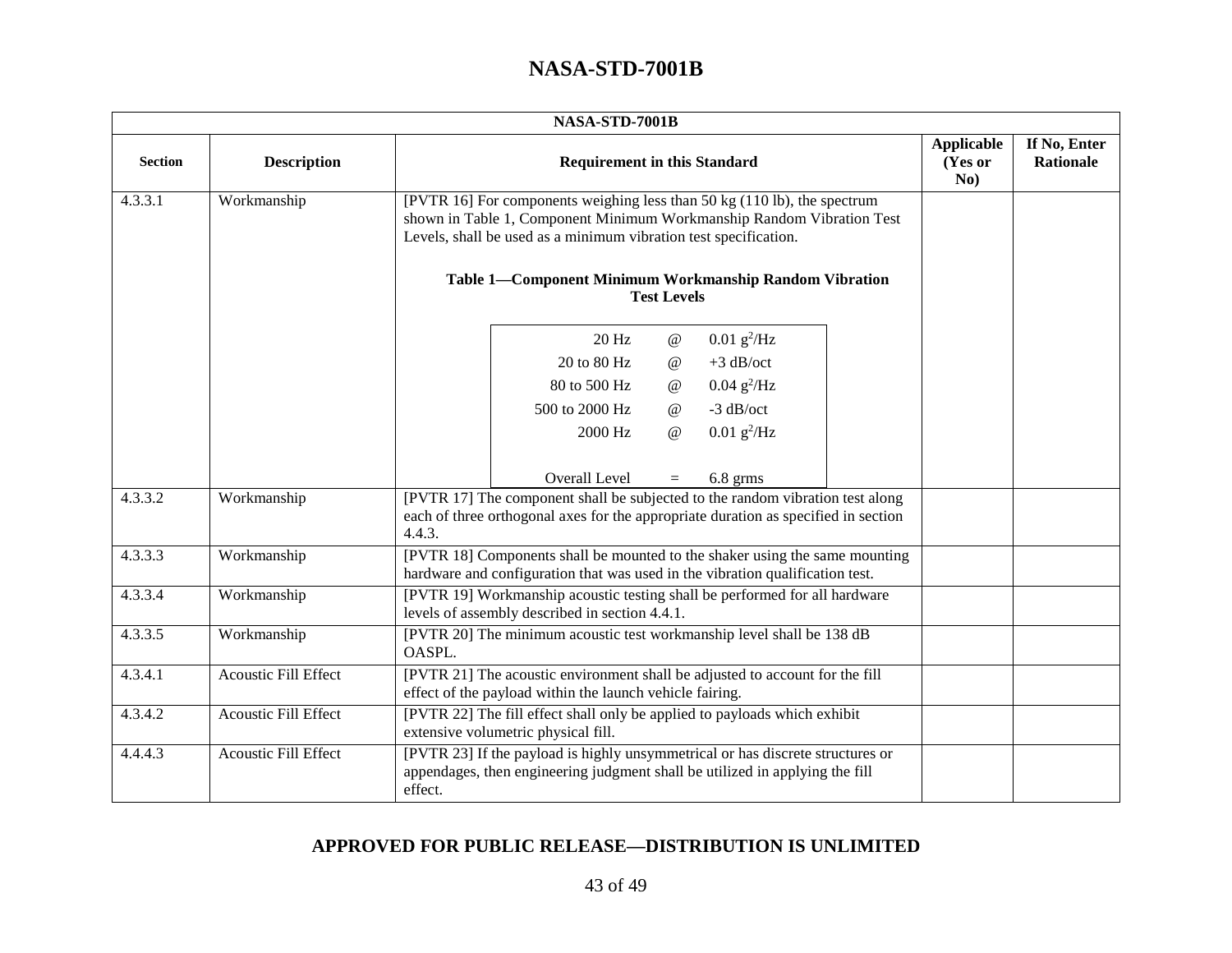|                | NASA-STD-7001B        |                                                                                                                                                                                                                                                                        |                                     |                                  |  |
|----------------|-----------------------|------------------------------------------------------------------------------------------------------------------------------------------------------------------------------------------------------------------------------------------------------------------------|-------------------------------------|----------------------------------|--|
| <b>Section</b> | <b>Description</b>    | <b>Requirement in this Standard</b>                                                                                                                                                                                                                                    | <b>Applicable</b><br>(Yes or<br>No) | If No, Enter<br><b>Rationale</b> |  |
| 4.4.1.1        | <b>Acoustic Tests</b> | [PVTR 24] All hardware shall be assessed for sensitivity to the acoustic<br>environment.                                                                                                                                                                               |                                     |                                  |  |
| 4.4.1.2        | <b>Acoustic Tests</b> | [PVTR 25] Acoustic testing shall be performed on all hardware that is considered<br>susceptible to the acoustic environment.                                                                                                                                           |                                     |                                  |  |
| 4.4.1.3        | <b>Acoustic Tests</b> | [PVTR 26] Vibration isolators attenuate the high-frequency mechanical vibration<br>below the non-isolated level resulting from acoustic impingement; therefore,<br>these components shall be reviewed as candidates for acoustic testing on a case-<br>by-case basis.  |                                     |                                  |  |
| 4.4.1.4        | <b>Acoustic Tests</b> | [PVTR 27] Acoustic testing shall be performed by controlling the SPLs (dB re 20)<br>$\mu$ Pa) in 1/3- oct bands over the specified frequency range.                                                                                                                    |                                     |                                  |  |
| 4.4.1.5        | <b>Acoustic Tests</b> | [PVTR 28] All payload structures and components requiring acoustic testing<br>shall be subjected to broadband reverberant field or DFAT testing.                                                                                                                       |                                     |                                  |  |
| 4.4.1.6        | <b>Acoustic Tests</b> | [PVTR 29] The acoustical random noise source shall have an approximate<br>normal amplitude distribution.                                                                                                                                                               |                                     |                                  |  |
| 4.4.1.7        | <b>Acoustic Tests</b> | [PVTR 30] Sound pressure spectrum shall be computed over a time duration that<br>provides SPLs within the test tolerances at all frequencies.                                                                                                                          |                                     |                                  |  |
| 4.4.1.8        | <b>Acoustic Tests</b> | [PVTR 31] Test levels shall be determined using the methods described in<br>sections 4.3.1 and 4.3.2, and the test tolerances to be followed are described in<br>section 4.4.4.                                                                                        |                                     |                                  |  |
| 4.4.1.9        | <b>Acoustic Tests</b> | [PVTR 32] The reverberant field test chamber shall be of sufficient volume and<br>dimensions to ensure that the insertion of a test specimen will not affect the<br>generation and maintenance of a broadband diffuse sound field above the 50 Hz<br>center frequency. |                                     |                                  |  |
| 4.4.1.10       | <b>Acoustic Tests</b> | [PVTR 33] The DFAT test volume shall have sufficient dimensions to ensure that<br>insertion of a test specimen will not affect the generation and maintenance of a<br>broadband acoustic field above 50 Hz.                                                            |                                     |                                  |  |
| 4.4.1.11       | <b>Acoustic Tests</b> | [PVTR 34] The microphones shall be positioned around the test chamber and<br>DFAT volume at sufficient distance from all surfaces to minimize absorption and<br>reflection effects.                                                                                    |                                     |                                  |  |
| 4.4.1.12       | <b>Acoustic Tests</b> | [PVTR 35] In facilities where this distance cannot be achieved, the microphones<br>shall be located in positions to be least affected by surface effects.                                                                                                              |                                     |                                  |  |

### **APPROVED FOR PUBLIC RELEASE—DISTRIBUTION IS UNLIMITED**

44 of 49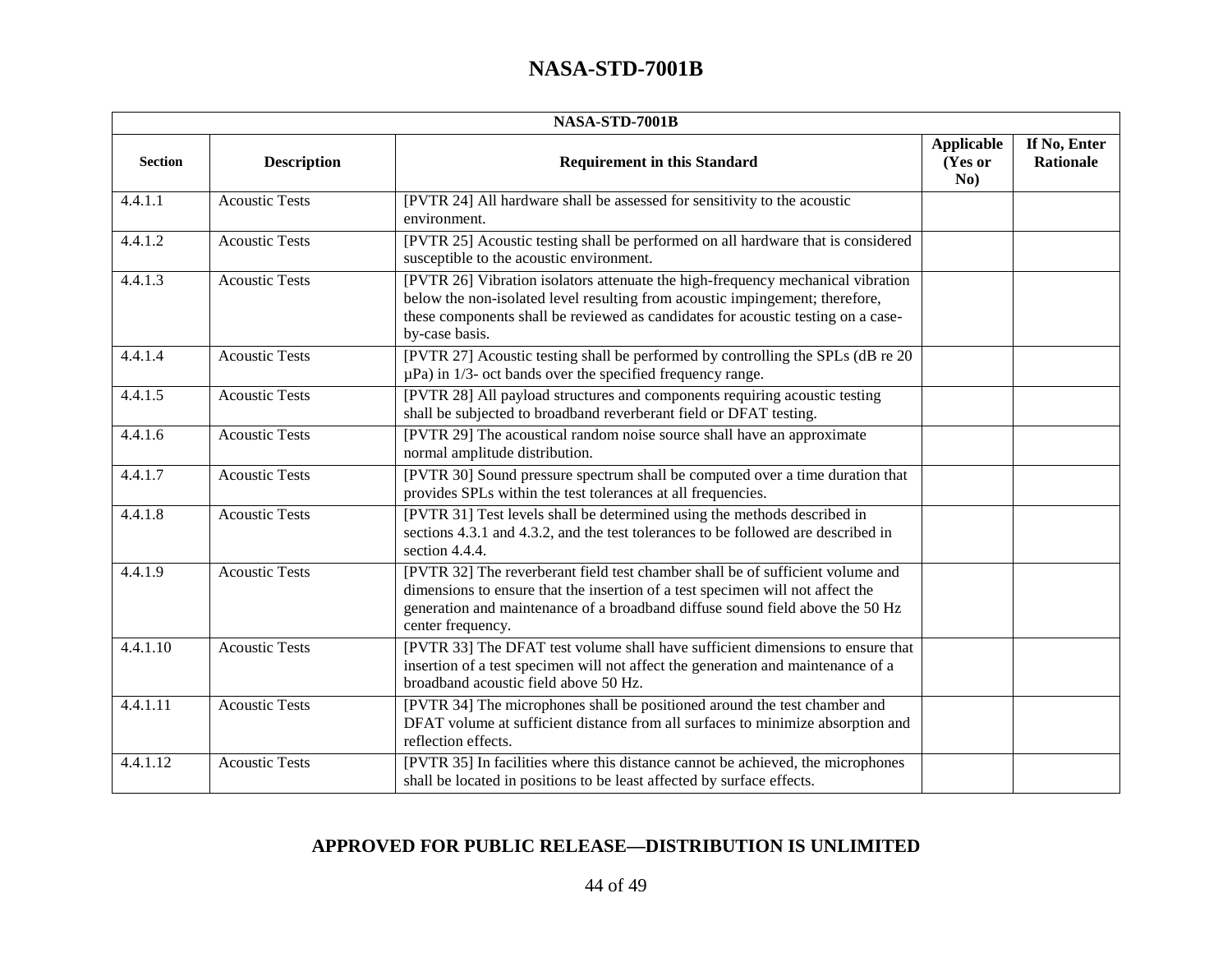|                | NASA-STD-7001B                |                                                                                                                                                                                                                                                                |                                     |                                  |  |
|----------------|-------------------------------|----------------------------------------------------------------------------------------------------------------------------------------------------------------------------------------------------------------------------------------------------------------|-------------------------------------|----------------------------------|--|
| <b>Section</b> | <b>Description</b>            | <b>Requirement in this Standard</b>                                                                                                                                                                                                                            | <b>Applicable</b><br>(Yes or<br>No) | If No, Enter<br><b>Rationale</b> |  |
| 4.4.1.13       | <b>Acoustic Tests</b>         | [PVTR 36] The acoustic standing waves and structural modal coupling in<br>reverberant field or DFAT testing shall be assessed and steps taken to minimize<br>the impact of such coupling on the health of the test specimen.                                   |                                     |                                  |  |
| 4.4.1.14       | <b>Acoustic Tests</b>         | [PVTR 37] The number and location of control microphones averaged to<br>determine the applied sound field shall be determined based on the size,<br>configuration, and number of large surfaces of the test specimen.                                          |                                     |                                  |  |
| 4.4.1.15       | <b>Acoustic Tests</b>         | [PVTR 38] With the specimen in the test chamber or DFAT volume, the acoustic<br>spectrum shall be shaped at a level which is no greater than -12 dB of the full<br>level specification.                                                                        |                                     |                                  |  |
| 4.4.1.16       | <b>Acoustic Tests</b>         | [PVTR 39] The time required to shape the spectrum shall be minimized to avoid<br>possible fatigue of the test specimen.                                                                                                                                        |                                     |                                  |  |
| 4.4.2.1        | <b>Random Vibration Tests</b> | [PVTR 40] All hardware shall be assessed for susceptibility to mechanically<br>transmitted random vibration due to the vibroacoustic environment.                                                                                                              |                                     |                                  |  |
| 4.4.2.2        | <b>Random Vibration Tests</b> | [PVTR 41] Random vibration testing shall be performed on all hardware that is<br>considered susceptible to mechanically transmitted random vibration due to the<br>vibroacoustic environment.                                                                  |                                     |                                  |  |
| 4.4.2.3        | <b>Random Vibration Tests</b> | [PVTR 42] Compact payloads weighing less than 450 kg (1000 lb) shall be<br>subjected to system-level random vibration testing unless an analysis and/or<br>heritage data show that the payload responses are clearly dominated by the<br>acoustic environment. |                                     |                                  |  |
| 4.4.2.4        | <b>Random Vibration Tests</b> | [PVTR 43] The test specimen shall be subjected to random vibration with a<br>normal amplitude distribution in each of three orthogonal axes.                                                                                                                   |                                     |                                  |  |
| 4.4.2.5        | <b>Random Vibration Tests</b> | [PVTR 44] Random vibration testing shall be performed by controlling the<br>acceleration spectral density ( $g^2$ /Hz) in 25 Hz or less frequency bandwidths over<br>the frequency range from 20 to 2000 Hz.                                                   |                                     |                                  |  |
| 4.4.2.6        | <b>Random Vibration Tests</b> | [PVTR 45] The spectrum shall be within the test tolerance specified in section<br>4.4.4.                                                                                                                                                                       |                                     |                                  |  |
| 4.4.2.7        | <b>Random Vibration Tests</b> | [PVTR 46] The control accelerometer(s) shall be mounted on the test fixture near<br>the attachment points.                                                                                                                                                     |                                     |                                  |  |
| 4.4.2.8        | <b>Random Vibration Tests</b> | [PVTR 47] If more than one control accelerometer is used, the test levels may be<br>controlled using either an averaging or an extrenal control scheme; but the<br>control scheme shall be consistent with the test requirement derivation.                    |                                     |                                  |  |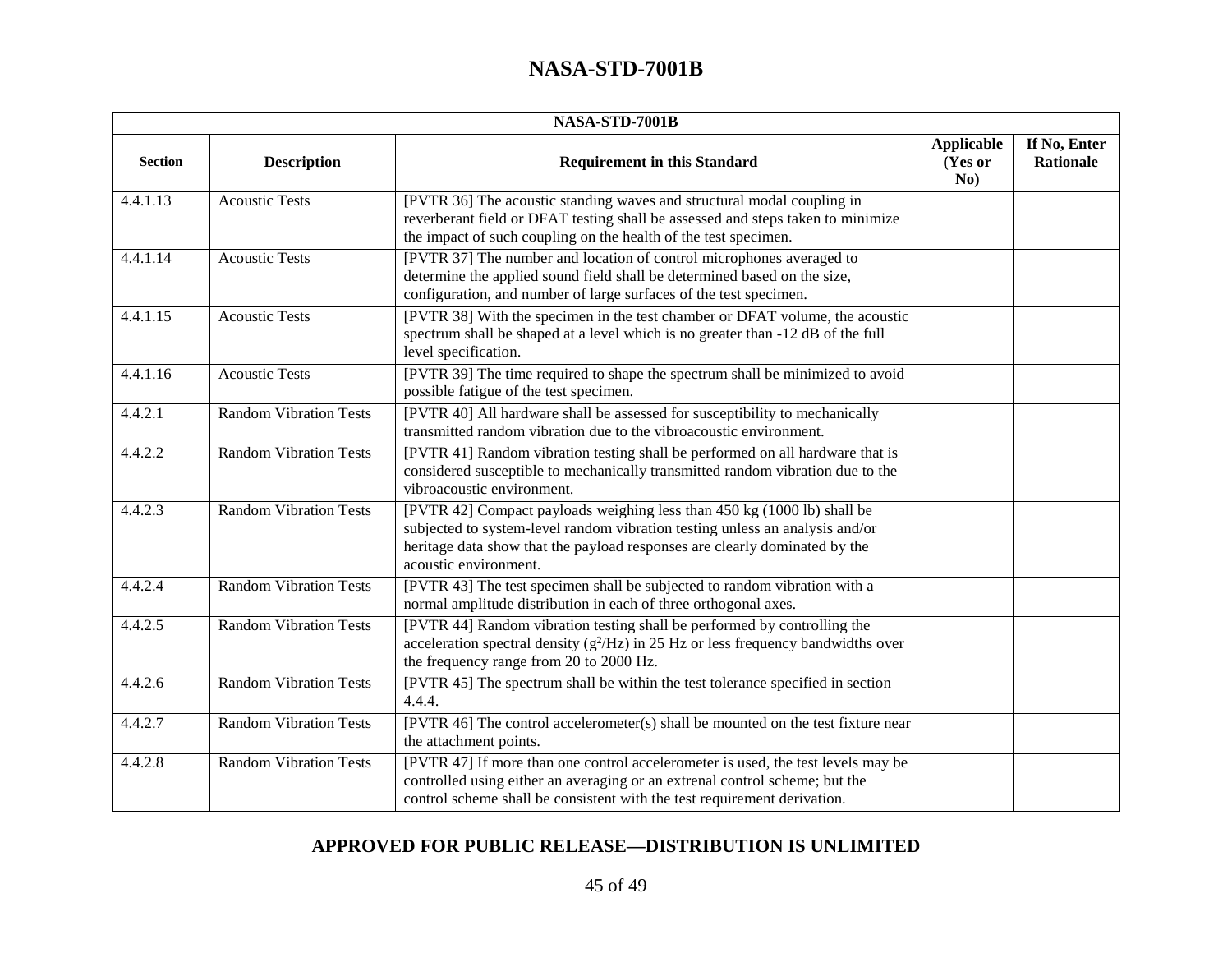| NASA-STD-7001B |                                       |                                                                                                                                                                                |                              |                                  |
|----------------|---------------------------------------|--------------------------------------------------------------------------------------------------------------------------------------------------------------------------------|------------------------------|----------------------------------|
| <b>Section</b> | <b>Description</b>                    | <b>Requirement in this Standard</b>                                                                                                                                            | Applicable<br>(Yes or<br>No) | If No, Enter<br><b>Rationale</b> |
| 4.4.2.9        | <b>Random Vibration Tests</b>         | [PVTR 48] The test fixture shall be subjected to a bare resonance survey up to<br>2000 Hz prior to the start of testing.                                                       |                              |                                  |
| 4.4.2.10       | <b>Random Vibration Tests</b>         | [PVTR 49] If practical, the fixture shall have no resonances within the test<br>frequency range.                                                                               |                              |                                  |
| 4.4.2.11       | <b>Random Vibration Tests</b>         | [PVTR 50] The test specimen shall be mounted to the fixture via its flight or<br>flight equivalent mounting attachments.                                                       |                              |                                  |
| 4.4.3          | <b>Test Duration</b>                  | [PVTR 51] The durations for the tests described in sections 4.4.1 (Acoustic<br>Tests) and 4.4.2 (Random Vibration Tests) shall be as defined in the following<br>paragraphs:   |                              |                                  |
| 4.4.3a(1)      | <b>Qualification Test</b><br>Duration | [PVTR 52] The vibroacoustic qualification test durations shall be 2 minutes for<br>the acoustic test and 2 minutes in each of the 3 orthogonal axes for the vibration<br>test. |                              |                                  |
| 4.4.3a(2)      | <b>Qualification Test</b><br>Duration | [PVTR 53] If the flight hardware is to be reflown N times, the corresponding<br>qualification test durations shall be $2 + 0.5N$ minutes.                                      |                              |                                  |
| 4.4.3b(1)      | <b>Protoflight Test Duration</b>      | [PVTR 54] The vibroacoustic protoflight test durations shall be 1 minute for an<br>acoustic test and 1 minute in each of the 3 orthogonal axes for a vibration test.           |                              |                                  |
| 4.4.3c(1)      | <b>Acceptance Test Duration</b>       | [PVTR 55] The vibroacoustic acceptance test durations shall be 1 minute for an<br>acoustic test and 1 minute in each of the 3 orthogonal axes for a vibration test.            |                              |                                  |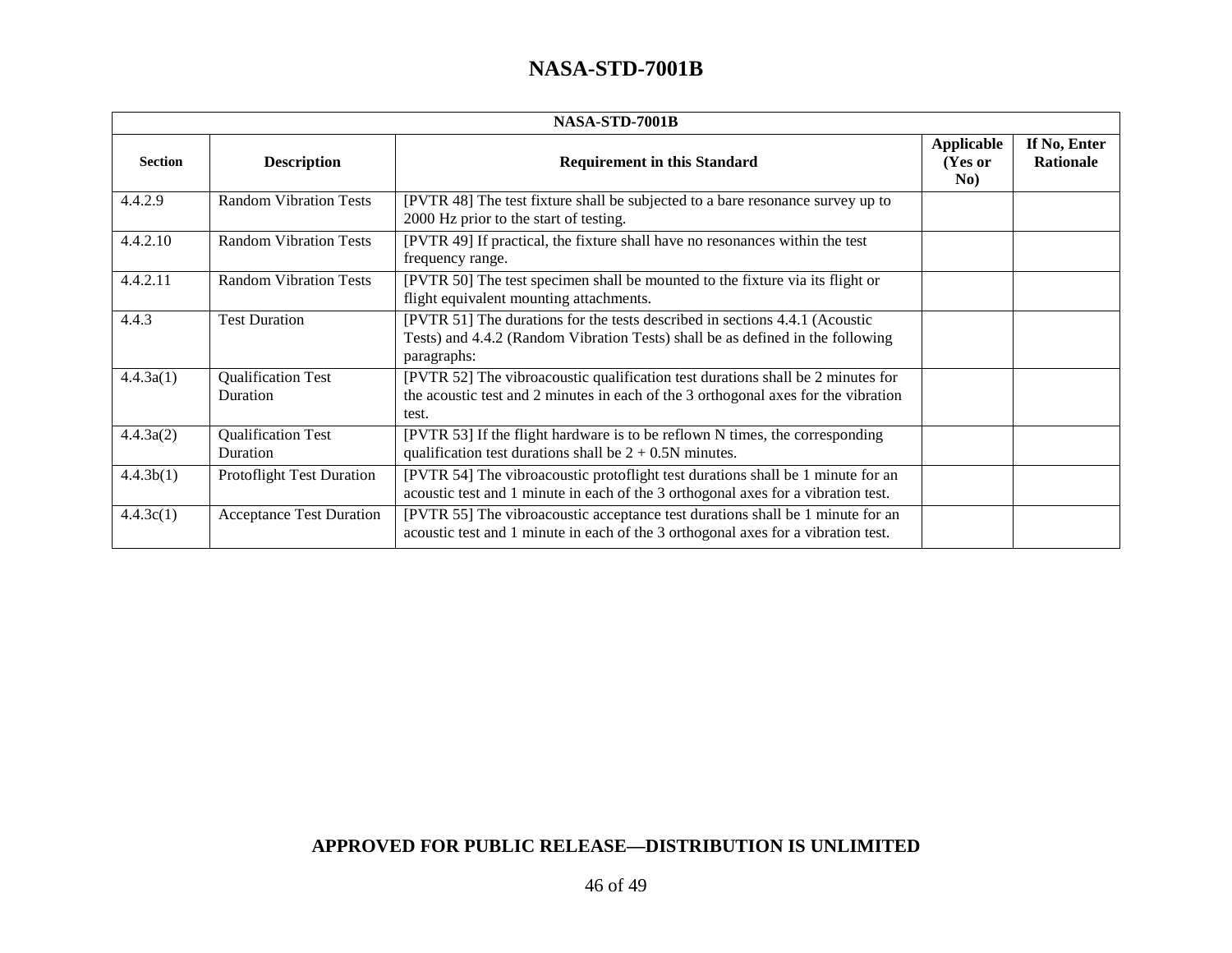| NASA-STD-7001B       |                                |                                                                                                                                                                                                                  |                                     |                                  |  |
|----------------------|--------------------------------|------------------------------------------------------------------------------------------------------------------------------------------------------------------------------------------------------------------|-------------------------------------|----------------------------------|--|
| <b>Section</b>       | <b>Description</b>             | <b>Requirement in this Standard</b>                                                                                                                                                                              | <b>Applicable</b><br>(Yes or<br>No) | If No, Enter<br><b>Rationale</b> |  |
| 4.4.4.1              | <b>Test Control Tolerances</b> | [PVTR 56] The acceptable tolerances for vibroacoustic testing shall be as<br>follows:                                                                                                                            |                                     |                                  |  |
|                      |                                | a. Vibration                                                                                                                                                                                                     |                                     |                                  |  |
|                      |                                |                                                                                                                                                                                                                  |                                     |                                  |  |
|                      |                                |                                                                                                                                                                                                                  |                                     |                                  |  |
|                      |                                | (25 Hz or less frequency bandwidth resolution)                                                                                                                                                                   |                                     |                                  |  |
|                      |                                |                                                                                                                                                                                                                  |                                     |                                  |  |
|                      |                                |                                                                                                                                                                                                                  |                                     |                                  |  |
|                      |                                | b, Acoustic                                                                                                                                                                                                      |                                     |                                  |  |
|                      |                                |                                                                                                                                                                                                                  |                                     |                                  |  |
|                      |                                |                                                                                                                                                                                                                  |                                     |                                  |  |
|                      |                                |                                                                                                                                                                                                                  |                                     |                                  |  |
|                      |                                | (4) Facility capability will determine SPL tolerances below 50 Hz and above<br>3000 Hz.                                                                                                                          |                                     |                                  |  |
| 4.4.5.1              | <b>Test Configuration</b>      | [PVTR 57] A satisfactory verification test program shall adhere to the following<br>test configuration methods:                                                                                                  |                                     |                                  |  |
| 4.4.5.1a             | <b>Test Configuration</b>      | [PVTR 58] During testing, the mechanical configuration of the test item shall be<br>in a liftoff operational mode (excluding explosive devices during vibration tests<br>for systems that include pyrotechnics). |                                     |                                  |  |
| 4.4.5.1a(1)          | <b>Test Configuration</b>      | [PVTR 59] The electrical operating mode shall be in accordance with the test<br>plan.                                                                                                                            |                                     |                                  |  |
| 4.4.5.1a(2)          | <b>Test Configuration</b>      | [PVTR 60] As a minimum requirement, the liftoff electrical condition shall be<br>applied and monitored.                                                                                                          |                                     |                                  |  |
| 4.4.5.1 <sub>b</sub> | <b>Test Configuration</b>      | [PVTR 61] In mating the test article to the test fixture, a flight-type mounting<br>(including vibration isolators, if part of the design) and fasteners shall be used.                                          |                                     |                                  |  |
| 4.4.5.1c             | <b>Test Configuration</b>      | [PVTR 62] Components that are normally sealed shall be pressurized during the<br>test to their pre- launch pressure.                                                                                             |                                     |                                  |  |

### **APPROVED FOR PUBLIC RELEASE—DISTRIBUTION IS UNLIMITED**

47 of 49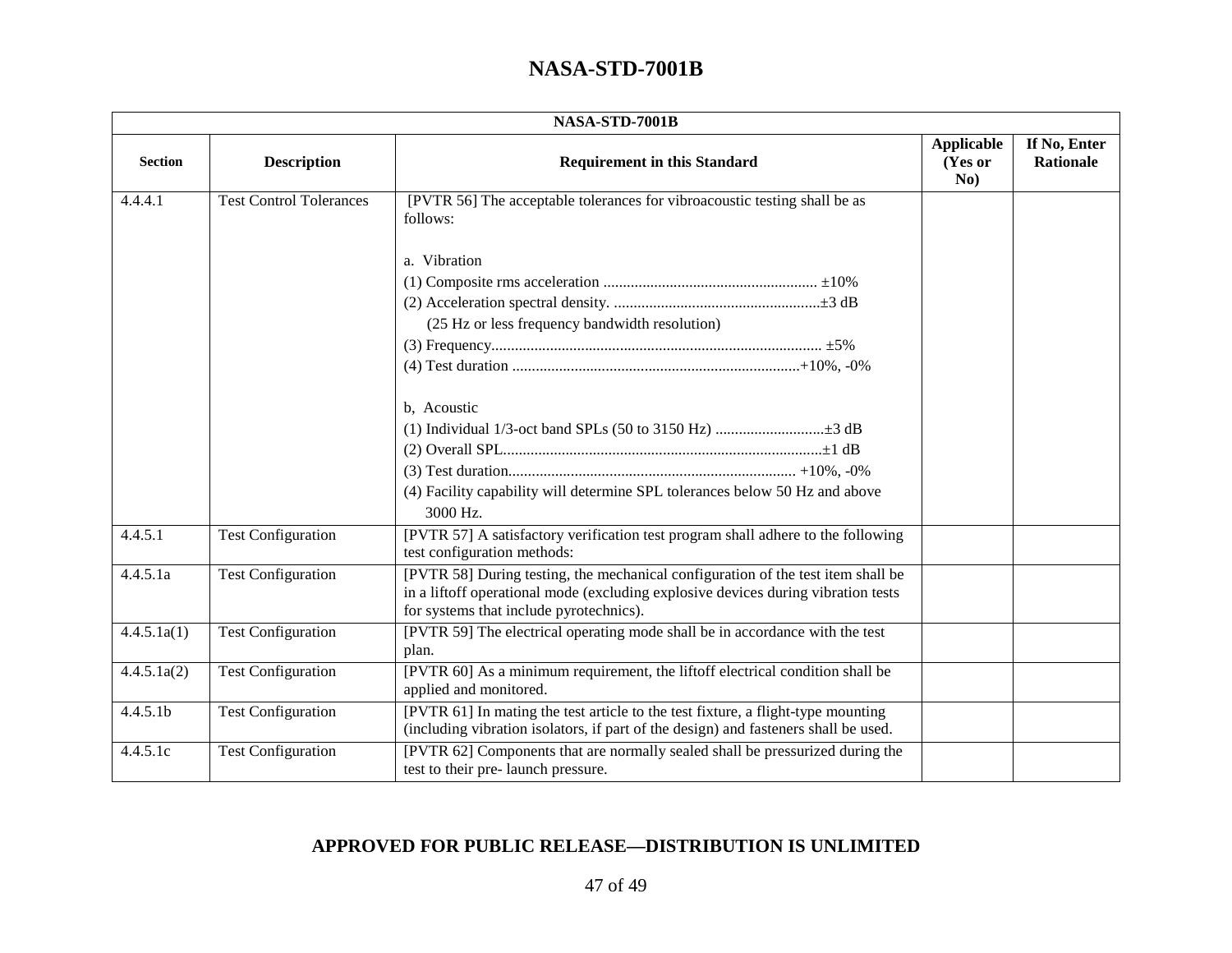| NASA-STD-7001B |                                                 |                                                                                                                                                                                                                                                                                                                                                                         |                                     |                                  |
|----------------|-------------------------------------------------|-------------------------------------------------------------------------------------------------------------------------------------------------------------------------------------------------------------------------------------------------------------------------------------------------------------------------------------------------------------------------|-------------------------------------|----------------------------------|
| <b>Section</b> | <b>Description</b>                              | <b>Requirement in this Standard</b>                                                                                                                                                                                                                                                                                                                                     | <b>Applicable</b><br>(Yes or<br>No) | If No, Enter<br><b>Rationale</b> |
| 4.4.5.1d       | <b>Test Configuration</b>                       | [PVTR 63] For extremely large payloads, performance of a random vibration test<br>at the payload level of assembly may be impracticable (because of test facility<br>limitations); in that case, testing at the subsystem level of assembly shall be<br>assessed.                                                                                                       |                                     |                                  |
| 4.4.5.2        | <b>Test Configuration</b>                       | [PVTR 64] Random vibration testing shall precede thermal-vacuum testing.                                                                                                                                                                                                                                                                                                |                                     |                                  |
| 4.4.6.1        | <b>Test Tailoring Methods</b>                   | [PVTR 65] Nevertheless, all requirements of this NASA Technical Standard shall<br>be evaluated for each spacecraft application.                                                                                                                                                                                                                                         |                                     |                                  |
| 4.4.6.2        | <b>Test Tailoring Methods</b>                   | [PVTR 66] Any specified tailoring shall be accompanied by a statement of the<br>technical rationale for the tailoring.                                                                                                                                                                                                                                                  |                                     |                                  |
| 4.4.6.3        | <b>Test Tailoring Methods</b>                   | [PVTR 67] The logic used to develop a specific notching rationale shall be<br>validated.                                                                                                                                                                                                                                                                                |                                     |                                  |
| 4.5.1          | <b>Dynamic Data Acquisition</b><br>and Analysis | [PVTR 68] In practice, the maximum expected environment shall be based on<br>one or more of the following:<br>a. The use of actual flight data scaled, if necessary, for differences in<br>structure and acoustic environment.<br>b. Ground test data scaled, if necessary.<br>c. Analytical predictions.<br>d. A combination of both analytical and empirical methods. |                                     |                                  |
| 4.5.2          | Dynamic Data<br>Acquisition and<br>Analysis     | [PVTR 69] The minimum statistical basis to be used for defining<br>MEFL shall be P95/C50 assuming a log-normal distribution of the<br>data.                                                                                                                                                                                                                             |                                     |                                  |
| 4.5.3          | <b>Dynamic Data Acquisition</b><br>and Analysis | [PVTR 70] The maximum bandwidths to be used for deriving the enveloped<br>MEFL spectrum shall be as defined below:<br>a. Acoustic SPL: 1/3 oct bands.                                                                                                                                                                                                                   |                                     |                                  |
|                |                                                 | b. Random PSD: 1/6 oct bands.                                                                                                                                                                                                                                                                                                                                           |                                     |                                  |